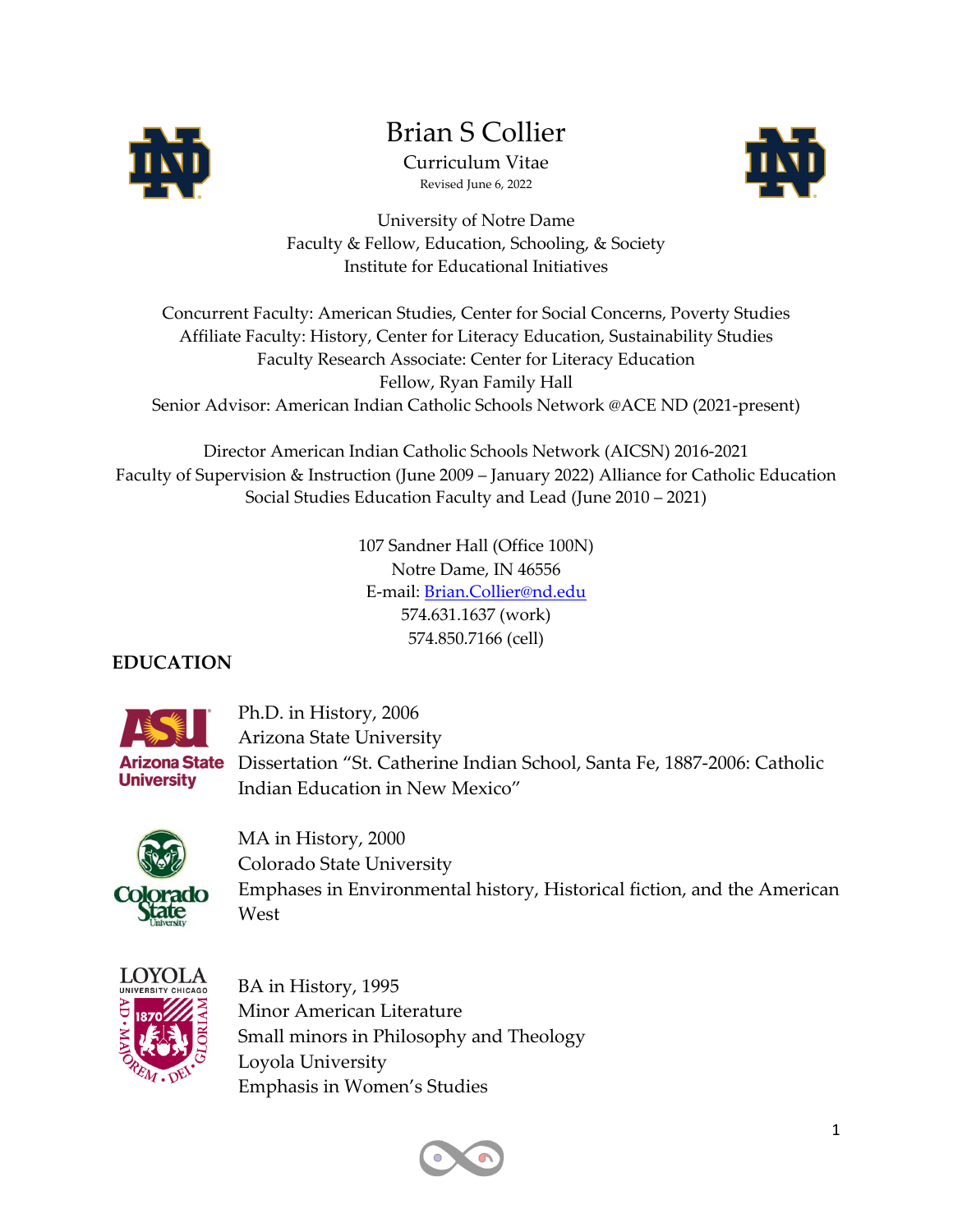#### **PROFESSIONAL EXPERIENCE**





2008-2009 Assistant Professor of History, Northern Arizona University



2006-2008 Assistant Professor of History, Grand Valley State **University** 

#### **PUBLICATIONS**

#### **Books**

*Sustainable Wisdom: Integrating Indigenous Knowhow for Global Flourishing*, Narvarez, Darcia, Wahinkpe Topa Don Trent Jacobs, Eugene Halton, Brian S Collier, and Georges Enderle. New York, NY: Peter Lang, 2019.

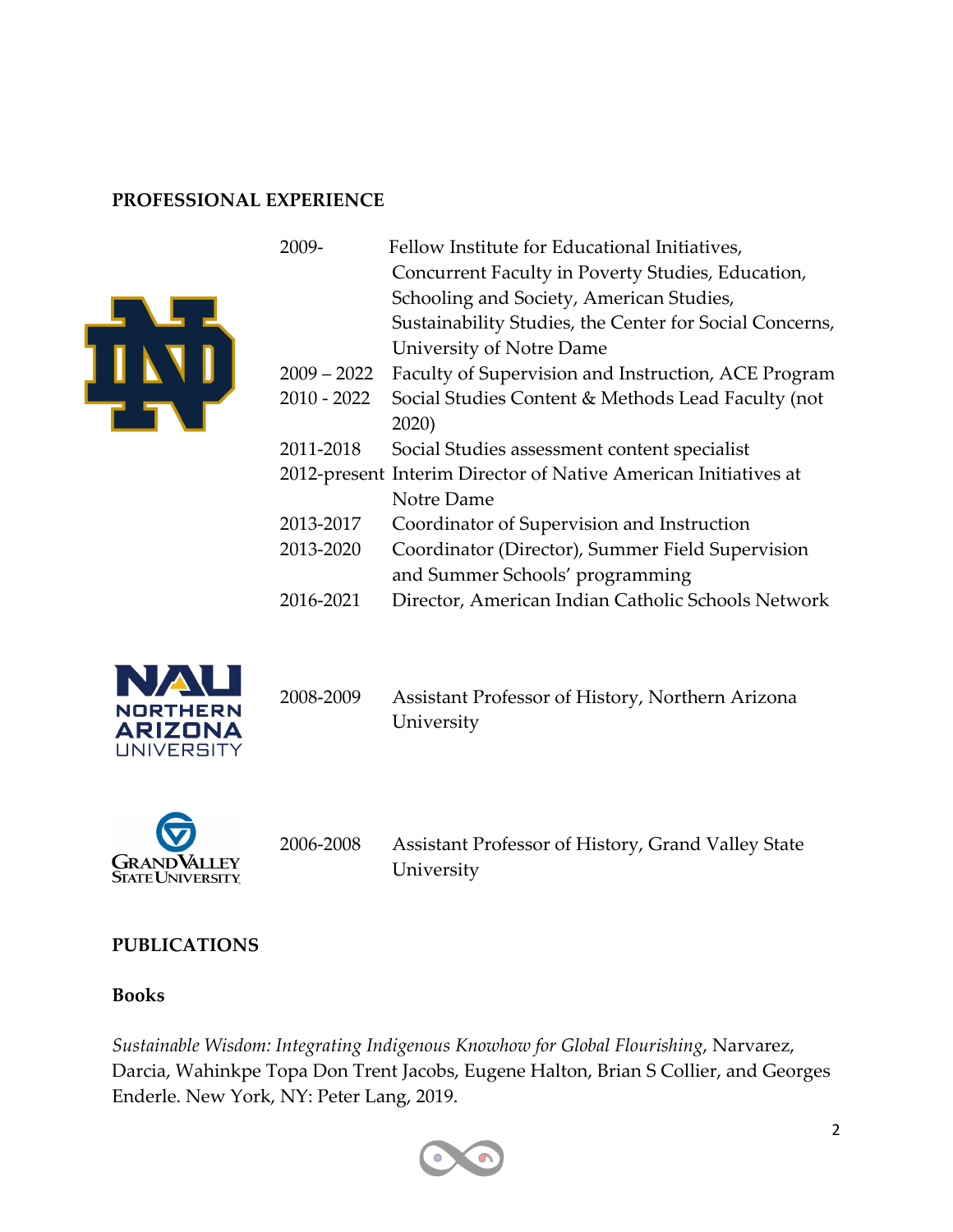*College Student Voices on Educational Reform: Challenging and Changing Conversations,* Burke, Kevin, Brian S Collier, Maria McKenna. New York, NY: Palgrave, 2013. (This is a collaborative publication with Notre Dame undergraduates and Notre Dame colleagues Maria McKenna and Kevin Burke).

#### **Journal Articles**

"In Memoriam Peter James Iverson (1944-2021)," *Western Historical Quarterly*, Vol. 52, Issue 3, (Autumn 2021): 331-334.

"Acknowledgement is Knowing Our Place in The World and Acknowledging the Costs Associated with that Place" in Accomplice. Notre Dame, IN: Kroc Institute for International Peace Studies, Spring 2021.

Collier, Brian, Collin Gortner, and Will Newkirk, "American Indian Catholics Schools in the American West." *Journal of the West*, 59, no 3. (Summer 2020): 11-15.

"Narvaez, Darcia, Four Arrows, Eugene Halton, Brian S Collier, Georges Enderle", *Psychology Today*, 2019, https://www.psychologytoday.com/us/blog/morallandscapes/201904/sustainable-wisdom-indigenous-style (This is largely excerpted from a book chapter we co-authored).

"Notre Dame is a Potawatomi Place," *ND Works: News for the Notre Dame Faculty, Staff, and their families* (November 2017 reprinted from Notre Dame Magazine): 15.

"The Passing of Ancestral Lands," *Notre Dame Magazine* (Summer 2017): 32-35.

Collier, Brian, and Lindsey Passenger Wieck. "Teaching the American West." *Journal of the West* 49, no. 3 (Summer 2010): 8-9.

"'To Bring Honor to My Village': Steve Gachupin, the Community of Jemez Ceremony Running, and the Pikes Peak Marathon." *Journal of the West* 46, no. 4 (Fall 2007): 62-71.

#### **Book Chapters**

"The Harlem Globetrotters." In *African American Icons of Sport: Triumph, Courage, and Excellence*, edited by Matthew C. Whitaker, 95-106. Westport, Conn: Greenwood Press, 2008.

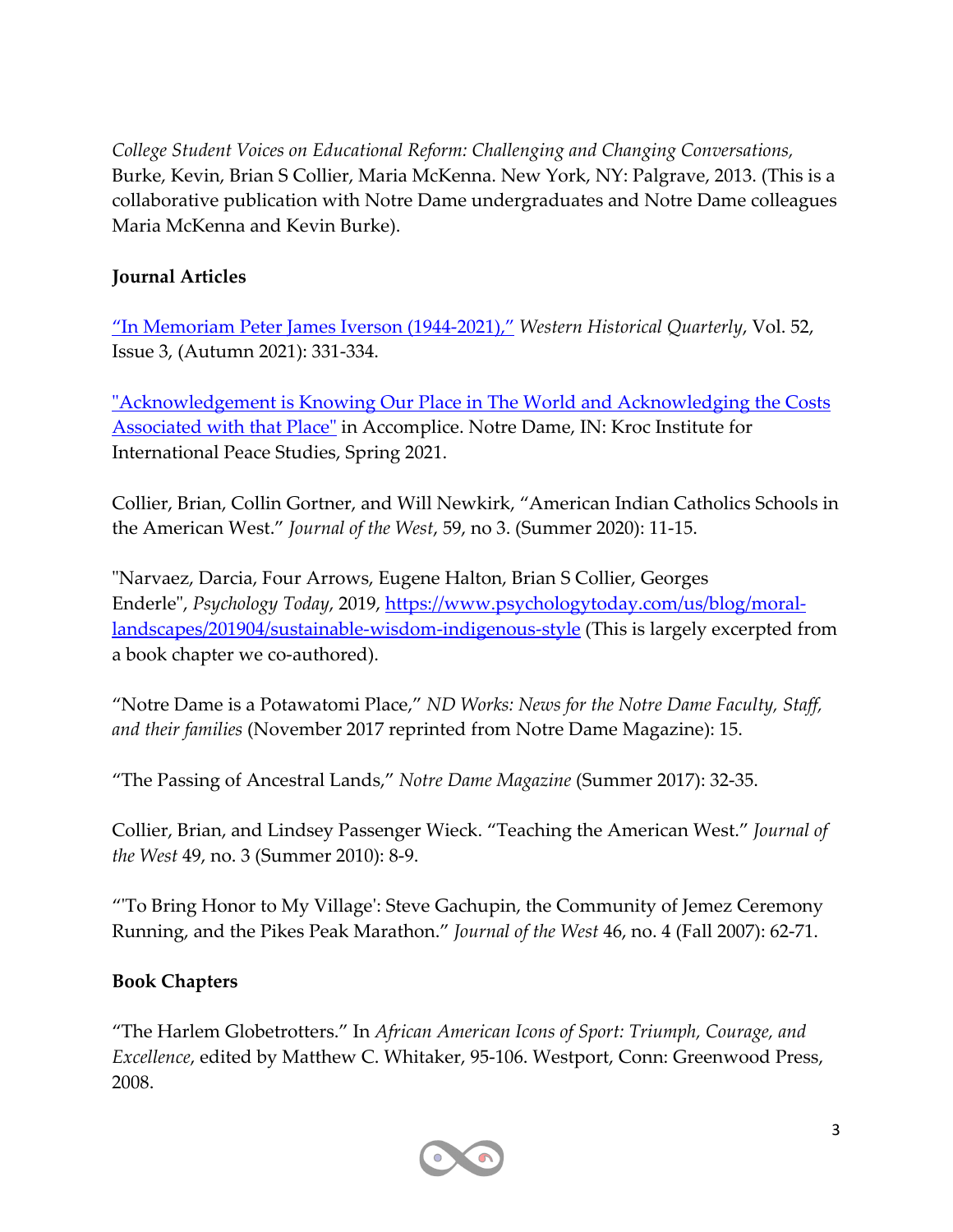"Harlem Globetrotters." In *Icons of Black America: Breaking Barriers and Crossing Boundaries*, edited by Matthew C. Whitaker, 365-376. Santa Barbara, Calif: Greenwood, 2011.

#### **Guest Editor**

Special Edition, with Collin Gortner, and Will Newkirk, "Native American Catholic Schools in the West" *Journal of the West*, 59, no 3. (Summer 2020), entire edition.

Special Edition, with Lindsey Passenger Wieck, "Teaching the American West" *Journal of the West* 49, no. 3 (Summer 2010), entire edition.

#### **Selected Book Reviews**

Review of *Medicine Women: The Story of the First Native American Nursing School*, by Jim Kristofic. Pacific Northwest Quarterly (Spring 2019).

Review of *Community Self-Determination: American Indian Education in Chicago, 1952- 2006*, by John L Laukaitis. *American Indian Culture and Resource Journal* 40, no.6 Autumn 2016:149-150.

Review of *Colorado: A Historic Atlas*, by Thomas J. Noel. *Journal of the West* (Forthcoming).

Review of *Old Blues Road: A Historians Motorcycle Journeys in the American West*, by James Whiteside. *Journal of the West* (Forthcoming)

Review of *Education at the Edge of Empire: Negotiating Pueblo Identity in New Mexico's Indian Board Schools*, by John R. Gram. *Western Historical Quarterly* 47, no 2:1 2016. Review of *Higher Education in the American West: Regional History and State Contexts*. Higher Education & Society. Edited by Lester F. Goodchild, Richard W. Jonsen, Patty

Limerick, and David A. Longanecker. *Western Historical Quarterly* 46, no. 3 Autumn 2015: 383.

Review of *Lessons from an Indian Day School: Negotiating Colonization in Northern New Mexico, 1902–1907*, by Adrea Lawrence. *Reviews in American History*, vol. 41, no 2. June 2013.

Review of *Denver Inside and Out,* by Larry Borowsky, Jeanne Abrams, et al. *Journal of the West* (Forthcoming).

Review of *Education Beyond the Mesas: Hopi Students at Sherman Institute, 1902-1929,* by Matthew Sakiestewa Gilbert. *New Mexico Historical Review* 88, no. 3 (Summer 2013): 355- 56.

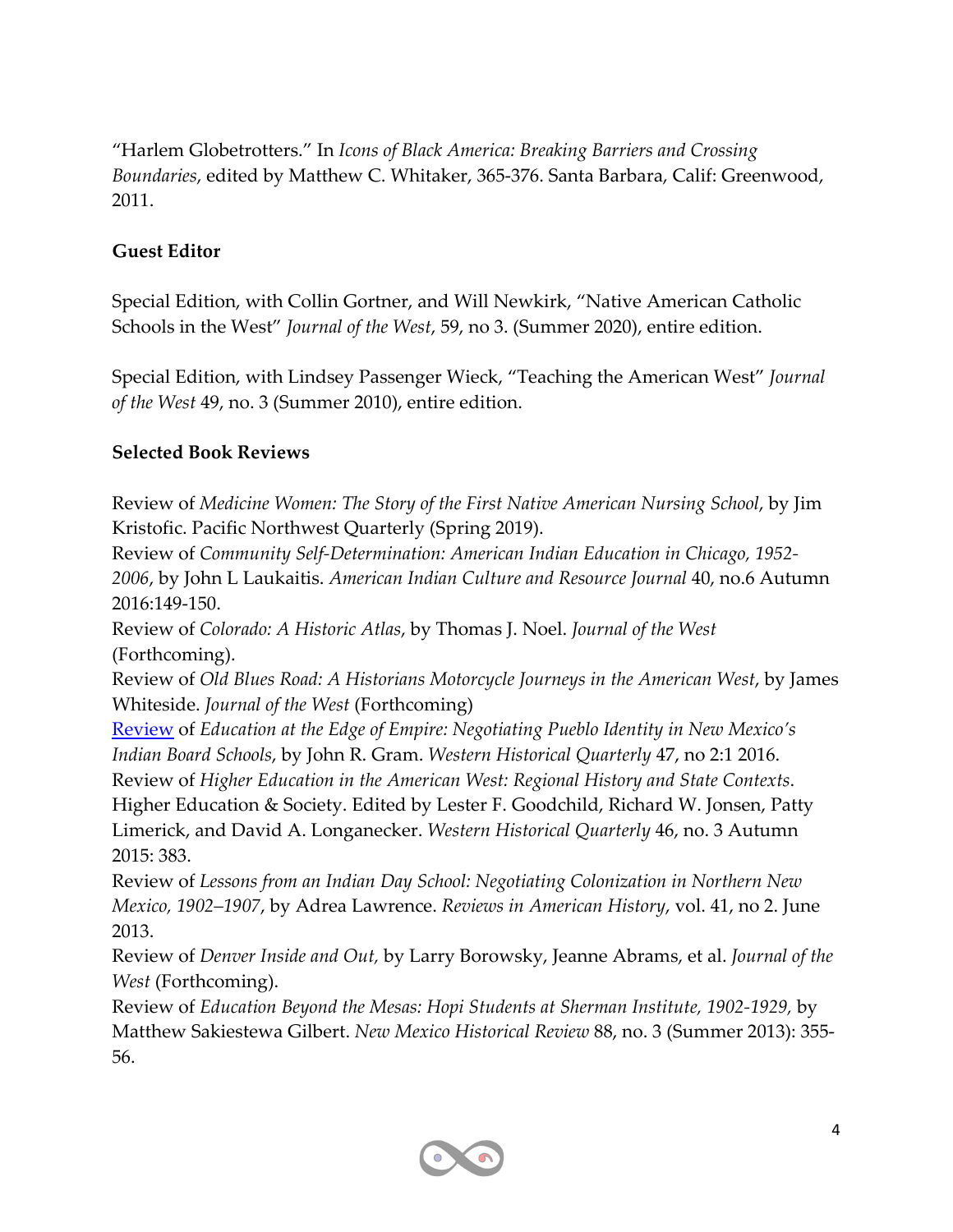Review of *Bright Epoch: Women and Coeducation in the American West*, by Andrea G. Radke-Moss. *Western Historical Quarterly* 41, no. 2 (Summer 2010): 237-38.

Review of *The Third Space of Sovereignty: The Postcolonial Politics of U.S.-Indigenous Relations*, by Kevin Bruyneel. *Western Historical Quarterly* 40, no. 2 (Summer 2009): 222- 23.

Review of *Boulder: Evolution of a City*, by Silvia Pettem. *Journal of the West* 46, no. 4 (Fall 2007): 99.

Review of *Billy Blackfeet: A Story from History*, by Marc Simmons. *Journal of the West* 46, no. 4 (Fall 2007): 101-2.

Review of *The Seattle Bungalow: 1900-1940*, by Janet Ore. *Journal of the West* 46, no. 4 (Fall 2007): 99.

Review of *America Is Indian Country: Opinions and Perspectives from Indian Country Today*, by José Barreiro and Tim Johnson. *Journal of the West* 46, no. 3 (Summer 2007): 80. Collier, Brian and Mark Appleton. Review of *Finding the West: Explorations with Lewis and Clark*, by James Ronda. *Journal of the West* 46, no. 2 (Spring 2007): 117.

## **Web-Based Publications**

"The Battle for Socialism continues on into the 21st century." *American History*. ABC-CLIO. September 10, 2010. <http://americanhistory2.abc-clio.com/>

ABC Clio Essay for High School Students on "Frontier History as False Nationalism." *American History*. ABC-CLIO. http://www.americanhistory.abc-clio.com (accessed February 24, 2009).

#### **Other Publications**

"In Memoriam Peter James Iverson (1944-2021)," *Western Historical Quarterly*, Vol. 52, Issue 3, (Autumn 2021): 331-334.

A Tribute to Peter Iverson, *H-West*, East Lansing, MI, March 2, 2021.

*Peter Iverson (1944-2021), D'arcy McNickle Center Remembrance*, The Newberry Library's D'Arcy McNickle Center, Chicago, IL, February 15, 2021.

"Committee on Teaching and Public Education: K-20 Scholars and Scholarship at the Western History Association," *Western Historical Quarterly*, 47, no.3 (Autumn 2016).

"Catholicism." *Ideas and Movements that Shaped America: From the Bill of Rights to "Occupy Wall Street*, edited by Michael S. Green and Scott L. Stabler, 184-188, ABC-CLIO, 2015.

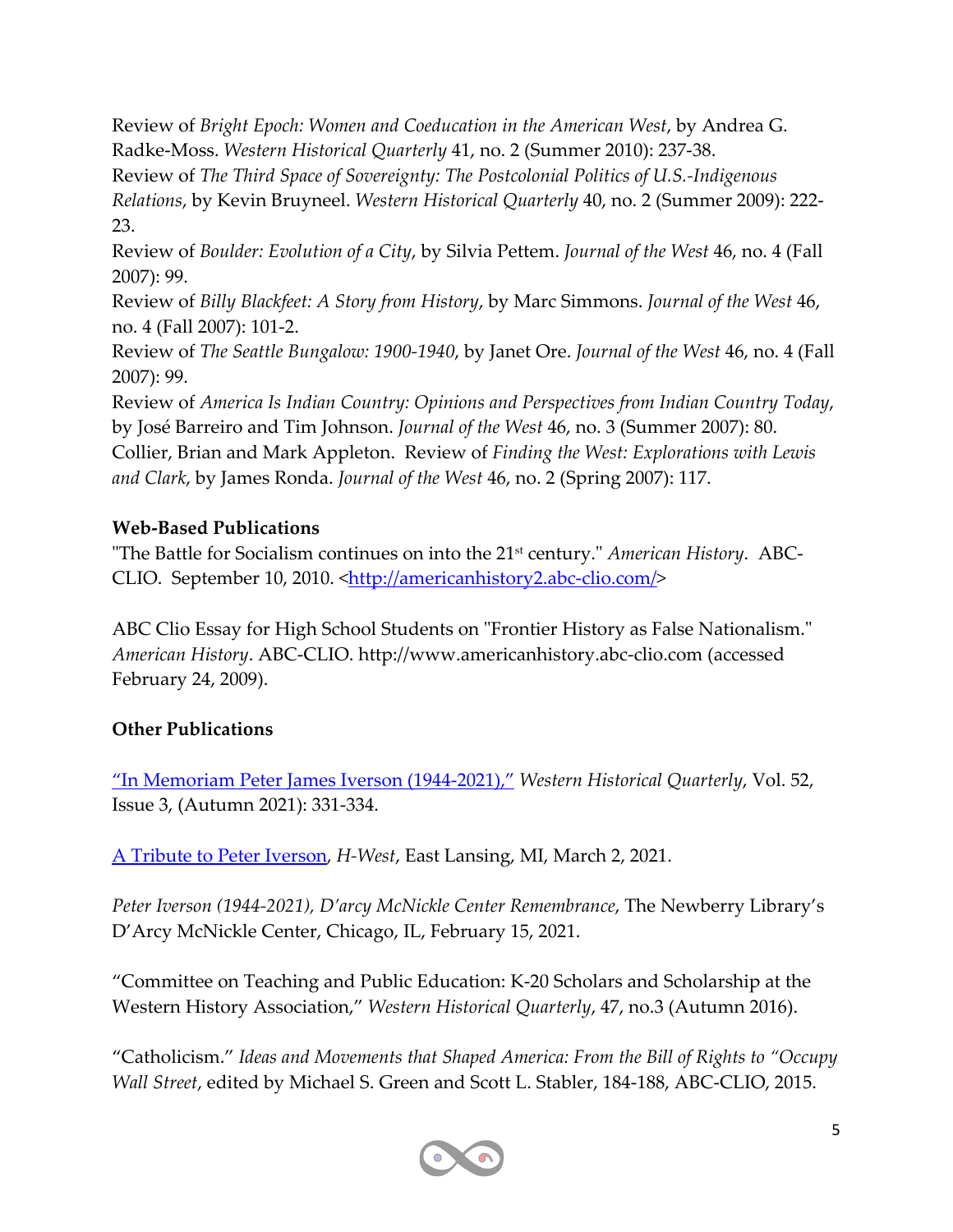"American Catholicism." American History. ABC-CLIO, 2013.

Encyclopedia of American Indian Policy entries: Mission Schools, Francis Paul Prucha, Eddie Brown, 2007.

Encyclopedia of Native American Sport entries: Native American Running, WINGS, and Steve Gachupin, 2006.

Movie Review (with Amy Collier): *Journal of Feminist Family Therapy* (12-1): *Runaway Bride*, Spring 2000.

Movie Review (with Amy Collier): *Journal of Feminist Family Therapy* (13-4): *Family Man*, Fall, 2001

#### **Books in Progress**

*The Long Road Home: Catholic Indian Education at St. Catherine Indian School, Santa Fe, 1887-2006*. (Revise and Resubmit)

*"To Bring Honor to my Village," The Steve Gachupin Story: Native American Running as Communitarian Ceremony*.

#### **Educational Resources and Publications**

Johnson, Mark, Brian Collier, and Brett Cavanaugh, "Teaching the History of South Bend through primary source materials with Mayor Pete," July, 2015.

"Women in Baseball Lesson Plan," Major League Baseball Project Celebrating 21 years since 'A League of their Own,' July 2, 2013.

Classroom Engagement Project: Social Studies Instructional Strategies – Penn Harris Madison School District, Fall 2009.

#### **AWARDS/HONORS**

- 2020 National Council of History Educators, Paul Gagnon Prize
- 2018 Africana Studies, "Academic Freedom Award" given to the Native American Student Association of Notre Dame (NASAND) and their

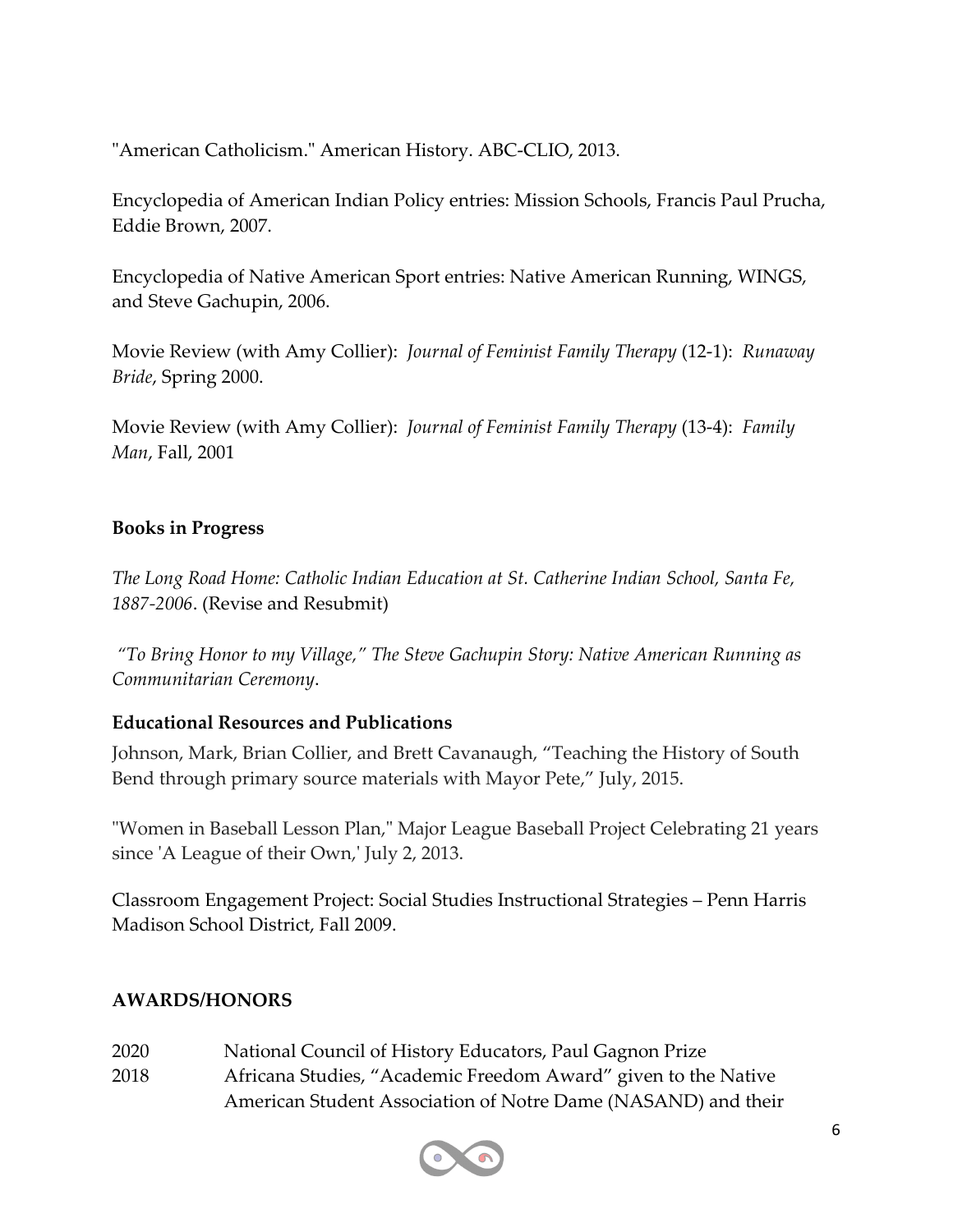|            | sponsors for preserving the academic integrity and freedom of the         |
|------------|---------------------------------------------------------------------------|
|            | University                                                                |
| 2018       | Club Coordination Council, Advisor of the Year, Native American Student   |
|            | <b>Association of Notre Dame</b>                                          |
| 2018       | Native American Initiatives Award for Service to the Native Community     |
|            | (awarded by Native Students at Notre Dame annually)                       |
| 2018       | Men's Lacrosse Professor Appreciation Day Professor                       |
| 2016       | Edmund P. Joyce, C.S.C. Award for Excellence in Undergraduate Teaching    |
|            | 2014 – current Ryan Family Hall Faculty Fellow                            |
| 2014       | "Award of Merit" for outstanding service to the field of Western History  |
|            | and to the Western History Association, Western History Association       |
| 2009       | "Favorite Professor Award" for outstanding contributions in the           |
|            | classroom, University of Notre Dame                                       |
| 2008       | Pew Center for Faculty Teaching and Learning Excellence Travel Award      |
| 2006       | Outstanding Graduate Student Award, Department of History, Arizona        |
|            | <b>State University</b>                                                   |
| 2005-2006  | Nominated by Students for University wide Graduate Student Teaching       |
|            | Excellence Award (Former Chairs of the committee may not win), Arizona    |
|            | <b>State University</b>                                                   |
| 2004-2005  | Graduate and Professional Student Association Founder's Award for         |
|            | University Service, Arizona State University                              |
| 2004       | Social Science History Association Graduate Student Conference Travel     |
|            | and Research Award, Arizona State University                              |
| 2003, 2004 | Hull Outstanding Teaching Award, Department of History, Arizona State     |
|            | University                                                                |
| 2004       | Governor's Certificate of Appreciation, State of Arizona                  |
| 2004       | Anti-Violence Women's Resource Center Service Award                       |
| 2002-2003  | ASASU, GPSA Outstanding Service Award                                     |
|            | 2002, 2004-05 Millett Travel Grant, Arizona State University              |
| 2000       | "Best Paper" Award, Phi Alpha Theta Regional Historical Conference        |
| 1996, 1997 | St. Catherine Indian School "Teacher of the Month" (April 1996, May 1997, |
|            | October 1997)                                                             |
| 1996       | New Mexico's "Teacher of the Year" Award Finalist                         |

# **GRANTS AND FELLOWSHIPS**

| 2021 | American Indian Catholic Schools Grant, with will Newkirk, \$361,5000.00 |
|------|--------------------------------------------------------------------------|
| 2020 | American Indian Catholic Schools Grant, with Will Newkirk, \$905,500.00  |

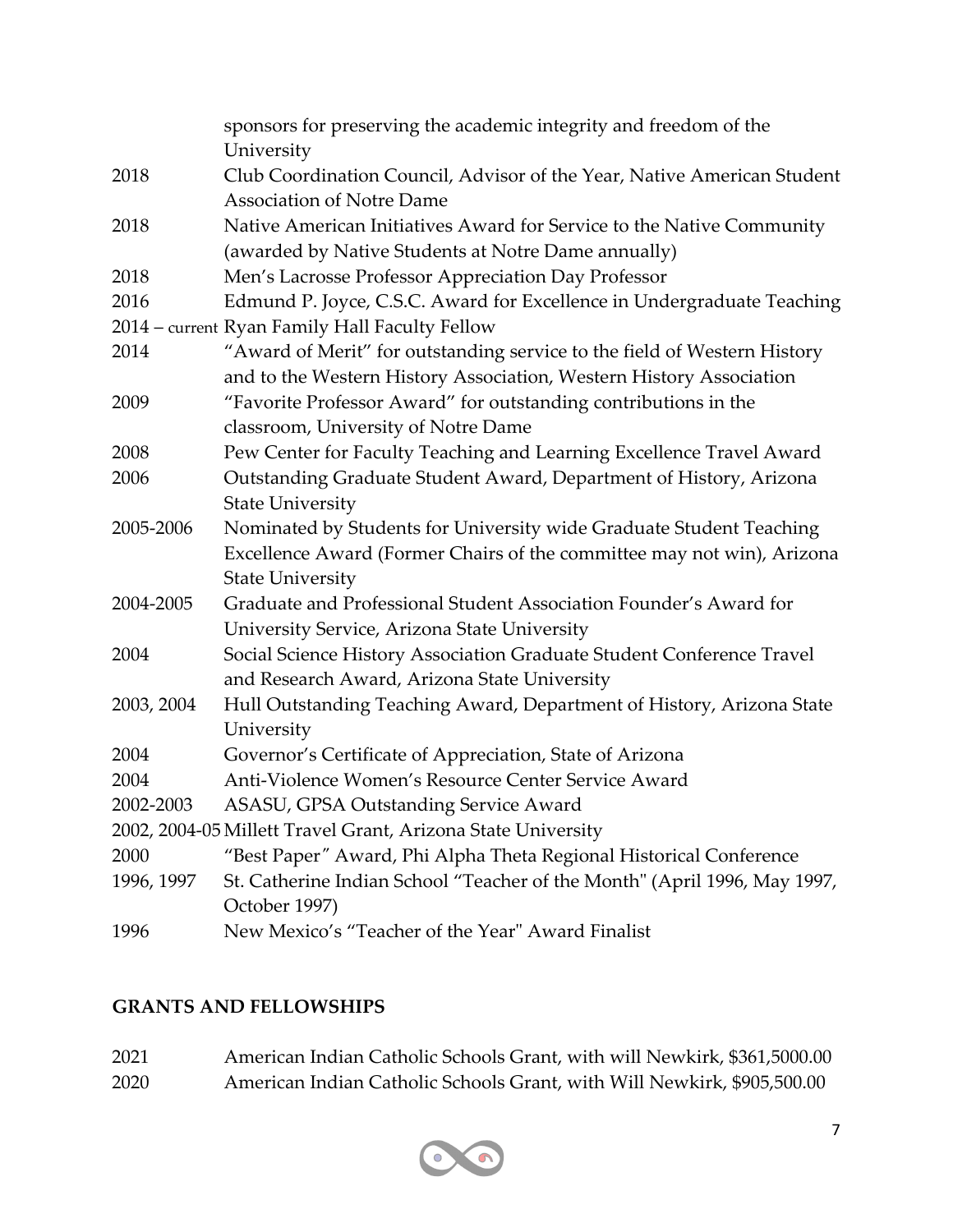| 2019 | American Indian Catholic Schools Grant, \$91,805                       |
|------|------------------------------------------------------------------------|
| 2019 | Native American Catholic Schools Network Grant, \$92,000               |
| 2019 | American Indian Catholic Schools Development Grant, \$180,000          |
| 2019 | Native American Catholic School Libraries, Westerman Foundation,       |
|      | (Collier – PI, Will Newkirk author) \$7000                             |
| 2018 | Teaching and the New West Grant, \$18,500                              |
| 2017 | American Indian Catholic Schools Network Grant, \$783,340              |
| 2017 | American Indian Catholic Schools Network Grant Top-off, \$17,000       |
| 2017 | American Indian Catholic Schools Network Grant Top-off, \$44,000       |
| 2016 | American Indian Catholic Schools Network Grant Project, \$200,000      |
| 2016 | Library of Congress Teachers as Scholars: Primary Source Documents and |
|      | Teaching the American West and Midwest \$20,00                         |
| 2015 | Library of Congress Teachers as Scholars: Primary Source Documents and |
|      | Teaching the American West \$20,000                                    |
| 2015 | Ganey Community Engagement Award, Course Development Grant,            |
|      | \$2,500                                                                |
| 2014 | Library of Congress Co-Sponsorship with the Western History            |
|      | Association, \$12,000                                                  |
| 2013 | Library of Congress Conference Planning Grant, \$9,975                 |
| 2013 | Library of Congress Co-Sponsorship with the Western History            |
|      | Association, \$10,000                                                  |
| 2012 | Library of Congress Co-Sponsorship with the Western History            |
|      | Association, \$15,000                                                  |
| 2012 | "Charles Redd Center Western History Association K-12 Teacher Travel   |
|      | Award," \$2000                                                         |
| 2011 | "Charles Redd Center Western History Association K-12 Teacher Travel   |
|      | Award," \$2000                                                         |
| 2010 | "Charles Redd Center Western History Association K-12 Teacher Travel   |
|      | Award," \$2000                                                         |
| 2010 | Teaching American History grant, "Northern Arizona History Academy     |
|      | Project," \$999,953 (Authors: Wood, Collier, and Passenger)            |
| 2010 | Western History Association, Teaching with Primary Source              |
|      | Supplemental Impact Grant, \$5000 cash and \$5000 in kind              |
| 2010 | Teaching with Primary Sources, Library of Congress American Memory     |
|      | Project, Impact Grant, \$15,095                                        |
| 2009 | Sterlin Harjo and "Four Sheets to the Wind," Henkels Interdisciplinary |
|      | Visiting Speaker Grant, \$1790                                         |
| 2009 | "Charles Redd Center Western History Association K-12 Teacher Travel   |
|      | Award," \$2000                                                         |

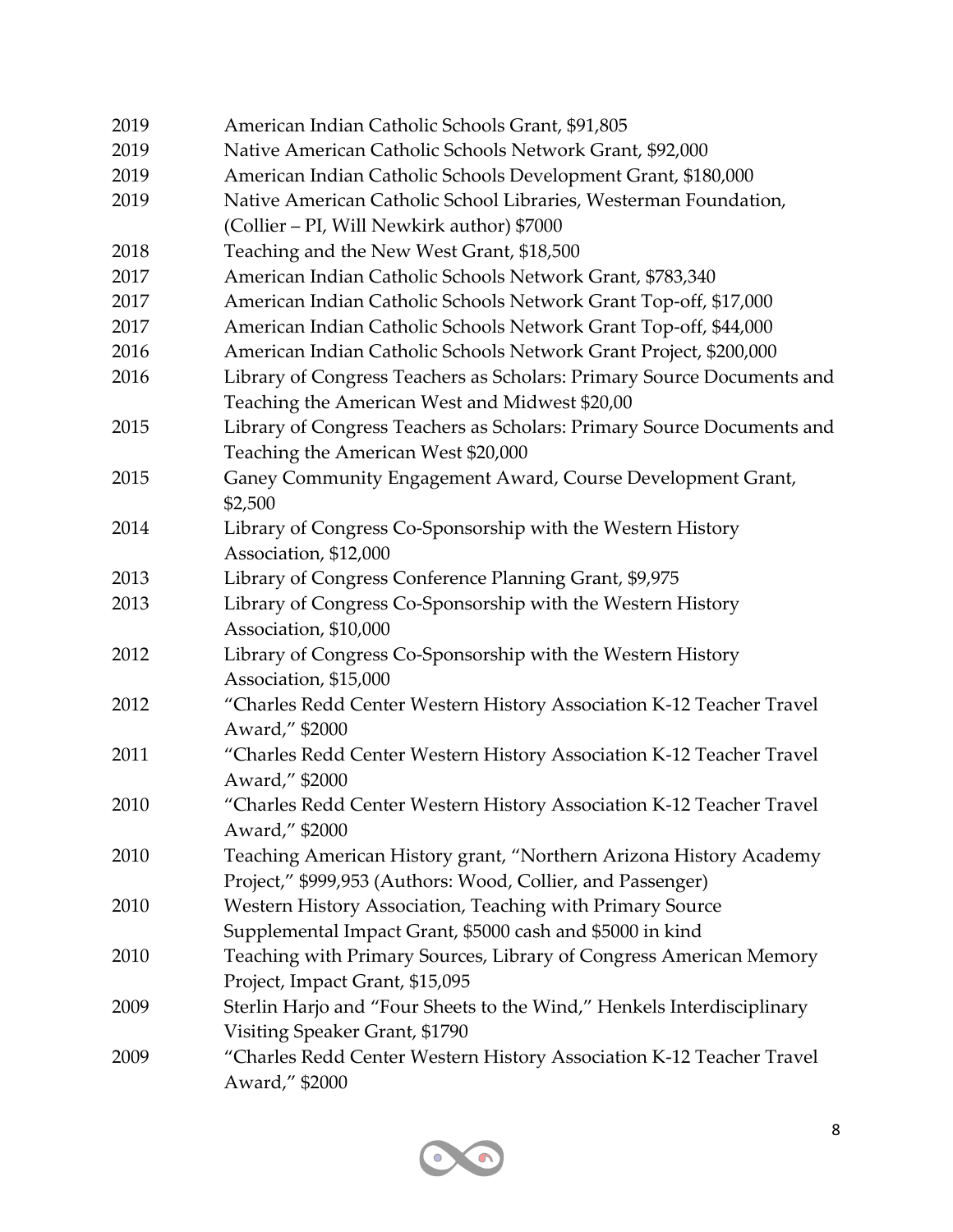| 2009 | "Native American Histories & Cultures in the Twentieth Century and        |
|------|---------------------------------------------------------------------------|
|      | Beyond," Interim: Course Development Grant, \$3,500                       |
| 2009 | Western History Association, Teaching with Primary Source                 |
|      | Supplemental Impact Grant, \$5000 cash and \$5000 in kind                 |
| 2009 | Teaching with Primary Sources, Library of Congress American Memory        |
|      | Project, Impact Grant \$14,997                                            |
| 2008 | Teaching with Primary Sources, Library of Congress American Memory        |
|      | Project Awareness Grant, \$4985                                           |
| 2008 | "Charles Redd Center Western History Association K-12 Teacher Travel      |
|      | Award," \$2000                                                            |
| 2006 | "Liberia and the Settler Movement - an Evening with Jeremy Levitt,"       |
|      | Multicultural Student Center \$500.00                                     |
| 2006 | "Creating an Indian Space on the National Mall – an Evening with Amy      |
|      | Lonetree." Multicultural Student Center \$500.00, Phi Alpha Theta, \$250, |
|      | Department of History \$100                                               |
| 2005 | "The New American University: Corporations, Technology, and the           |
|      | Military Industrial Compound." Programming and Activities Board           |
|      | \$2200, Graduate and Professional Student Association \$500.00            |
| 2004 | The Next Millennium: New Directions in Native American Studies            |
|      | Conference, Collaborative Conference Cambridge University and Arizona     |
|      | State University. University President's Office Grant \$10,000            |
| 2004 | "Wagging the Dogs: The formative powers of the media in times of War,"    |
|      | Programming and Activities Board \$2000, Graduate and Professional        |
|      | <b>Student Association \$1000</b>                                         |
| 2004 | State Legislative University Budget Debate, "An Evening with Rep.         |
|      | Barnes," Arizona Student Association \$500                                |
| 2004 | Teach-In, Graduate and Professional Student Association \$1000,           |
|      | Undergraduate Student Government \$500                                    |
| 2004 | "Hip-Hop and Feminism – an Evening with Cheryl Keyes," Graduate and       |
|      | Professional Student Association \$500, Undergraduate Student             |
|      | Government \$200                                                          |
| 2003 | Maricopa County Sheriff Debates, "Policing the Police," Arizona Student   |
|      | Association \$100.00                                                      |
| 2003 | "An Evening with Jonathan Schell on the War in Iraq" Arizona Student      |
|      | Association \$1000, Graduate and Professional Student Association         |
|      | \$1000.00                                                                 |
| 2003 | Teach-In, Associated Students of Arizona State University \$1000.00       |
| 2002 | Graduate Student Teaching Excellence Awards, Associated Students of       |
|      | Arizona State University \$3000                                           |

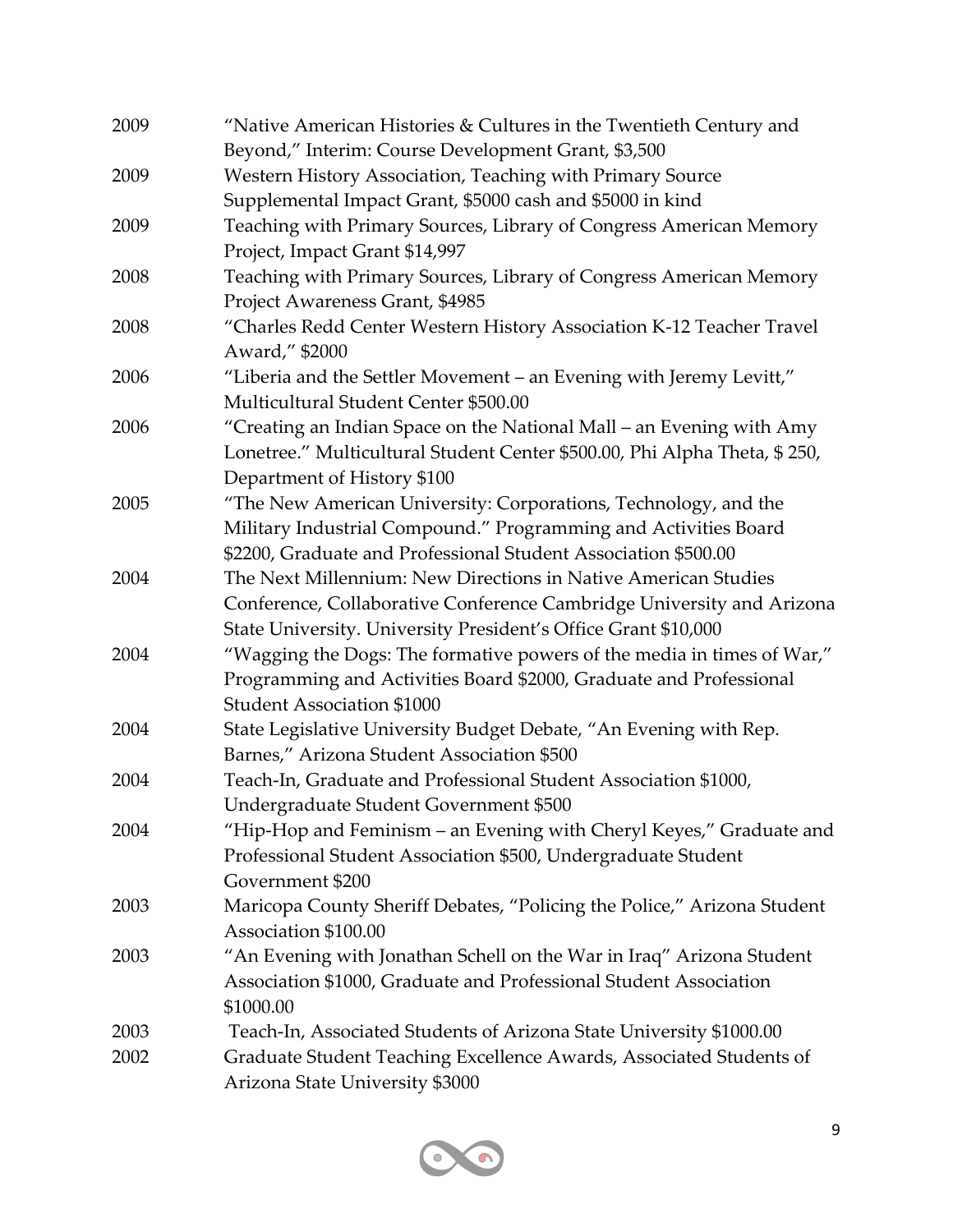#### **SELECTED INVITED TALKS**

| 2022 | "Informal Stories Pueblos, Catholic Indian Schools, the Lensic, Burro      |
|------|----------------------------------------------------------------------------|
|      | Alley, Native Education, School for Advanced Research (SAR - Intro),       |
|      | Palace of the Governors, Multiple Colonies, Americanism, Nuevo Santa       |
|      | Fe, and Protestant, Catholic, and Jewish New Mexico, Santa Fe and          |
|      | Territories, NM, April 30 - May 3.                                         |
| 2022 | "Native Artists, Ghost Ranch, Canyon Road, and the Creation of New         |
|      | Mexico's Artists Colonies, Tourism, and Americana: Race, Class, and        |
|      | Gender in Changing Colonial and Colonized Spaces," Inn at Loretto and      |
|      | Ghost Ranch, New Mexico, May 2.                                            |
| 2022 | "Santa Fe and New Mexico as Places of Coming Together: Cooperation,        |
|      | Conflict, Colonization, Co-Habitation, Communion, and Communication:       |
|      | A Walking Tour of the Plaza Area," Institute for Inspired Leaders with the |
|      | Unviersity of Notre Dame, Santa Fe, NM, May 1.                             |
| 2022 | "What is the Oldest? Santa Fe and American Tradition: A brief reflection"  |
|      | San Miguel Chapel, Santa Fe, NM, May 1.                                    |
| 2022 | "A Brief History of Santa Fe: Culture, Class, Community, and Religions,"   |
|      | New Mexico Immersion Trip with Notre Dame Inspired Leadership              |
|      | Initiative, Inn at Loretto, Santa Fe, NM, April 30.                        |
| 2022 | "Collier and ND Junior Yvette Pino: St. Joseph Indian School and Intro to  |
|      | New Mexico," Inspired Leadership Initiative," Duncan Student Center,       |
|      | University of Notre Dame, Notre Dame, IN, April 21.                        |
| 2022 | "Chris Wilson's New Mexico with Questions and Commentary by Brian S        |
|      | Collier," Inspired Leadership Initiative," Duncan Student Center,          |
|      | University of Notre Dame, Notre Dame, IN, April 19.                        |
| 2022 | "Transforming Leadership and Policy: Dialogue, Education, and              |
|      | Listening," Anchor Presentation, Valparaiso University, The Reverend Dr.   |
|      | Martin Luther King, Jr. Celebration, January 17.                           |
| 2021 | "Possible Futures and Building from the Past: Truth, Reconciliation, and   |
|      | Healing at Catholic Native American Schools in America," FADICA            |
|      | Conference via Zoom (Covid), October 7.                                    |
| 2021 | "The Potawatomi Wealth & Making 'This is the Place' for Fr. Sorin and the  |
|      | Whole Future of Notre Dame," Log Chapel, Intro Courses Guest,              |
|      | University of Notre Dame, Notre Dame, IN September 3.                      |

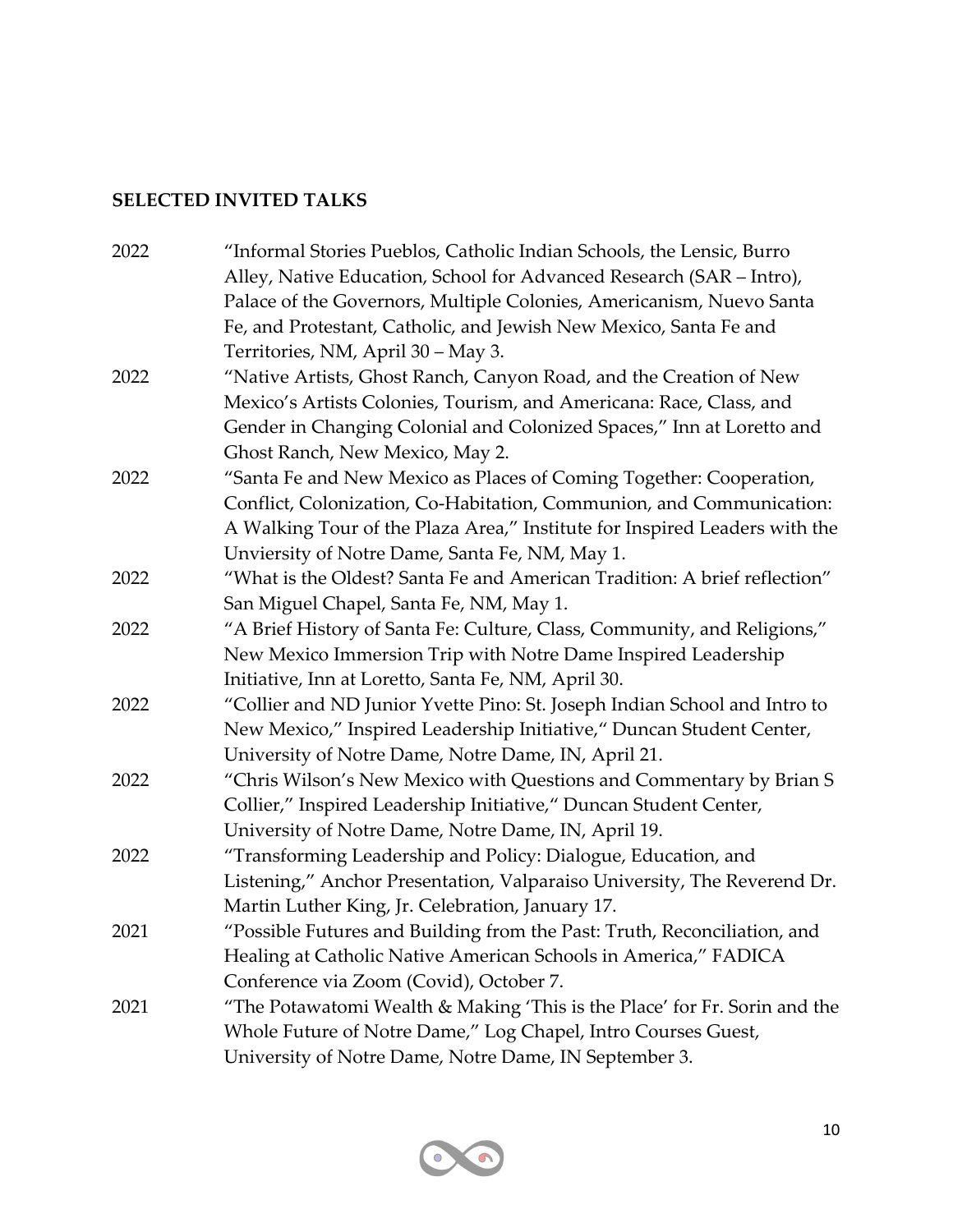| 2021 | "Being American means knowing Native American history," Intro to          |
|------|---------------------------------------------------------------------------|
|      | American Studies, Perin Gurel's course, University of Notre Dame, Notre   |
|      | Dame, IN September 1.                                                     |
| 2021 | "Mishawaka Italians, Columbus Statues, the Pokagon and a Changing         |
|      | World: Collaboration and Working Together," DiLoretto Society,            |
|      | Mishawaka, IN August 23.                                                  |
| 2021 | "The landscape of the Native worlds in present day Northern Indiana and   |
|      | Michigan in 1830 - 1860 at the founding of the University of Notre Dame," |
|      | Diversity, Equity, and Inclusion Taskforce, University of Notre Dame,     |
|      | Notre Dame, IN April 16.                                                  |
| 2021 | "Native Americans and the Right to Life," Notre Dame Right To Life,       |
|      | University of Notre Dame, Notre Dame, IN April 13.                        |
| 2021 | "Global Capitalism, Environmentalism, and Native Wisdom,"                 |
|      | Environmentalism, History, and Writing in the United States, LBST D501,   |
|      | Graduate Seminar, (Guest lecturer and facilitator) Indiana University     |
|      | South Bend, South Bend, IN March 31.                                      |
| 2021 | "Land Acknowledgement: The Least we can do," University Counseling        |
|      | Center, University of Notre Dame, Notre Dame, IN February 16.             |
| 2020 | "Native American Cultural Issues Training," JEDIS Native American         |
|      | History Month, lunch and learn, Office of Human Resources, University     |
|      | of Notre Dame, Notre Dame, IN November 19.                                |
| 2020 | "First Generation and Race Discussions" (facilitator), Office of the      |
|      | President and Provost, University of Notre Dame, Notre Dame, IN           |
|      | October 29.                                                               |
| 2020 | "Oh, the Places you can go!": Where Can ESS Take You (guest class         |
|      | leader), University of Notre Dame, Notre Dame, IN October 20.             |
| 2020 | "Upper School Parent Communication," Independent Schools Association      |
|      | of the Southwest, Virtual, September 25.                                  |
| 2020 | "Balance vs Burnout," Independent Schools Association of the Southwest,   |
|      | Virtual, September 25.                                                    |
| 2020 | "Cultural Belonging in the Classroom," Independent Schools Association    |
|      | of the Southwest, Virtual, September 25.                                  |
| 2020 | "Feedback, Assessments, Homework, and Backwards Design,"                  |
|      | Independent Schools Association of the Southwest, Virtual, September 24.  |
| 2020 | "Lesson Planning Like Your Life Depends on it," Independent Schools       |
|      | Association of the Southwest, Virtual, September 24.                      |
| 2020 | "Active Learning in a Digital World: Mapping Your Resources,"             |
|      | Independent Schools Association of the Southwest, Virtual, September 24.  |

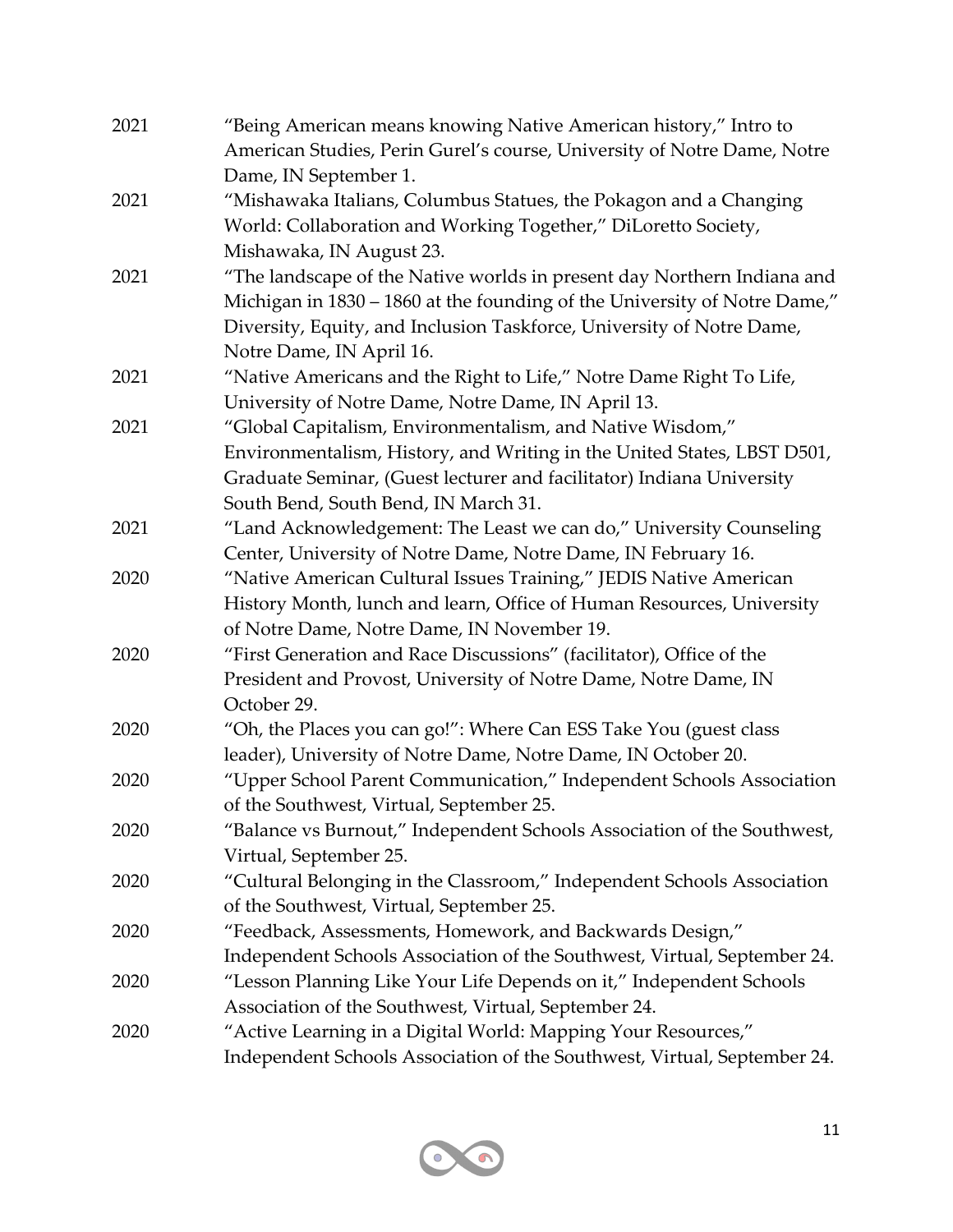| 2020 | "Active Learning in the pre-K-12 classroom," Independent Schools<br>Association of the Southwest, Virtual, September 24. |
|------|--------------------------------------------------------------------------------------------------------------------------|
| 2020 | "Doing More Than Meeting Explorers and Going to Thanksgiving                                                             |
|      | Dinners: Adjusting the Curriculum to be More Inclusive and Less                                                          |
|      | Stereotypical of Native Peoples," March 29, Notre Dame, IN (Introducing                                                  |
|      | the event, the evening, and the speakers, and moderating the questions)                                                  |
| 2020 | South Bend / Mishawaka Leadership Forum, "Civics or History: Who's                                                       |
|      | Story is Privileged in American Education," (Coronavirus put this on-                                                    |
|      | line), South Bend, IN, March 19, 2020.                                                                                   |
| 2020 | Ryan Hall Paw's and Pop's, "Hilarious History of Notre Dame: A Walking                                                   |
|      | History and Storytelling Event," Ryan Family Hall at the University of                                                   |
|      | Notre Dame, Campus Walk, Notre Dame, IN, February 23, 2020.                                                              |
| 2020 | Creative Represencing, "Purposes and spaces for Catholic Education:                                                      |
|      | Reconciliation and Reform in the Modern Era," Kroc Institute for                                                         |
|      | International Peace Studies at the University of Notre Dame, Hesburgh                                                    |
|      | Center Auditorium, University of Notre Dame, Notre Dame, IN, February                                                    |
|      | 6, 2020.                                                                                                                 |
| 2020 | Reparations and Reconciliation at Notre Dame an opening and framing                                                      |
|      | The discussion, Kroc Institute's Mediation Program for a conversation on                                                 |
|      | Requirements for reconciliation: truth-telling, acknowledgement of harm,                                                 |
|      | and reparations, Carey Auditorium, Hesburgh Library, University of                                                       |
|      | Notre Dame, Notre Dame, IN, January 22.                                                                                  |
| 2019 | Talk and Group Training, "Reconciliation for the Church: Starting the                                                    |
|      | Truth Telling Process in Native and Non-Native Catholic Schools,"                                                        |
|      | Tulalip Tribes, The National Native American Boarding School Healing                                                     |
|      | Coalition, Tulalip Nation (inside Washington state), November 20                                                         |
| 2019 | Roundtable discussion, "First Generation Low Income" panelist and                                                        |
|      | speaker, University of Notre Dame, Notre Dame, IN November 4.                                                            |
| 2019 | "Undergraduate education and a history degree: The winding path is                                                       |
|      | always the most interesting and a process to finally arriving, "History                                                  |
|      | major night for career strategy, Loyola University, Mundelein, Palm Walk,                                                |
|      | Chicago, IL, October 30.                                                                                                 |
| 2019 | "Classroom Management - An Intro" (with Maria McKenna):                                                                  |
|      | Independent Schools of the Southwest Conference," Hilton Dallas Park                                                     |
|      | Cities, Dallas, TX, September 26.                                                                                        |
| 2019 | "Building and Structuring Classroom Culture" (with Maria McKenna and                                                     |
|      | Kevin Burke): Independent Schools of the Southwest Conference," Hilton                                                   |
|      | Dallas Park Cities, Dallas, TX, September 26.                                                                            |

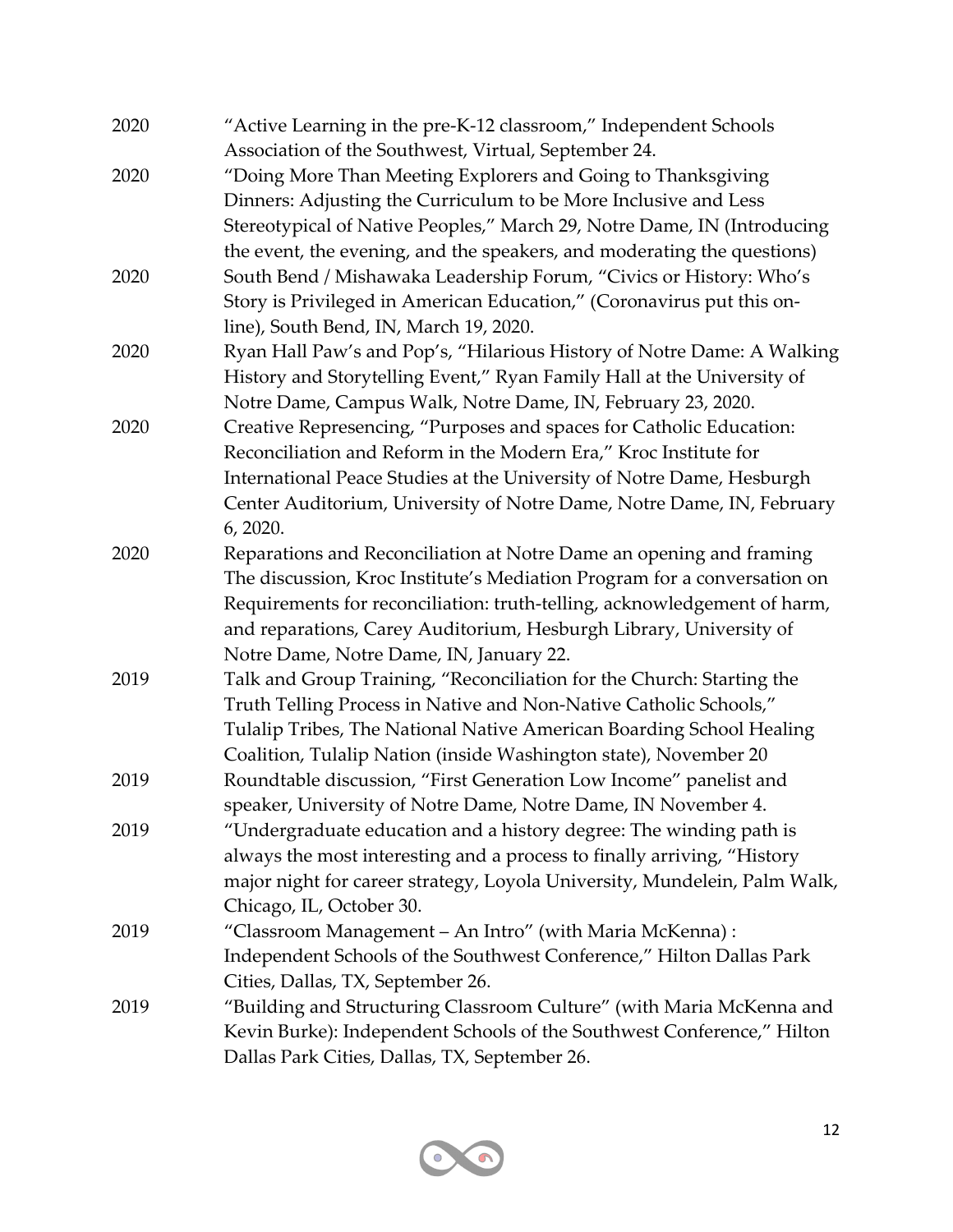| 2019 | "Empowering Students to Run their own clubs,": Independent Schools of<br>the Southwest Conference," Hilton Dallas Park Cities, Dallas, TX, |
|------|--------------------------------------------------------------------------------------------------------------------------------------------|
|      | September 26.                                                                                                                              |
| 2019 | "Lesson Planning like your life depended on it," (with Maria McKenna                                                                       |
|      | and Kevin Burke of U Georgia): Independent Schools of the Southwest                                                                        |
|      | Conference," Hilton Dallas Park Cities, Dallas, TX, September 26.                                                                          |
| 2019 | "Mapping your resources: Design for Classroom Teachers," (with Maria                                                                       |
|      | McKenna and Kevin Burke of U Georgia) : Independent Schools of the                                                                         |
|      | Southwest Conference," Hilton Dallas Park Cities, Dallas, TX, September                                                                    |
|      | 25.                                                                                                                                        |
| 2019 | "Active Learning in the American Classroom,": Independent Schools of                                                                       |
|      | the Southwest Conference," Hilton Dallas Park Cities, Dallas, TX,                                                                          |
|      | September 25.                                                                                                                              |
| 2019 | "Images of Schooling 1890 - 1935: What can we learn from School,": Photo                                                                   |
|      | Futures Course, Snite Museum of Art at the University of Notre Dame,                                                                       |
|      | Notre Dame, IN September 19.                                                                                                               |
| 2019 | "Oh, the Places you can go!": Where Can ESS Take You (guest class                                                                          |
|      | leader), University of Notre Dame, Notre Dame, IN September 17.                                                                            |
| 2019 | "Send them back": Native to where? Forced Inclusion and exclusion and a                                                                    |
|      | Pathway to Healing (with Mikaela Murphy '21), Open Minds, Loving                                                                           |
|      | Hearts, and an Engaged Community A Diversity & Inclusion conference                                                                        |
|      | at Notre Dame, University of Notre Dame, Notre Dame, IN, September 6.                                                                      |
| 2019 | "Being American means knowing Native American history," Intro to                                                                           |
|      | American Studies, Perin Gurel's course, University of Notre Dame, Notre                                                                    |
|      | Dame, IN September 4.                                                                                                                      |
| 2019 | Guest Discussant: MGA 60202 - Quantitative Methods & KSGA 30005 -                                                                          |
|      | Simulating Politics and Global Affairs, "Globalism and the Columbus                                                                        |
|      | Murals at the University of Notre Dame," Notre Dame, IN, August 27 (the                                                                    |
|      | role in this discussing was small)                                                                                                         |
| 2019 | "Mental Health and Wellness at Native American Schools Strategy and                                                                        |
|      | Research," The American Indian Catholic Schools Network, Notre Dame,                                                                       |
|      | IN, July 30.                                                                                                                               |
| 2019 | "Inclusivity & Intersectionality: It costs you nothing and from it you have                                                                |
|      | the world to gain," Team ND - Notre Dame Student Leaders for 2019-                                                                         |
|      | 2020, Miracle Camp, Lawton, MI, 23 August.                                                                                                 |
| 2019 | "The Spiritual Life of a Native American Catholic School," The American                                                                    |
|      | Indian Catholic Schools Network, Notre Dame, IN, July 29.                                                                                  |
| 2019 | "The problem with lines: Gerrymandering, Congressional Districts, and                                                                      |
|      | the future of Electoral Politics," Trial and error, error, error as a Social                                                               |

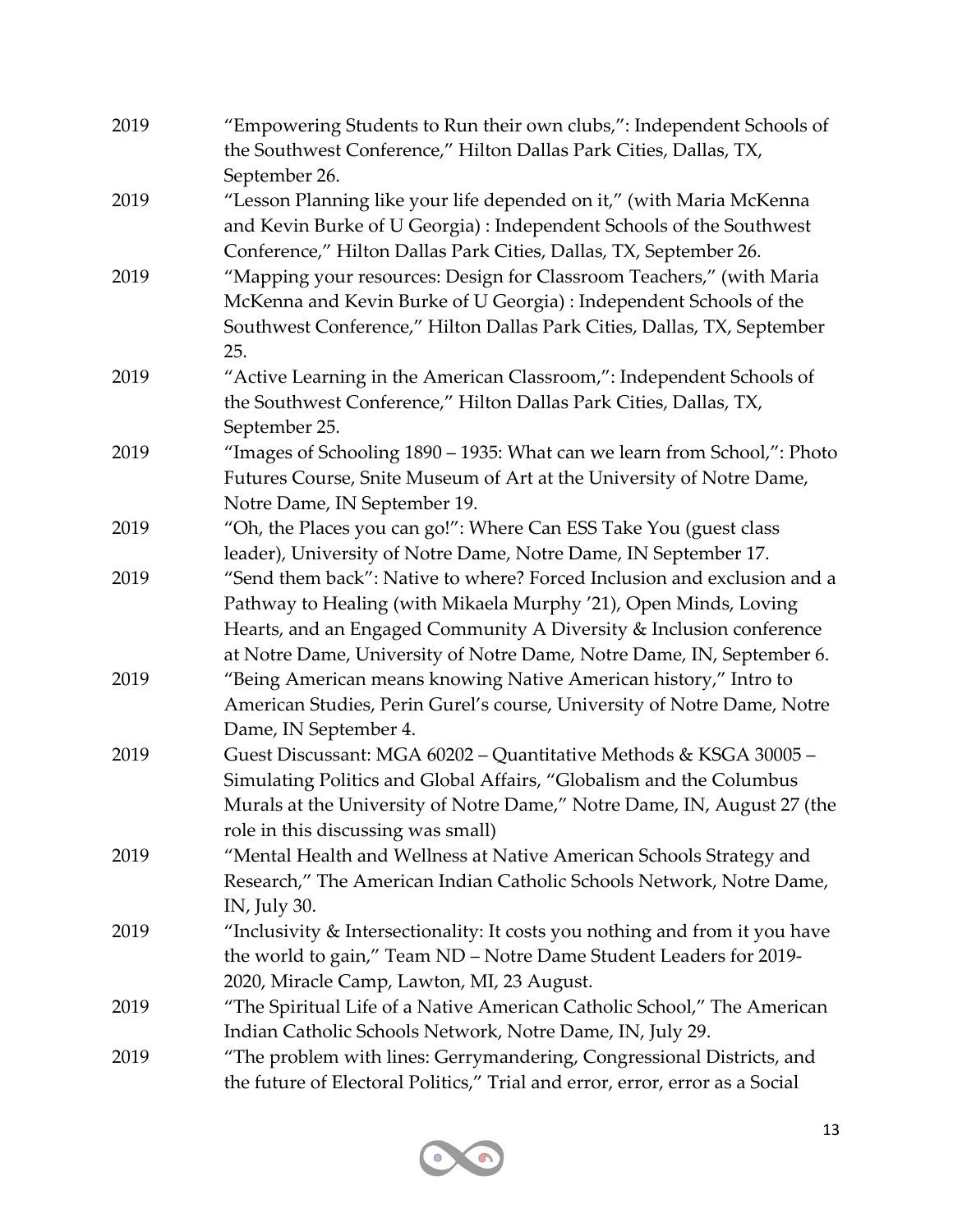|      | Studies Skill, Social Studies Methods Course, Notre Dame, IN, June 26.      |
|------|-----------------------------------------------------------------------------|
| 2019 | "Working at Ford's is Really Tough, but it's the only job in Town,"         |
|      | Simulation as a Pedagogical Tool, Social Studies Methods Course, Notre      |
|      | Dame, IN, June 26.                                                          |
| 2019 | "Discovery as Pedagogy: Using everyday things to spawn inquiry-based        |
|      | learning," St. Paul's Nigerian Teachers, Notre Dame, IN, June 20.           |
| 2019 | "Don't Beat around the Bush: Idioms in American English - St. Paul's        |
|      | Indian School & Nigerian Teachers," Notre Dame, IN, June 17.                |
| 2019 | "Teaching and Practicing Diction: St. Paul's Nigerian Teachers," Notre      |
|      | Dame, IN, June 17.                                                          |
| 2019 | "God, Country, and Notre Dame: America's story told through the history     |
|      | of one Catholic university," Hesburgh Lecture, Columbus Cristo Rey,         |
|      | Columbus, OH, April 4.                                                      |
| 2019 | "The History and Future of America Educational Systems," Michiana           |
|      | Leadership and Future Leaders Talk, John Adams High School Library,         |
|      | South Bend, IN March 21.                                                    |
| 2019 | "The Future of Catholic Indian Education: Possibilities and                 |
|      | Perspectives," The Better Way Foundation Annual Meeting, Los Ranchos        |
|      | de Albuquerque, NM, February 4.                                             |
| 2019 | "Engagement, Equity, and Loving (Colleagues, Community, and                 |
|      | Families): Theory and Practice for Practitioners, Trinity Episcopal School, |
|      | Austin, TX, January 7.                                                      |
| 2018 | "The American Indian Catholic Schools Network: Potential and                |
|      | Possibilities," University of Notre Dame, December 14.                      |
| 2018 | "Active Learning is Engaged Learning," St. Monica Catholic School,          |
|      | Converse, TX, October 18.                                                   |
| 2018 | "Possibilities and Power: Networking Native Schools," FADICA, Video         |
|      | Conference for leadership, October 15.                                      |
| 2018 | "Save Our Schools, Save Our Country, and Save Your Family," Hesburgh        |
|      | Lecture, Notre Dame Club of Wichita, Neumann University, Wichita, KS,       |
|      | October 3.                                                                  |
| 2018 | "Active Learning," "Mapping your Resources," "Lesson Planning Like          |
|      | Your Life Depended on it," "Founding and Funding your Clubs,"               |
|      | "Building Classroom Culture," ISAS Beginning Teacher Institute, Dallas,     |
|      | TX September 26-28.                                                         |
| 2018 | "God, Country, and Notre Dame: America's story told through the history     |
|      | of one Catholic university," Hesburgh Lecture, York Catholic, York, PA      |
|      | August 29.                                                                  |

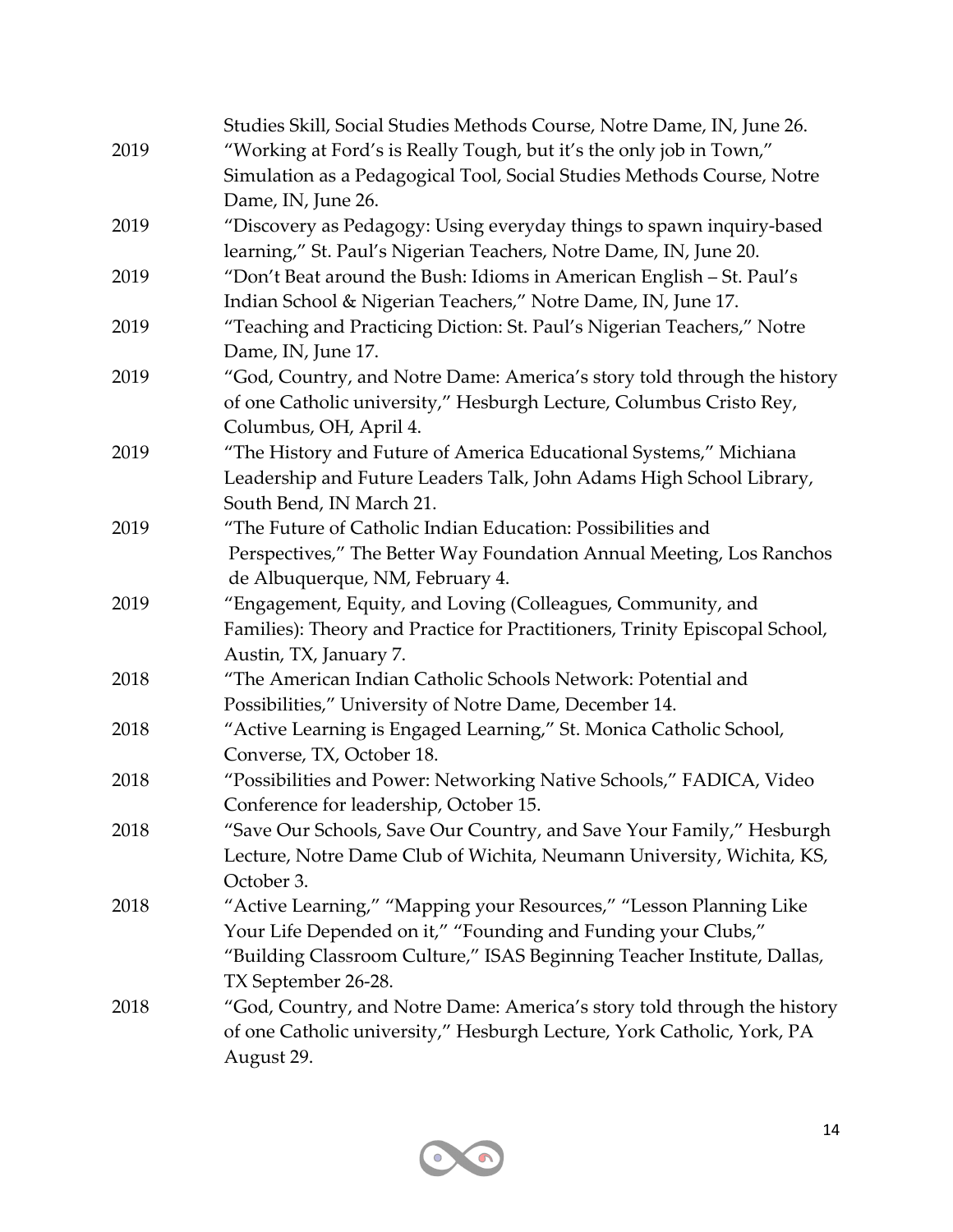| 2018 | "APUSH: History, Grading, and You," Bishop McDevitt Catholic High<br>School, Wyncote, PA August 29. |
|------|-----------------------------------------------------------------------------------------------------|
| 2018 | "Integrating Grammar in the K-8 classroom," St. Josaphat, Chicago, IL                               |
|      | August 15.                                                                                          |
| 2018 | "1968 in America: AIM – The American Indian Movement," Notre Dame                                   |
|      | Center for Arts and Culture, 1968 in America Camp, South Bend, IN July                              |
|      | 20.                                                                                                 |
| 2018 | "Syllabus and Creative Teaching," Whitman College, National                                         |
|      | Endowment for the Humanities Institute, Walla Walla, WA June 30.                                    |
| 2018 | "ELA Curriculum and Teaching," St. Josaphat, Chicago, IL June 11.                                   |
| 2018 | "Catholic Indian Education and Good Pedagogy," University of                                        |
|      | Minnesota-Morris, Morris, MN May 24 (remote).                                                       |
| 2018 | "Education in a Catholic Key," Alliance for Catholic Education, Granger,                            |
|      | IN May 15.                                                                                          |
| 2018 | "Active Teaching, Mapping, and Engagement," St. Josaphat, Chicago, IL                               |
|      | February 16.                                                                                        |
| 2018 | "God, Country, & Notre Dame: A View from Ryan Hall," Ryan Hall,                                     |
|      | Notre Dame, IN February 10.                                                                         |
| 2018 | "Methods and Motivation," Guardian Angels Catholic School, Denver,                                  |
|      | CO January 26.                                                                                      |
| 2018 | "Methods, Mentoring, and Motivation," Bishop Machbeuff Catholic                                     |
|      | School, Denver, CO January 8.                                                                       |
| 2017 | "Active Learning and the At-Risk Classroom," Montana Catholic Schools                               |
|      | Continuing Education Day, Butte, MT October 20.                                                     |
| 2017 | "Fostering a Culture of Student Engagement, Inspiring an Ethic of Teacher                           |
|      | Leadership," Teachers in Residence Instructional Leadership Summit,                                 |
|      | Notre Dame, IN October 13.                                                                          |
| 2017 | "The Native and the Immigrant: A History of the Past and a Look                                     |
|      | Towards the Future of American Catholic Education," Dioceses of                                     |
|      | Allentown, PA, Bethlehem Catholic High School Auditorium, October 9.                                |
| 2017 | "The Modern Social Studies Classroom," and "US History 1968 Lesson,"                                |
|      | Bishop Machbeuff Catholic High School, Denver, CO October 6.                                        |
| 2017 | "Active Learning," "Assessment and Planning," "Intro to Teaching,"                                  |
|      | "Classroom Management," "Empowering Students to Run Their Own                                       |
|      | Clubs," ISAS Beginning Teacher Institute, San Antonio, TX September 27-                             |
|      | 29.                                                                                                 |
| 2017 | "God, Country, and Notre Dame: A History of America told through one                                |
|      | University's Story," Hesburgh Lecture, Strake Jesuit School Auditorium,                             |
|      | Houston, TX September 21.                                                                           |

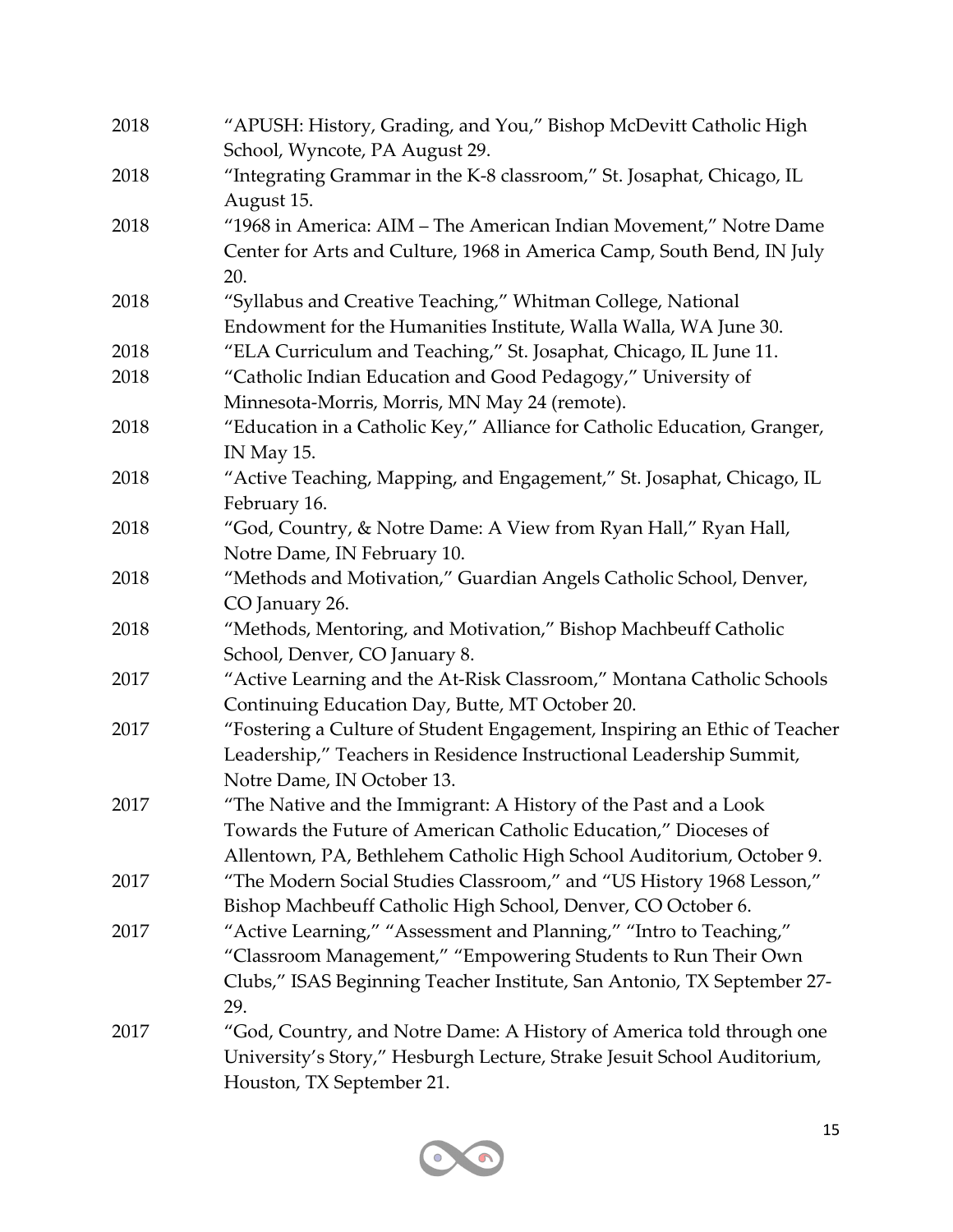| 2017 | "Active Learning and Active Planning with Curriculum Alignment," St.    |
|------|-------------------------------------------------------------------------|
|      | Josaphat Catholic School, Chicago, IL August 16.                        |
| 2017 | "Job at Fords: Active learning and the classroom," American Indian      |
|      | Catholic Schools Network, Archdioceses of Denver, CO Aug 1.             |
| 2017 | "Family and Community: A Base for Native (and all) Educational          |
|      | Success," Native American Recognition Ceremony Keynote Address,         |
|      | University of Notre Dame, Notre Dame, IN May 19.                        |
| 2017 | "Planning for the Block: How to use the block schedule and active       |
|      | learning techniques," Bishop Machebeuf High School, Denver, CO May 5.   |
| 2017 | "The History and Future of America Schooling," Michiana Leadership      |
|      | and Future Leaders Talk, John Adams High School Library, South Bend,    |
|      | IN March 16.                                                            |
| 2017 | "The Vanishing Romantic: Inclusion, Equity, and Power of a New          |
|      | (Indigenous) West," Gallery Talk at the Snite Museum of Art, University |
|      | of Notre Dame, Notre Dame, IN February 21.                              |
| 2016 | "Five Interesting Americanists," American Studies Capstone Class,       |
|      | University of Notre Dame, Notre Dame, IN October 24.                    |
| 2016 | "Differentiation and the Elementary Classroom," St. Joan of Arc In-     |
|      | Service, New Orleans, LA October 11.                                    |
| 2016 | "Assessment and Planning," "Collier's Rays for Assessment," "Social     |
|      | "Justice Education, Socially Responsive and Responsible Pedagogy,"      |
|      | "Intro to Teaching," ISAS Beginning Teacher Institute, Dallas, TX       |
|      | September 28-30.                                                        |
| 2016 | "The Colonization, Resistance, and Persistence of Native people in      |
|      | America," Introduction to American Studies, Jason Ruiz's course,        |
|      | University of Notre Dame, Notre Dame, IN, September 14.                 |
| 2016 | "Culturally Sustaining Pedagogy and the K-8 School," St. Michael the    |
|      | Archangel Catholic School, August 22, Chicago, IL.                      |
| 2016 | "Assessment and Design," Bishop Machebeuf High School, August 17-18,    |
|      | Denver, CO.                                                             |
| 2016 | "Assessment at the High School level: Collier's Rays," High School      |
|      | Methods course, University of Notre Dame, Notre Dame, IN June 29.       |
| 2016 | "Save Our Schools, Save Our Country, and Save Your Family," Hesburgh    |
|      | Lecture and Panel Discussion on Catholic Education, Notre Dame Club of  |
|      | St. Joseph Valley, Notre Dame, IN, March 29.                            |
| 2016 | "Principals as First Teachers: Supervision of Teachers," Archdiocese of |
|      | Denver, Denver, CO February 11.                                         |
| 2015 | Lunch and Learn Series, "The Pokagon at the Founding of Notre Dame,"    |
|      | University of Notre Dame, Notre Dame, IN November 18.                   |

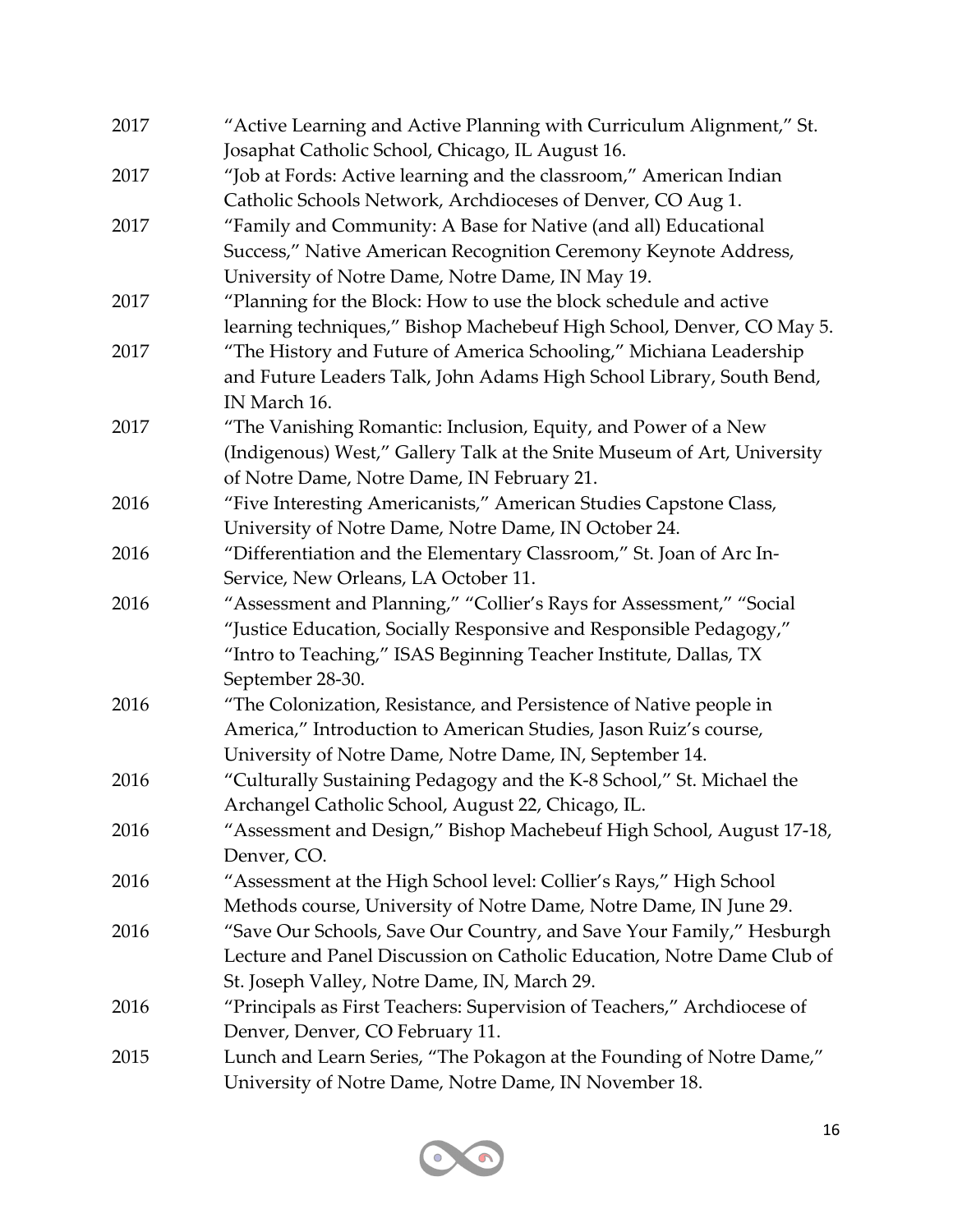| "The Original Settlers of South Bend: Native People and the Founding of   |
|---------------------------------------------------------------------------|
| Notre Dame," The History Museum, South Bend, IN November 4.               |
| "Save Our Schools, Save Our Country, and Save Your Family," Hesburgh      |
| Lecture, Wahlert Catholic High School, Dubuque, IA, October, 27.          |
| "Active Learning and Student Thinking: You're Teaching for Student        |
| Success," St. John's Interparochial School, Plaquemine, LA October 7-9.   |
| "Active Learning in the Classroom," "New Teacher Preparation," and        |
| "Upper School Parent Communication," ISAS Beginning Teacher Institute,    |
| New Orleans, LA September 30 - October 2.                                 |
| "The Colonization, Resistance, and Persistence of Native people in        |
| America," Introduction to American Studies, Jason Ruiz's course,          |
| University of Notre Dame, Notre Dame, IN, September 16.                   |
| "A Landscape of Possibility," Native American Recognition Ceremony        |
| Keynote Address, University of Notre Dame, Notre Dame, IN May 15.         |
| "An Historical and Landscape View of Education in Michiana," Michiana     |
| Leadership Class, John Adams High School, South Bend, IN March 19.        |
| "Save Our Schools, Save Our Country, and Save Your Family," Hesburgh      |
| Lecture, Damien High School, La Verne, CA, December 3, 2014.              |
| "Active Learning Workshop," "New Teacher Preparation," and "Parent        |
| Communication Techniques," ISAS Beginning Teacher Institute, Fort         |
| Worth, TX September 17 -19.                                               |
| "The Colonization, Resistance, and Persistence of Native people in        |
| America," Introduction to American Studies, Kathy Cummings's course,      |
| University of Notre Dame, Notre Dame, IN, September 15.                   |
| "Native Continuity in Education," Native American Recognition             |
| Ceremony Keynote Address, University of Notre Dame, Notre Dame, IN        |
| May 16.                                                                   |
| "Racial Inequality in American Education," History Club, University of    |
| Notre Dame, March 5, 2014.                                                |
| "Partnering with Teachers: K-20 Education is for Everyone," Teacher       |
| Librarian Day New Networks, Denver, CO February 28, 2014.                 |
| "We went to church, and we prayed: Native Education at Notre Dame,"       |
| Native American Recognition Ceremony Keynote Address, University of       |
| Notre Dame, Notre Dame, IN May 17.                                        |
| "Choices," Junior Class Discussion, Trinity Valley School, Fort Worth, TX |
| November 10-12, 2013.                                                     |
| "Becoming You," Senior Class TOE Retreat, Trinity Valley School, Fort     |
| Worth, TX November 10-12, 2013.                                           |
|                                                                           |

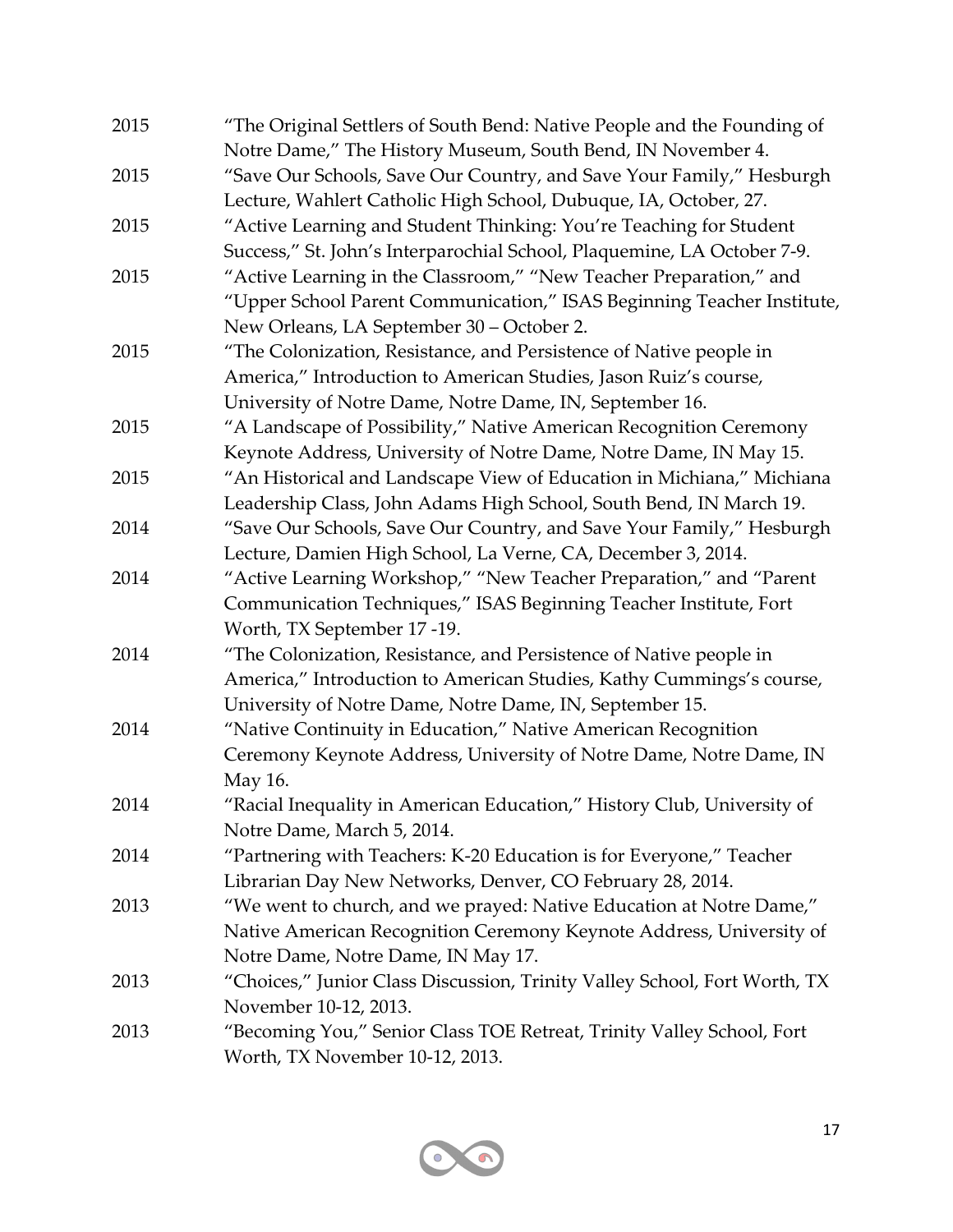| 2013 | "Save Our Schools, Save Our Country, and Save Your Family," Hesburgh<br>Lecture, Sacred Heart University, Fairfield, CT, October 30, 2013. |
|------|--------------------------------------------------------------------------------------------------------------------------------------------|
| 2013 | "Save Our Schools, Save Our Country, and Save Your Family," Hesburgh                                                                       |
|      | Lecture, Christian Brothers Academy, Lincroft, NJ, October 29, 2013.                                                                       |
| 2013 | "Save Our Schools, Save Our Country, and Save Your Family," Hesburgh                                                                       |
|      | Lecture, Colorado State University, Ft. Collins, CO, October 1, 2013.                                                                      |
| 2013 | "Active Learning in PreK-12 Classrooms," "Assessing Not Just for the                                                                       |
|      | Test," and "Planning Like Your (Personal) Life Depends On It!" Beginning                                                                   |
|      | Teacher Institute, Independent Schools Association of the Southwest                                                                        |
|      | (ISAS), Houston, TX September 25-26                                                                                                        |
| 2013 | "The Colonization, Resistance, and Persistence of Native people in                                                                         |
|      | America," Introduction to American Studies, Kathy Cummings's course,                                                                       |
|      | University of Notre Dame, Notre Dame, IN, September 15.                                                                                    |
| 2013 | Belles Connect, "History of South Bend: Race and Class" St. Mary's                                                                         |
|      | College and South Bend, IN August 20, 2013.                                                                                                |
| 2013 | "The Road Ahead for Catholic Education: New Landscapes, No Limits: A                                                                       |
|      | National Perspective," Diocese of Sacramento, Sacramento, CA, May 15,                                                                      |
|      | 2013.                                                                                                                                      |
| 2013 | "Save Our Schools, Save Our Country, and Save Your Family," Hesburgh                                                                       |
|      | Lecture, University of Evansville, Evansville, IN, April 12, 2013.                                                                         |
| 2013 | "Save Our Schools, Save Our Country, and Save Your Family," Hesburgh                                                                       |
|      | Lecture, Furman University, Greenville, SC, April 9, 2013.                                                                                 |
| 2012 | "Creating an American Identity: Murals, Mascots, and the Law,"                                                                             |
|      | University of Notre Dame School of Law, Notre Dame, Indiana,                                                                               |
|      | November 13.                                                                                                                               |
| 2012 | "Save Our Schools, Save Our Country, and Save Your Family," Hesburgh                                                                       |
|      | Lecture, Las Vegas, Nevada, September 26                                                                                                   |
| 2012 | Beginning Teacher Institute, Independent Schools Association of the                                                                        |
|      | Southwest (ISAS), Albuquerque, New Mexico, September 19 - 21                                                                               |
| 2012 | "Save Our Schools, Save Our Country, and Save Your Family," Hesburgh                                                                       |
|      | Lecture, University of Alaska Fairbanks, September 13                                                                                      |
| 2012 | "Historiography of Education in America," Department of History,                                                                           |
|      | University of Alaska Fairbanks, September 13                                                                                               |
| 2012 | "The Colonization, Resistance, and Persistence of Native people in                                                                         |
|      | America," Introduction to American Studies, Erica Doss's course,                                                                           |
|      | University of Notre Dame, Notre Dame, IN, August 29.                                                                                       |
| 2012 | "Choices: How to be a Successful College Student," Trinity Valley School                                                                   |
|      | Fort Worth, Texas, May 2                                                                                                                   |
|      |                                                                                                                                            |

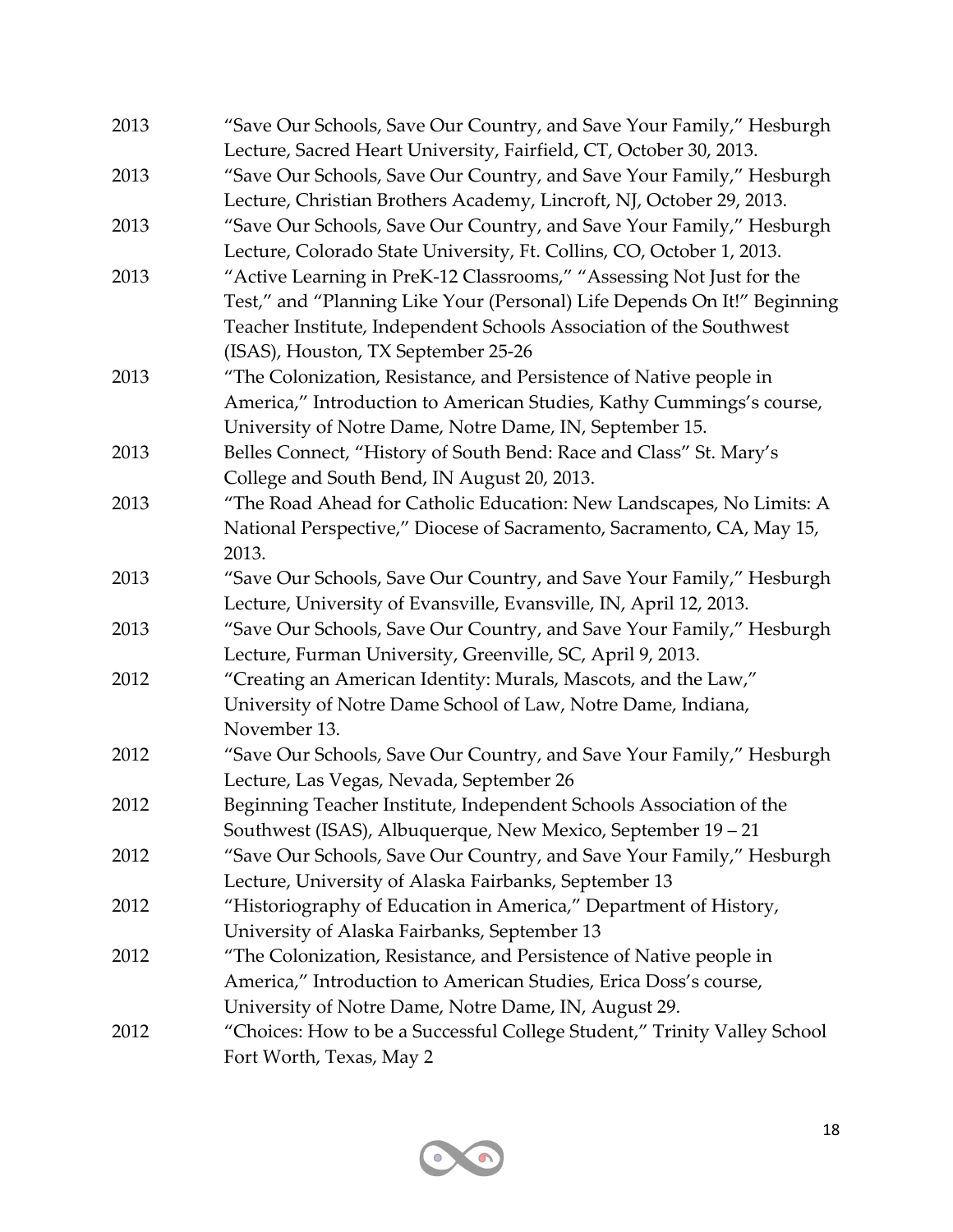| 2012 | "Save Our Schools, Save Our Country, Save Your Family," Wilmington,       |
|------|---------------------------------------------------------------------------|
|      | Delaware, April 25                                                        |
| 2012 | "University Partnerships with American Schools," Diocese of Sacramento    |
|      | Catholic Schools Education Symposium, Sacramento, California, March 27    |
| 2012 | "Assessment and Planning for Effective Teaching," Diocese of Reno, Reno,  |
|      | Nevada, March 3                                                           |
| 2011 | "Native Education in the United States," Native American Recognition      |
|      | Ceremony Keynote Address, University of Notre Dame, Notre Dame, IN        |
|      | May 20                                                                    |
| 2011 | "Active Assessment in the Pre- $K - 12th$ Grade Classroom," and "Unit"    |
|      | Planning and Preparation," St. Michael's Indian School, St. Michael's,    |
|      | Arizona, September 30                                                     |
| 2011 | "Active Learning in PreK-12 Classrooms," "Assessing Not Just for the      |
|      | Test," and "Planning Like Your (Personal) Life Depends On It!" Beginning  |
|      | Teacher Institute, Independent Schools Association of the Southwest       |
|      | (ISAS), Dallas, Texas, September 21 and 22                                |
| 2011 | "How our schools are funded in Indiana," EduClub, University of Notre     |
|      | Dame                                                                      |
| 2011 | "Helping Teachers Succeed," Parent Retreat, University of Notre Dame,     |
|      | Notre Dame, Indiana                                                       |
| 2011 | "The Colonization, Resistance, and Persistence of Native people in        |
|      | America," Introduction to American Studies, Annie Coleman's and Erica     |
|      | Doss's course, University of Notre Dame, Notre Dame, IN, August 31.       |
| 2011 | "Constructing meaningful skills-based units on the West and non-          |
|      | traditional testing OR Performance Assessments and what your students     |
|      | really know," University of Virginia, Charlottesville, Virginia, March 3  |
| 2011 | "The interactive West: A hand's on workshop of lessons and strategies for |
|      | teachers," University of Virginia, Charlottesville, Virginia, March 3     |
| 2010 | "Teaching with Primary Sources and Library of Congress Grant Writing      |
|      | Workshop," Library of Congress Teaching with Primary Sources              |
|      | Workshop, Incline Village, Nevada, October 12-13                          |
| 2010 | "Curriculum Development and Planning: In-Service Training," St. John      |
|      | the Baptist Catholic School, Fort Wayne, Indiana, August 24               |
| 2010 | "Building the ACE Community," Parent Retreat, University of Notre         |
|      | Dame, Notre Dame, Indiana, July 22                                        |
| 2010 | "Cherokee History and Reservation Manners," University of Notre Dame,     |
|      | Notre Dame, Indiana, February 25                                          |
| 2010 | Workshop, Curriculum and Instructive Initiative, Dioceses of Fort Wayne   |
|      | - South Bend, Warsaw, Indiana, January 28                                 |
|      |                                                                           |

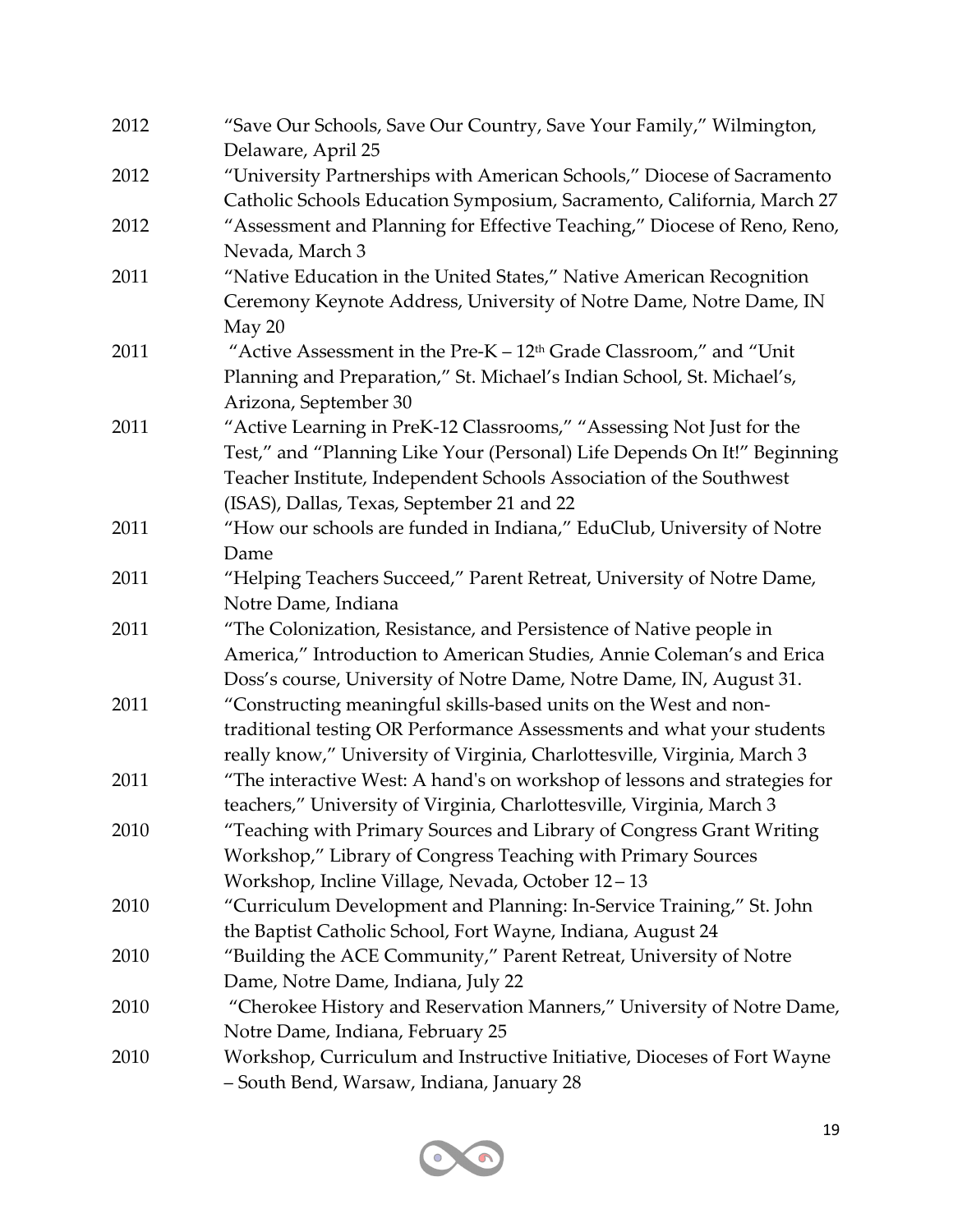| 2009 | Future Native American Educators, "Teaching Other People's Children:    |
|------|-------------------------------------------------------------------------|
|      | The view from the outside," Northern Arizona University, Flagstaff,     |
|      | Arizona, March 31                                                       |
| 2009 | Teach-in on Global Climate Change, "Failing Dams and Damn Failures:     |
|      | Sharing Resources in a Rapidly Populated West," Northern Arizona        |
|      | University, Flagstaff, Arizona, February 5                              |
| 2008 | "Insights from Gender Studies," Steve and Bernice Gachupin Bringing     |
|      | Honor to Their Village, Northern Arizona University, Diversity          |
|      | Symposium, November 14                                                  |
| 2007 | "Native Americans: Past, Present, and Future," LaSalle Middle School,   |
|      | South Bend, Indiana, November 2                                         |
| 2007 | "From Assimilation to Reclamation: American Indians and Boarding        |
|      | School Policy, 1887-2007," Newberry Library Teachers' Consortium        |
|      | seminar, October 17                                                     |
| 2007 | "The History of the Holiday and Why I want Indigenous People's Day,"    |
|      | Re-thinking Columbus, October 8                                         |
| 2007 | "Brokeback Mountain: A Western and Historical Discussion," Phi Alpha    |
|      | Theta Film Series, Grand Valley State University, January 30            |
| 2006 | "Rosewood and Twentieth Century Racism," Phi Alpha Theta Film Series,   |
|      | Grand Valley State University, September                                |
| 2006 | "Winners and Losers: Rewarding Great American Teachers," Graduate       |
|      | and Professional Student Teaching Excellence Awards, Keynote Address,   |
|      | March                                                                   |
| 2005 | "Shut-Up you Dirty Hippie: Teaching Anti-war Activist to speak and      |
|      | listen as to be heard," Arizona Intellectual Anti-War Society, November |

#### **PEER REVIEWER**

American Indian Culture and Research Journal Anthem Press Cambridge University Press (2021) Journal of Pre-College Engineering Education Research (J-PEER 2018) Journal of Sports History (again in 2022) Journal of the West Native American Programing at the Ivy Leagues (2007) Pacific Northwest Quarterly Rural Educator Temple University Press (2012)

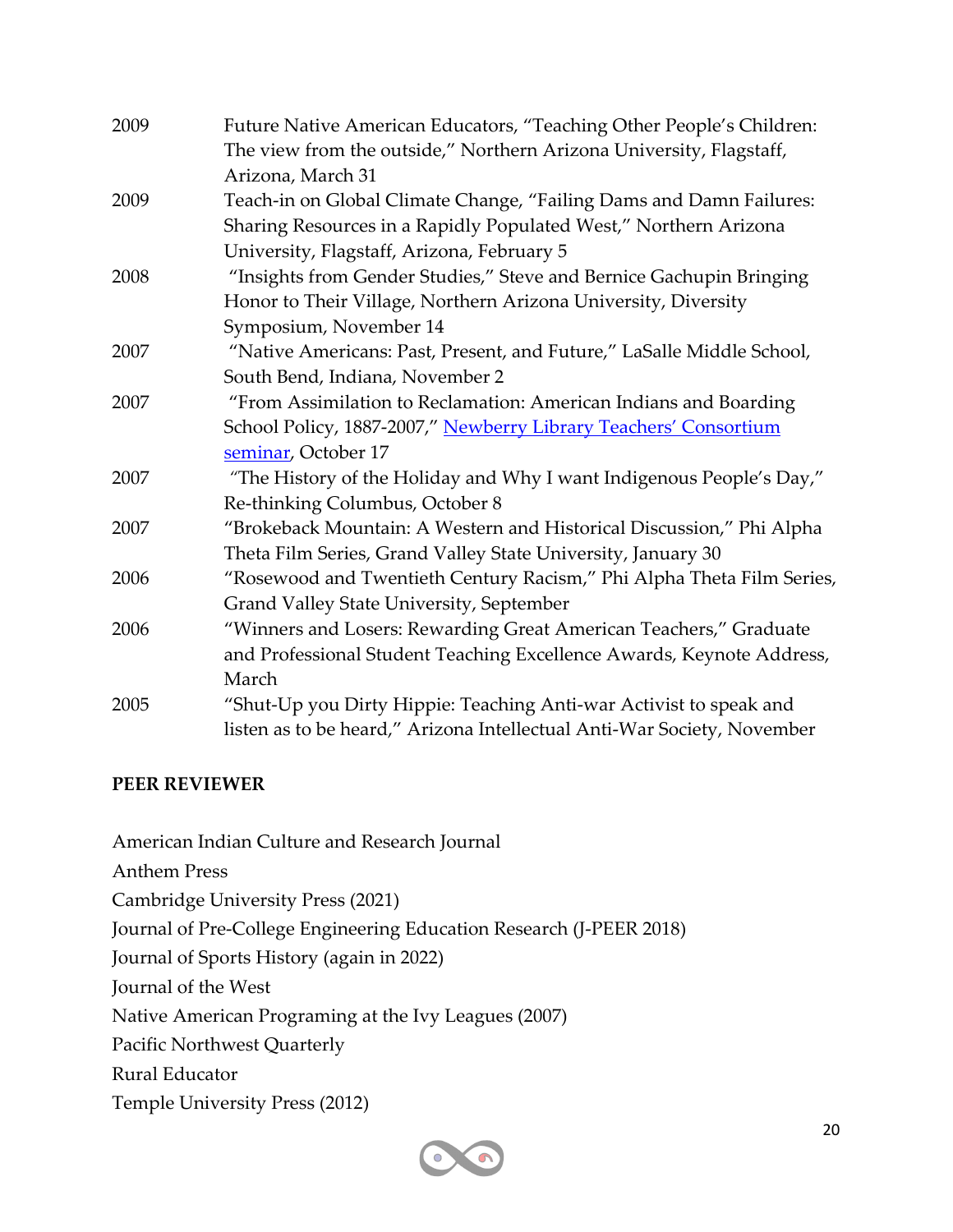University Press of Kansas University of Notre Dame Press University of Oregon Press Western Historical Quarterly

#### **EXTERNAL TENURE REVIEWER**

Department of History, University of Minnesota – Morris Honors College, University of New Mexico

#### **Managing Editorial Board**

| 2012-2014 | Journal of the West |
|-----------|---------------------|
| 2022-2024 | Journal of the West |

#### **CONFERENCE ACTIVITY**

#### **Conferences Organized**

| 2022 | "Global Religion & American World Making," Committee Member,           |
|------|------------------------------------------------------------------------|
|      | Native Issues, University of Notre Dame, April 8-9.                    |
| 2020 | "The Booming West," Western History Association, Local Arrangements    |
|      | Committee, Fall, Albuquerque, NM.                                      |
| 2018 | "Re-Imaging Race and Ethnicity in the West," Western History           |
|      | Association Local Arrangements Co-Chair, October 17-21, San Antonio,   |
|      | TX                                                                     |
| 2018 | "American Indian Catholic Schools Network: Early Childhood             |
|      | Professional Development Conference," July 30-August 2, Notre Dame, IN |
|      | (Co-Chair)                                                             |
| 2018 | "Let's Talk. In Our Own Words: Native Language Revival and             |
|      | Preservation in the Indigenous Americas," March 23-4, Notre Dame, IN   |
|      | (Co-Chair)                                                             |
| 2017 | "American Indian Catholic Schools Network Professional Development     |
|      | Conference and annual meeting," July 30-August, Denver, CO             |
| 2016 | "Sustainable Wisdom: Indigenous Ways of Knowing," September 11-15,     |
|      | Notre Dame, IN (Co-Chair)                                              |
| 2016 | Library of Congress (Western and Midwestern Regions TPS) and Western   |
|      | History Association "Teachers as Scholars: Nested Scholarship and      |

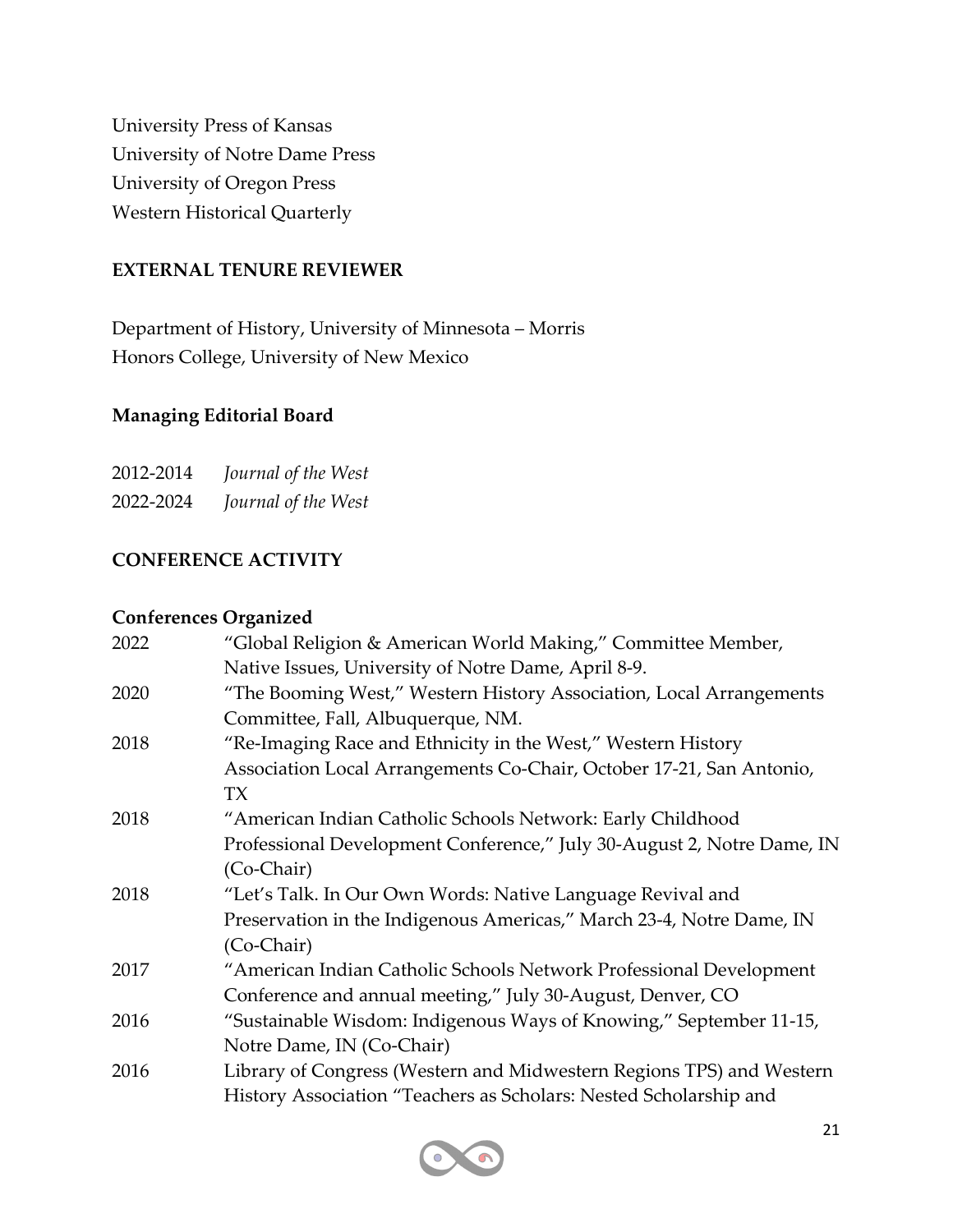|      | Lessons," June 23-24, Notre Dame, IN                                    |
|------|-------------------------------------------------------------------------|
| 2015 | Library of Congress and Western History Association "Teachers as        |
|      | Scholars: Primary Source Documents and Teaching the American West,"     |
|      | September 16-17, Denver CO                                              |
| 2013 | The American West and Teaching with Primary Sources, April 3-6,         |
|      | Notre Dame, IN                                                          |
| 2010 | "Honoring Peter Iverson," February 19-20, Tempe, AZ                     |
| 2005 | "The New American University: Corporations, Technology, and the         |
|      | Military Industrial Compound, May, Tempe, AZ                            |
| 2004 | The Next Millennium: New Directions in Native American                  |
|      | Studies Conference, May, Cambridge, UK                                  |
| 2004 | "Wagging the Dogs: The formative powers of the media in times of War,"  |
|      | April, Tempe, AZ                                                        |
| 2004 | State Legislative University Budget Debate, "An Evening with Rep.       |
|      | Barnes," Spring, Tempe, AZ                                              |
| 2003 | Maricopa County Sheriff Debates, "Policing the Police," Fall, Tempe, AZ |
| 2003 | "An Evening with Jonathan Schell on the War in Iraq," Spring, Tempe, AZ |
|      |                                                                         |

# **Conference Panels Chaired**

| 2020 | <b>Western Meeting Grounds in the Classroom, Opening and Closing</b>     |
|------|--------------------------------------------------------------------------|
|      | comments, "The educational spaces that are and those that can be,"       |
|      | Albuquerque, NM (Gone Zoom) October 14                                   |
| 2017 | American Indian Catholic Schools Network, "Active Learning in the        |
|      | Classroom," Denver, CO August 1                                          |
| 2017 | Introduction and Chair, "Natalie Diaz, poetry and conversation with the  |
|      | poet, 'I am Catholic and I am not,'" Trying to Say God Conference, Notre |
|      | Dame, IN June 23                                                         |
| 2016 | "Creativity and Teaching in the K-20 Classroom," Western History         |
|      | Association Conference, St. Paul, MN October 21                          |
| 2015 | "Teaching Nipo Strongheart: Speaking for First Americans," Western       |
|      | History Association Conference, Portland, OR October 22                  |
| 2014 | "Global West: Teaching with Primary Sources," Western History            |
|      | Association Conference, Newport Beach, October 18                        |
| 2012 | "Indians on the Road: How to Teach, Research, and Publish Borderlands,   |
|      | Identity, and Transnational Histories," Western History Association      |
|      | Conference, Denver, CO, October 6                                        |
|      |                                                                          |

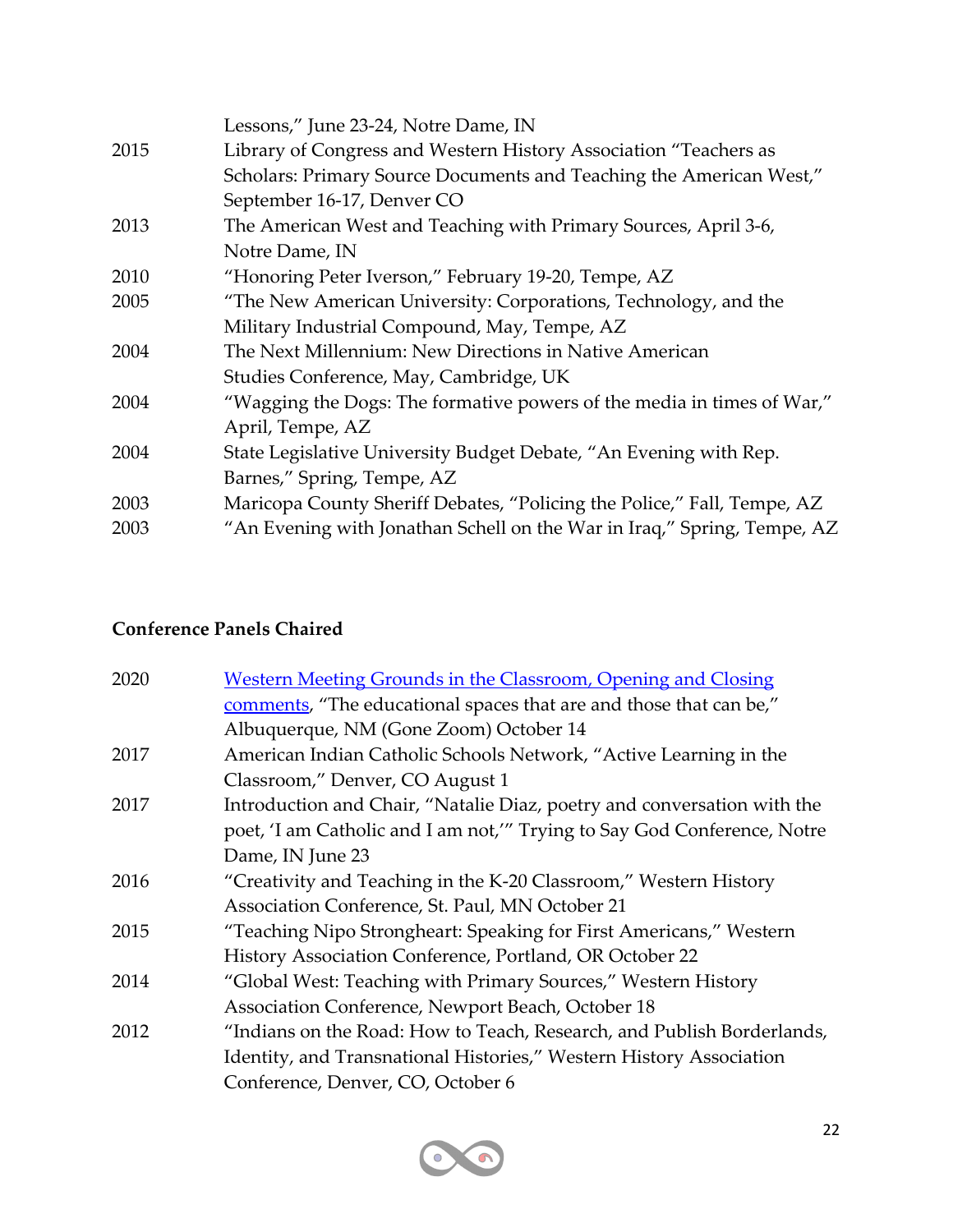| 2010 | "Many Wests and Multiple Identities: Sacredness, Nationhood, and the    |
|------|-------------------------------------------------------------------------|
|      | Blackhills in the American Mind," Western History Association           |
|      | Conference, Lake Tahoe, NV, October 14                                  |
| 2010 | "Stories from a Storied Career," Honoring Peter Iverson, Tempe, AZ      |
|      | February 20                                                             |
| 2009 | "The Environment, Nature, and the Politics of Tourism in the Twentieth- |
|      | Century American West," Pacific Coast Branch of the American Historical |
|      | Association Conference, Albuquerque, NM, August 7                       |
|      |                                                                         |

# **Papers Presented**

| 2019 | "Reconciliation for the Church; Starting the Truth Telling Process in          |
|------|--------------------------------------------------------------------------------|
|      | Native and Non-Native circles," 2 <sup>nd</sup> Annual Boarding School Healing |
|      | Conference: Honoring Native Survivance, The National Native American           |
|      | Boarding School Healing Coalition, Tulalip, WA November 20.                    |
| 2018 | "The Challenges of Decolonizing Conquest Narratives: Catholic Settlers         |
|      | and Other Revisionists in Our Curriculum," Western History Association,        |
|      | San Antonio, TX, October 18.                                                   |
| 2018 | "Roundtable on K-20 Engagement: National History Day and Teaching              |
|      | with Public Sites," Western History Association, San Antonio, TX,              |
|      | October 17.                                                                    |
| 2015 | "Catholic Cooperation and Economic Sense in Indian Education,"                 |
|      | Western History Association, Portland, OR, October 22                          |
| 2015 | "The Long Road Home: St. Catherine Indian School and Cooperation in            |
|      | New Mexico Education," Library of Congress and Western History                 |
|      | Association, Denver CO, September 16                                           |
| 2012 | "Indian Savages, Mascots, and Murals in Educational Environments: How          |
|      | the Past Gets Told and Retold (Badly) in our Schools and Universities,         |
|      | Western History Association Annual Conference, Denver, CO, October 7           |
| 2011 | Workshop: "Rugged Individualism: Designing Performance Assessments             |
|      | for the History Classroom (K-University) to Stem the Tide of Cheating,"        |
|      | Western History Association Conference, Oakland, CA, October 13                |
| 2009 | "To Bring Honor to my Village:' Steve Gachupin and the Community of            |
|      | Jemez Pueblo and Native Running," American Society for Ethnohistory,           |
|      | New Orleans, LA, October 1                                                     |
| 2007 | "Volunteer and Start a Career: Teaching in Alternative Environments,"          |
|      | Fire-Up Conference, Aquinas College, Grand Rapids, MI, October 15              |
| 2007 | "Stoplight to 100% Student Participation," Looking for the Light:              |
|      | Observing Student Learning in the Classroom, Grand Valley State                |
|      | University, Grand Rapids, MI, September 14                                     |
|      |                                                                                |

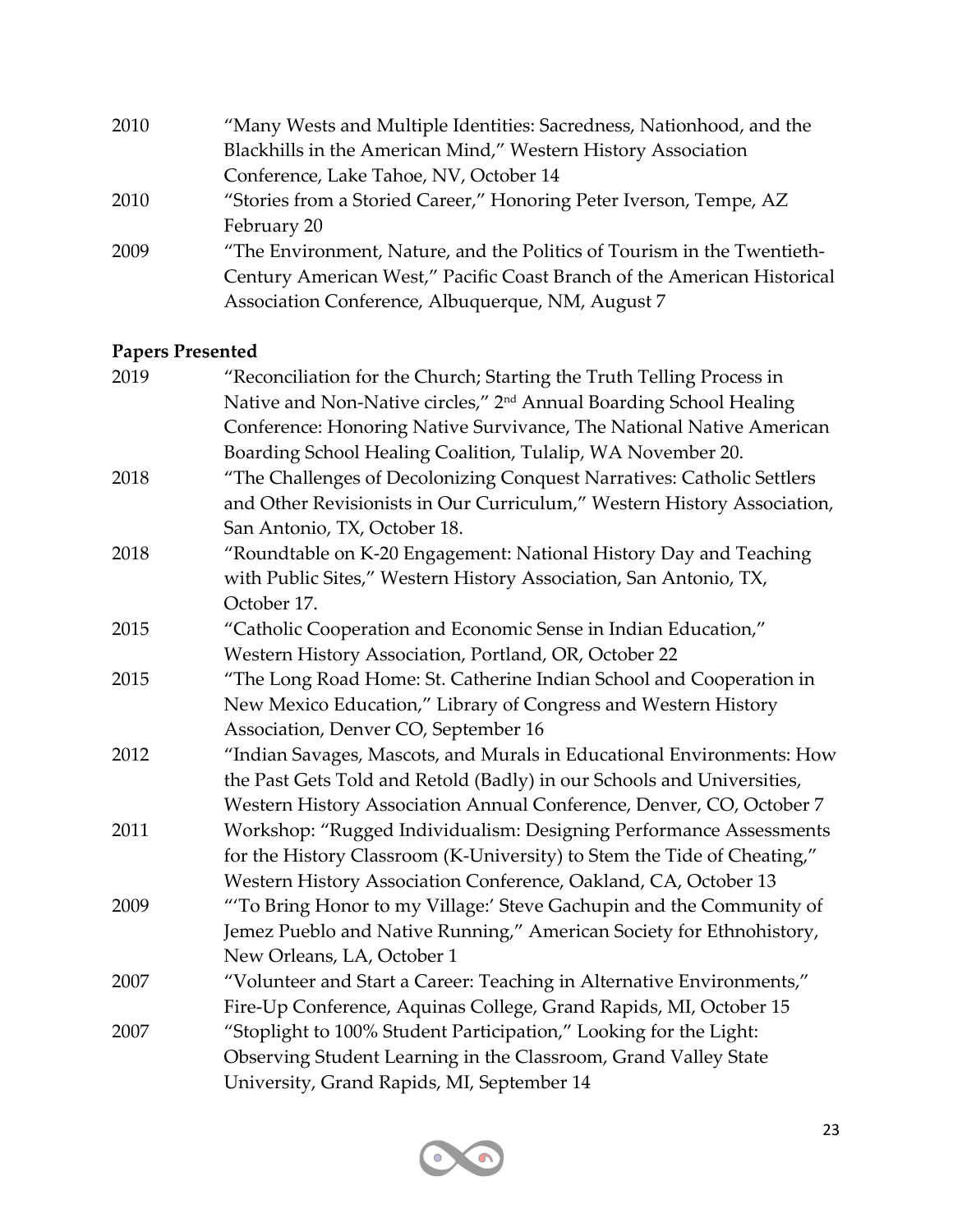| 2007 | "Volunteer Teaching as A Career Launching Method: Reservations and                                |
|------|---------------------------------------------------------------------------------------------------|
|      | Inner-City Schools," Fire-Up Conference, Grand Valley State University,<br>Allendale, MI, March 5 |
| 2006 | "St. Kate's was an Indian School, it was always an Indian School, and we                          |
|      | went to church and we prayed," Maple and Eagle Conference, Helsinki,                              |
|      | Finland, May                                                                                      |
| 2006 | "Academic Libraries in Transition, Students Speak," Arizona University                            |
|      | Library Consortium Panelist, Tempe, Arizona, February                                             |
| 2006 | "National, Socioeconomic, and Ethnic Identity," Phi Alpha Theta Regional                          |
|      | Conference. Commentator, Tempe, Arizona, February                                                 |
| 2005 | "St. Catherine Indian School Santa Fe, NM: The Ending of a Catholic                               |
|      | Boarding School and the Beginning of a New Sovereignty," Ethnohistory,                            |
|      | Santa Fe, NM, November                                                                            |
| 2005 | "What is the Future of this Relationship: The untenured and Minority                              |
|      | People and the WHA," Organization of American Historians Council                                  |
|      | Meeting with the Western History Association, San Francisco, CA, April                            |
| 2005 | "The New American University Symposium, Where are we Going and at                                 |
|      | what cost: A Call for further academic dialogue on the University system's                        |
|      | role with corporations, technologies, and the military," Tempe, AZ, April                         |
| 2004 | "Water, the Environment, and Human Ecology in the American West,"                                 |
|      | Social Science History Association, Chicago, IL, November                                         |
| 2004 | "Changing Images and Records in Indian Education," Western History                                |
|      | Association Annual Meeting, Las Vegas, NV, October                                                |
| 2004 | The Next Millennium: New Directions in Native American Studies                                    |
|      | Conference, Carol College, Cambridge, UK, May                                                     |
| 2004 | "Forming a Graduate Student Association," NAGPS West Conference,                                  |
|      | Tempe, AZ, April                                                                                  |
| 2003 | "American Indian Education Converts: St. Catherine Indian School                                  |
|      | and the Sisters of the Blessed Sacrament," Ethnohistory Conference,                               |
|      | Riverside, CA, November                                                                           |
| 2003 | Graduate Student Discussion on Future Faculty, American Historical                                |
|      | Association, Chicago, IL, January                                                                 |
| 2002 | "Handy Ditch and Irrigation Company: Water and growing Urban                                      |
|      | Environments," Arizona and New Mexico Historical Association                                      |
|      | Conference, Las Cruces, NM, April                                                                 |

# **Discussant**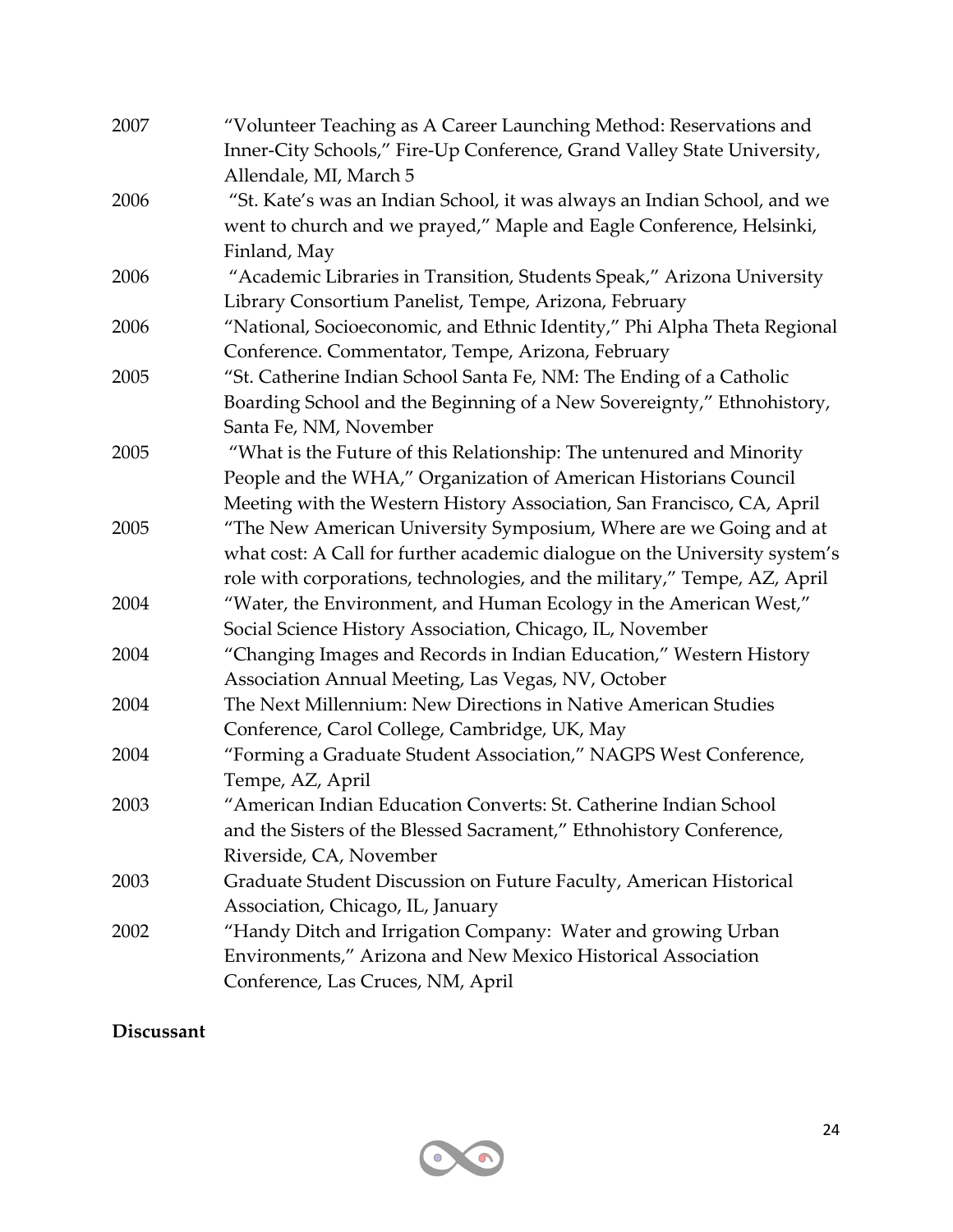| 2020 | Yazzie/Martinez and the Past, Present, and Future of Education in the       |
|------|-----------------------------------------------------------------------------|
|      | American West, Western History Association, Albuquerque, NM, (gone          |
|      | Zoom) October 17                                                            |
| 2017 | "Leadership and Management," Archdiocese of Denver, July 30-August 2        |
| 2016 | "Too Small to Fail: Our Children are Our Future - The Raising of America,   |
|      | Early Childhood and the Future of Our Nation," University of Notre          |
|      | Dame, January 28                                                            |
| 2015 | "Nipo Strongheart: Speaking for First Americans and Teaching the            |
|      | American West," Western History Association, Portland, OR October 22        |
| 2010 | "Looking Beyond the Elite Exterior: A Study of New England Boarding         |
|      | School Values and Student Perceptions," University of Notre Dame            |
|      | Undergraduate Scholars Conference, South Bend, IN, April 30                 |
| 2010 | "How to be a Good Communist in the 21 <sup>st</sup> Century: Motivations of |
|      | Chinese College Students to Join the CCP," University of Notre Dame         |
|      | Undergraduate Scholars Conference, South Bend, IN, April 30                 |
| 2009 | "Active Learning in the Western History Classroom," Western History         |
|      | Association, Denver, CO, October 7                                          |
| 2008 | "Great Expectations: Challenging Assumptions in Indigenous History,"        |
|      | Western History Association Conference, Salt Lake City, UT, October 25      |
| 2008 | "Teaching Western History in the K-20 Classroom," Western History           |
|      | Association, Moderator, Salt Lake City, UT, October 22                      |
| 2008 | "Toward a More Inclusive History: Writing Smaller Native American           |
|      | Communities into the Historical Narrative," Native American and             |
|      | Indigenous Studies Conference, University of Georgia, Athens, GA, April,    |
|      | 11                                                                          |
| 2007 | "Comparative Representations of Racism in Language, Politics, and Visual    |
|      | Discourse," Great Lakes History Conference, Grand Rapids, MI, October       |
|      | 27                                                                          |
| 2007 | "Contesting Black Humanity: Activism, Images and the Elusive Search for     |
|      | Equality," Great Lakes History Conference, Grand Rapids, MI, October 27,    |
| 2004 | "Science and Art: American Indian interpretations through the years," Phi   |
|      | Alpha Theta Regional Conference, Tempe, AZ, January                         |
| 2003 | "Nationalism vs. Regional Autonomy," Phi Alpha Theta Regional               |
|      | Conference, Tempe, AZ, January                                              |

## **Workshops/Trainings**

2016 Community Engagement Faculty Institute, "Engaging Poverty," Center for Social Concerns, University of Notre Dame, Notre Dame, IN, May 24- 26

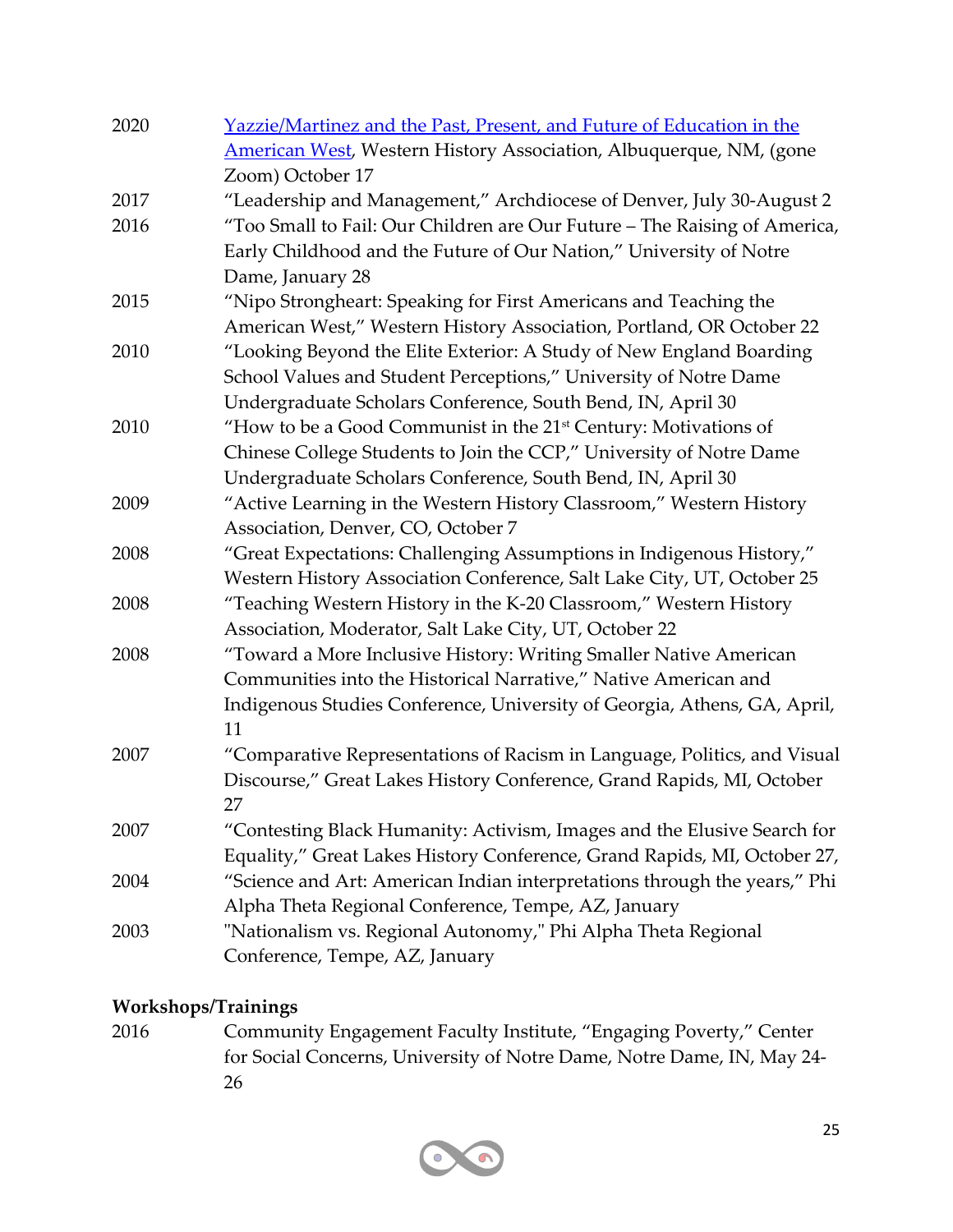# **Events and Workshops Organized**

| 2020 | "Doing More Than Meeting Explorers and Going to Thanksgiving<br>Dinners: Adjusting the Curriculum to be More Inclusive and Less |
|------|---------------------------------------------------------------------------------------------------------------------------------|
|      | Stereotypical of Native Peoples," March 29, Notre Dame, IN                                                                      |
| 2018 | "American Indian Catholic Schools Network: Early Childhood                                                                      |
|      | Professional Development Conference," July 30-August 2, Notre Dame, IN                                                          |
|      | (Co-Chair)                                                                                                                      |
| 2018 | "Let's Talk. In Our Own Words: Native Language Revival and                                                                      |
|      | Preservation in the Indigenous Americas," March 23-4, Notre Dame, IN                                                            |
|      | (Co-Chair)                                                                                                                      |
| 2017 | School Culture in a Catholic setting, "American Indian Catholic Schools                                                         |
|      | Network," November 17-19.                                                                                                       |
| 2017 | Catholic School Fundraising and Development, "American Indian                                                                   |
|      | Catholic Schools Network," November 17-19.                                                                                      |
| 2017 | Business and School Leadership meeting, "American Indian Catholic                                                               |
|      | Schools Network: Leadership track," Denver, CO July 30-August 2.                                                                |
| 2017 | "American Indian Catholic Schools Network Professional Development                                                              |
|      | Conference and annual meeting," Denver, CO July 30-August.                                                                      |
| 2016 | "Sustainable Wisdom: Indigenous Ways of Knowing," September 11-15,                                                              |
|      | Notre Dame, IN (Co-Chair)                                                                                                       |
| 2013 | Founder and Organizer, "Take a Historian to School Day" Program that                                                            |
|      | facilitates taking members of the Western History Association to local                                                          |
|      | schools to present to K-12 students during the WHA Annual Conference,                                                           |
|      | Tucson, AZ, October 10-11                                                                                                       |
| 2012 | Founder and Organizer, "Take a Historian to School Day" Program that                                                            |
|      | facilitates taking members of the Western History Association to local                                                          |
|      | schools to present to K-12 students during the WHA Annual Conference,                                                           |
|      | Denver, CO, October 14                                                                                                          |
| 2011 | Founder and Organizer, "Take a Historian to School Day" Program that                                                            |
|      | facilitates taking members of the Western History Association to local                                                          |
|      | schools to present to K-12 students during the WHA Annual Conference,                                                           |
|      | Oakland, California, October 13                                                                                                 |
| 2011 | Scholarship Direct to the Classroom Luncheon: Authors of Western                                                                |
|      | History Share their Work with K-12 Teachers, Oakland, California,                                                               |
|      | October 14                                                                                                                      |
| 2010 | Scholarship Direct to the Classroom Luncheon: Authors of Western                                                                |
|      | History Share their Work with K-12 Teachers, Incline Village, Nevada,                                                           |
|      | October 14                                                                                                                      |

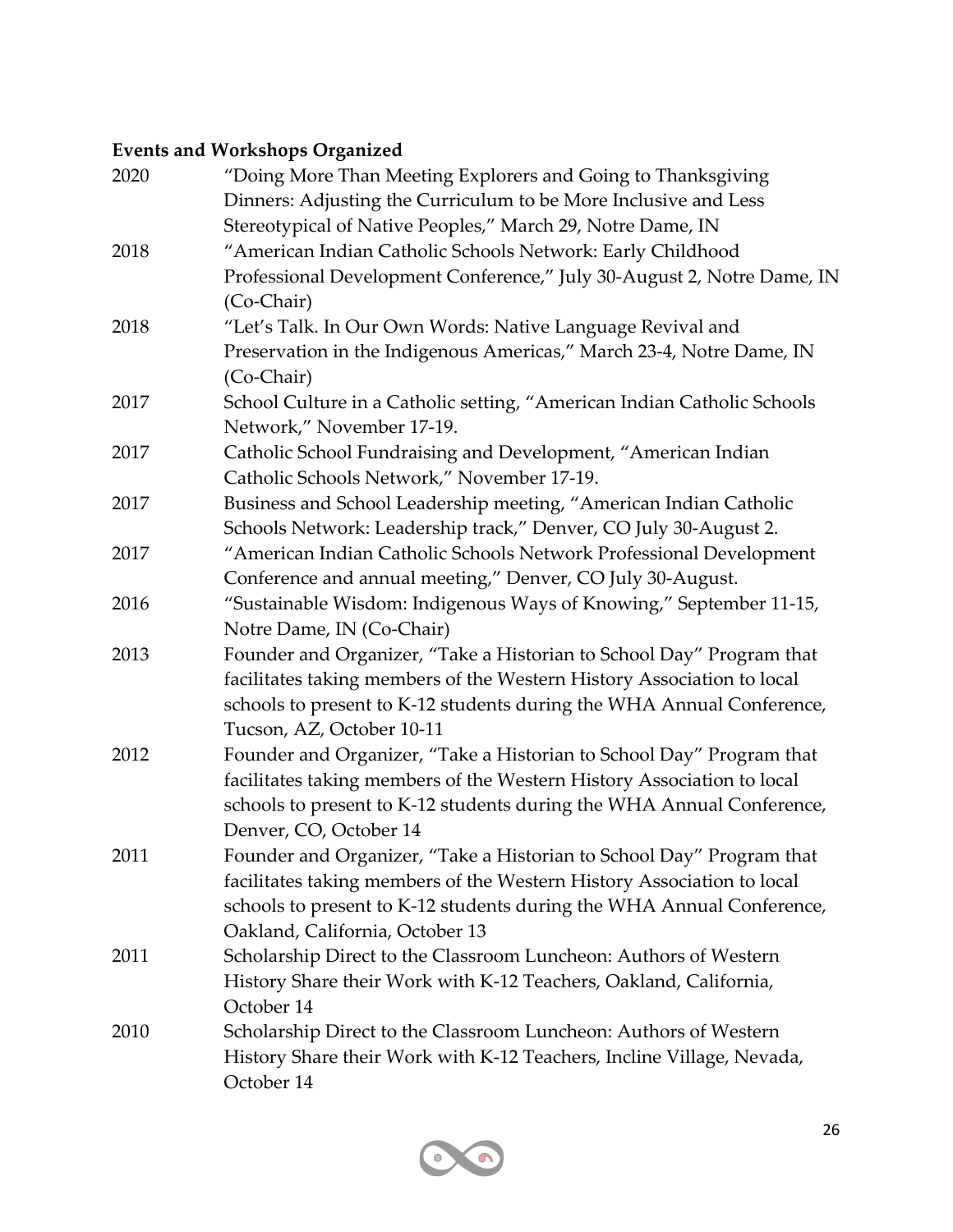| 2010 | "Teaching with Primary Sources and Library of Congress Grant Writing  |
|------|-----------------------------------------------------------------------|
|      | Workshop," Incline Village, Nevada, October 12-13                     |
| 2009 | "Western History Association Teaching with Primary Sources and Active |
|      | Learning Workshop: A workshop for Social Studies and History Methods  |
|      | Instructors," Denver, Colorado, October 10-11                         |
| 2009 | Book Discussion on Recent Scholarship: Matching K-12 Teachers and     |
|      | Authors, Denver, Colorado, October 8                                  |

#### **SCHOOL MANAGEMENT AND PROCEDURAL ACTIVITY**

- 2020 School Safety Briefing prior to school leader's testimony for the Minnesota State Legislature, March 3, 2020
- 2020 St. Labre principal hiring committee, Ashland, MT
- 2019 Enrollment, Registrar, Disciplinarian, Parent-Liaison, Manager, Financial Aid Officer, and Dean of Catholic Summer School mainly at: St. Joseph High School, Holy Cross Grade School (Spanish Camp), and to a lesser extent St. Adalbert's grade school
- 2018 Enrollment, Registrar, Disciplinarian, Parent-Liaison, Manager, Financial Aid Officer, and Dean of Catholic Summer School mainly at: St. Joseph High School, Holy Cross Grade School (Spanish Camp), and to a lesser extent St. Adalbert's grade school
- 2017 Enrollment, Registrar, Disciplinarian, Parent-Liaison, Manager, Financial Aid Officer, Founder and Dean of Catholic Summer School mainly at: St. Joseph High School and to a lesser extent St. Adalbert's grade school
- 2016 Enrollment, Registrar, Disciplinarian, Parent-Liaison, Manager, Financial Aid Officer, Founder and Dean of Catholic Summer School mainly at: St. Joseph High School and to a lesser extent St. Adalbert's grade school

# **TEACHING EXPERIENCE**

#### **University of Notre Dame**

Courses:

Podcast America: Now hear this! It's time to hear the great American stories (just a little at a time) (AMST 30155) Fall 2020, Fall 2021

Indigenous Communities: Responses to American History, (CSC 33302) Fall 2019 The Indian School and American Culture: Native peoples, education, mascots, and more, (AMST 30137) Fall 2018 & 2019

God, Country, and Notre Dame: A History of the United States told through one Catholic University's story, (AMST 30121 & HST 3066) Fall 2017

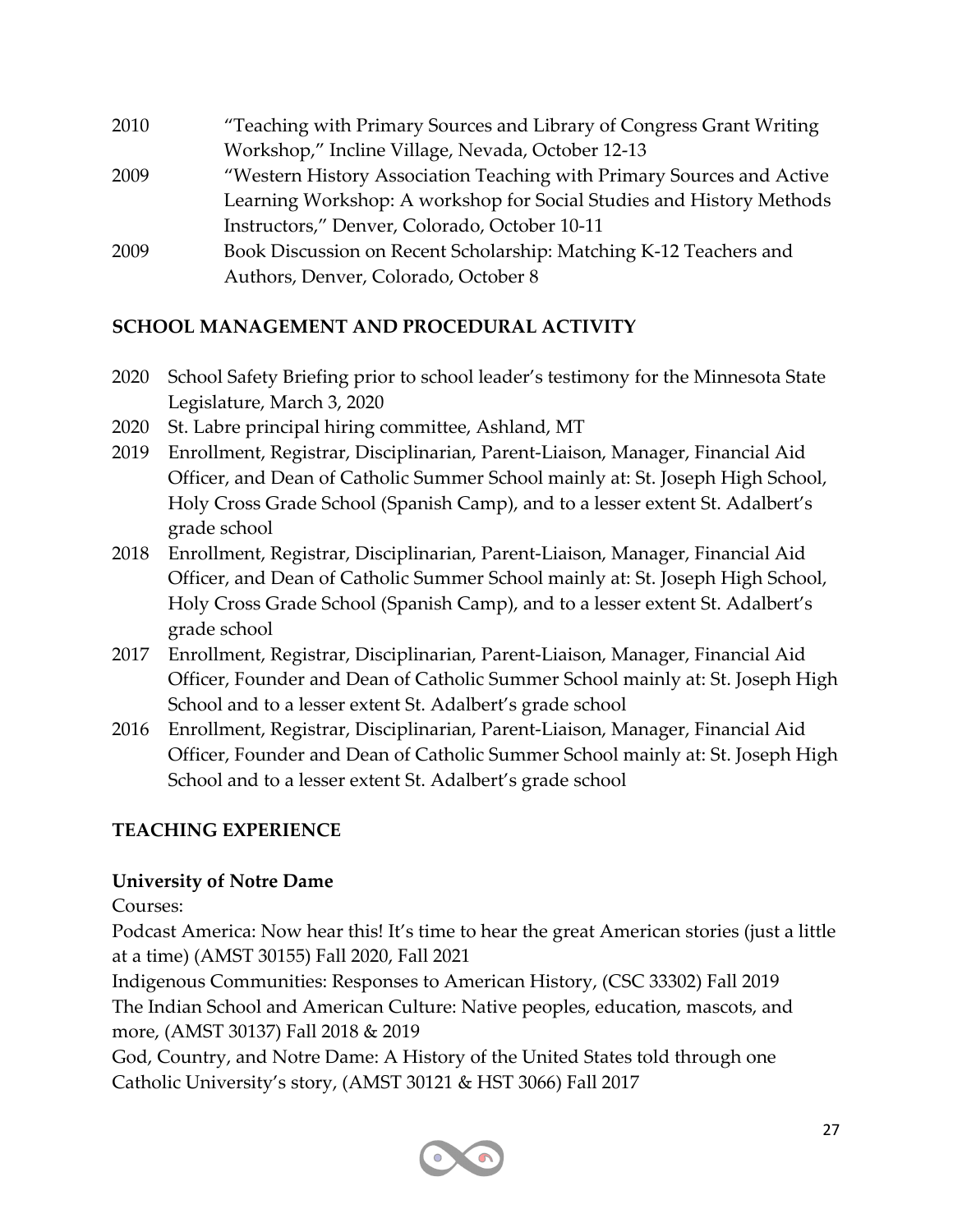History, Sociology, and Culture of Native American Education: Project Based Learning and Catholic American Indian Education, (ESS 33613, HST 33613, AMST 30647) Spring 2016-2021)

Native American Histories and Cultures in the 20th Century and Beyond, (AMST 30180 & HST 30623) Spring 2010-current

The Novel West: Fiction, Film, and Fact, Spring 2015

The System: Opportunity, Crisis, and Obligation in American Education, Fall 2011- Spring 2012

History of American Education: Race, Class, Gender and Politics, (ESS 33611) fall 2010 - Current

Introduction to Teaching, Summer 2010-2018

Social Studies Education I, Summer 2010-2017, 2020 - 2021

Social Studies Education II, Summer 2010-2017, 2020 - 2021

Social Studies Assessment, Summer 2010-2017, 2020 - 2021

Assessment & Assessment methods, Fall, Spring 2010-2017

Topics in Educational Psychology: Motivation, Spring 2010-2014

Topics in Educational Psychology: Culturally Relevant Pedagogies, Spring 2015-present

M.Ed. Supervision, Fall 2009-present

- M.Ed. Classroom Reflections, Fall 2009-present
- Capstone: Research Seminar, Education, Schooling, and Society, Fall 2009

Directed Readings, as needed

#### **Northern Arizona University**

Courses:

History Teaching Methods, Summer 2008-2012 Readings in U.S. History: Race and Education, Winter 2010-2013 Capstone: History of American Education, Spring 2009 Student Teaching Supervision, Spring 2009 Group History of Education in America, Fall 2008 Historians and Historiography, Fall 2008

# **Grand Valley State University**

Courses: American Indian History, Summer 2008 History of Gender, Family, and Sexuality, Winter 2008 Sports History, Summer 2006, Spring 2007, Winter 2008: Methods and Strategies for Middle and Secondary Teachers, Including Supervision, Fall 2006 - Winter 2008 Strategies for Social Studies Teachers, Fall 2006- Fall 2007

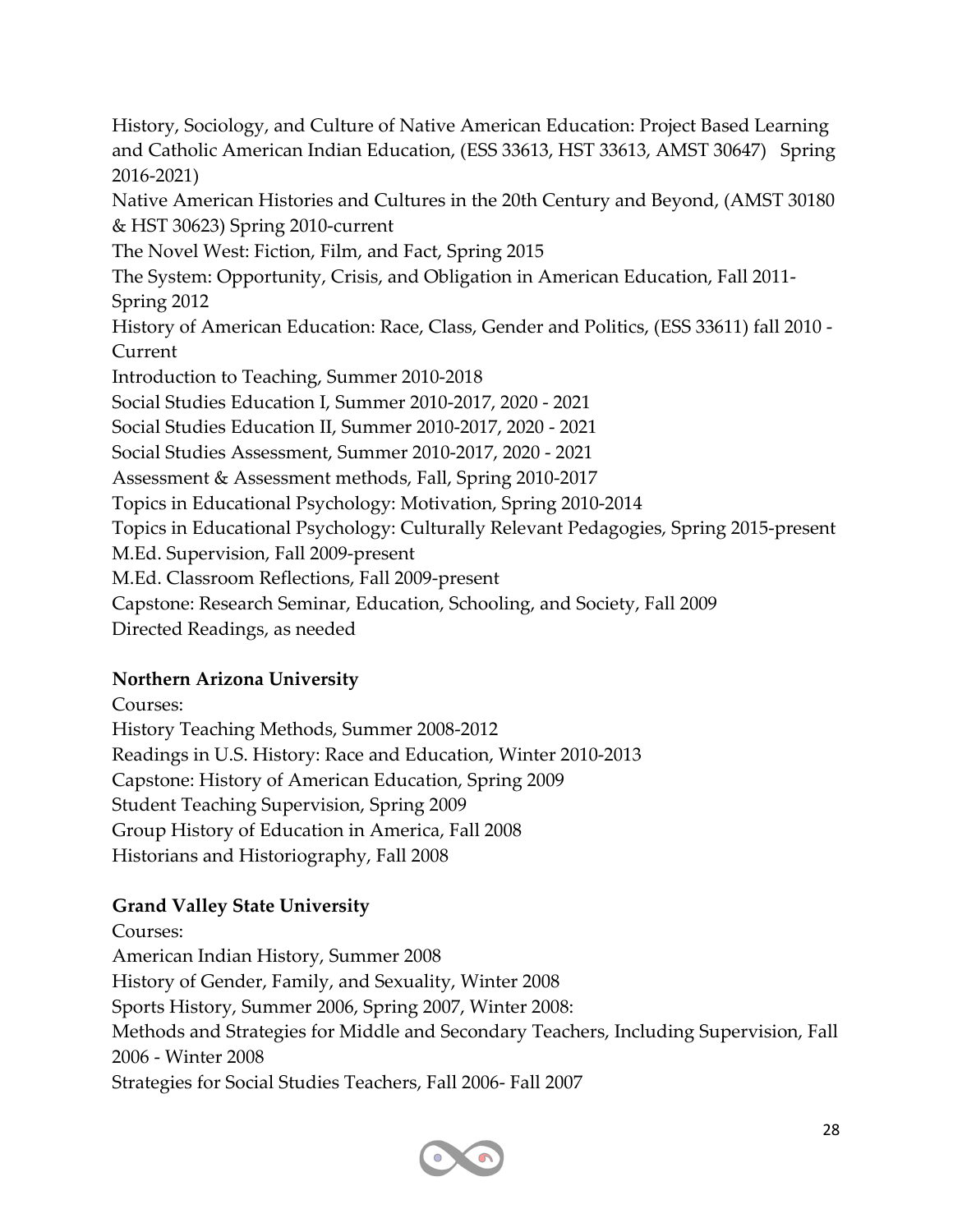Social Studies Capstone, Spring 2007, Summer 2008

#### **Arizona State University**

Courses: American Indian History since 1900, Summer 2006 U.S. Cultural History from 1865 – Present, Spring 2006 U.S. Women's History from 1865 – Present, Spring 2006 American Indian History to 1900, Spring 2005 American History 1918-1945, Fall 2005 Early American History, Spring 2004 From the Civil War to the Present, U.S. History, Fall 2003, Fall 2004 - Fall 2005

#### **STUDENT RESEARCH SUPERVISION Master's Committee**

Master of Divinity (MDiv) Sarah Gallagher "Native People and the Catholic faith: A Conversation," University of Notre Dame, May 2021.

#### **History**

Lindsey Passenger Wieck "A Culture and Language of Their Own: Redefining Education and Citizenship in Guadalupe, Arizona, 1970-1979," Northern Arizona University, May 2010.

#### **American Studies Thesis**

Katherine "Kat" Machado "Approaches to Building a Religious Identity in Faith-Based Schools," University of Notre Dame, May 2022.

Analisa Pines (Second Reader) "No Child Left Behind: The Effects of the Standards and Accountability Movement on Children and Families," University of Notre Dame, May 2021.

Emma Scheibel (Second Reader) "The Crown of the Continent or a Stolen Land?: The Conflicting Narratives of Glacier National Park," University of Notre Dame, May 2020.

Kaitlyn Wong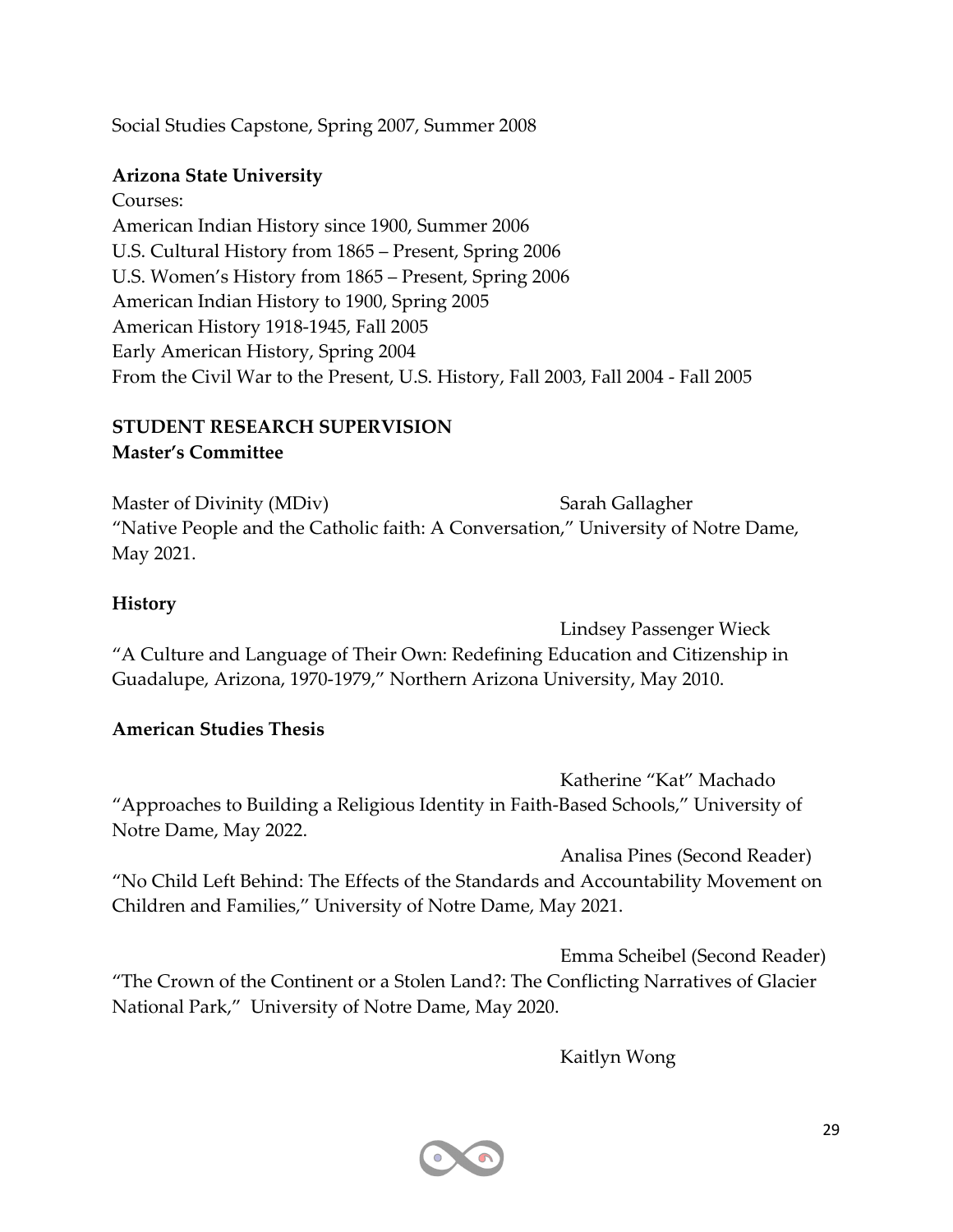"Culturally Diverse Literature: Where Are the People of Color," University of Notre Dame, May, 2019.

Anna Busse

"Queering the Classroom: How LGBTQ Students Fit into American High Schools," University of Notre Dame, May 2016.

Mary Kate Veselik

"Formation Through Foundation: The Implications of Residential Living on Students' Identity at the University of Notre Dame," University of Notre Dame, May 2014.

Linda Scheiber

"Going Green in the Classroom: An Elementary School Environmental Education Unit for Citizen Stewards," University of Notre Dame, May 2013.

#### **Education, Schooling, and Society**

Erin Doyle

"Montessori Education in the United States: Promising Origins, Conflicting Priorities, and Current Potential," University of Notre Dame, May 2021.

John "Jack" Boland

"Notre Dame's First Students: The Pokégnek Bodéwadmik, the French, and the Claiming and Making of Educational Space," May 2021 (Independent Study Summer and two semesters).

Emma Downing

"The Influence of Catholic Social Teaching on Grade Schools a Review," University of Notre Dame, May 2021.

Analisa Pines

"No Child Left Behind: The Effects of the Standards and Accountability Movement on Children and Families," University of Notre Dame, May 2021.

Samuel Kennedy

"Best Practices for Research in Catholic Native American Schools: Remembering Native American Autonomy, Dignity, Space, and Creating Room for Mutually Beneficial Relationships" University of Notre Dame, December, 2019.

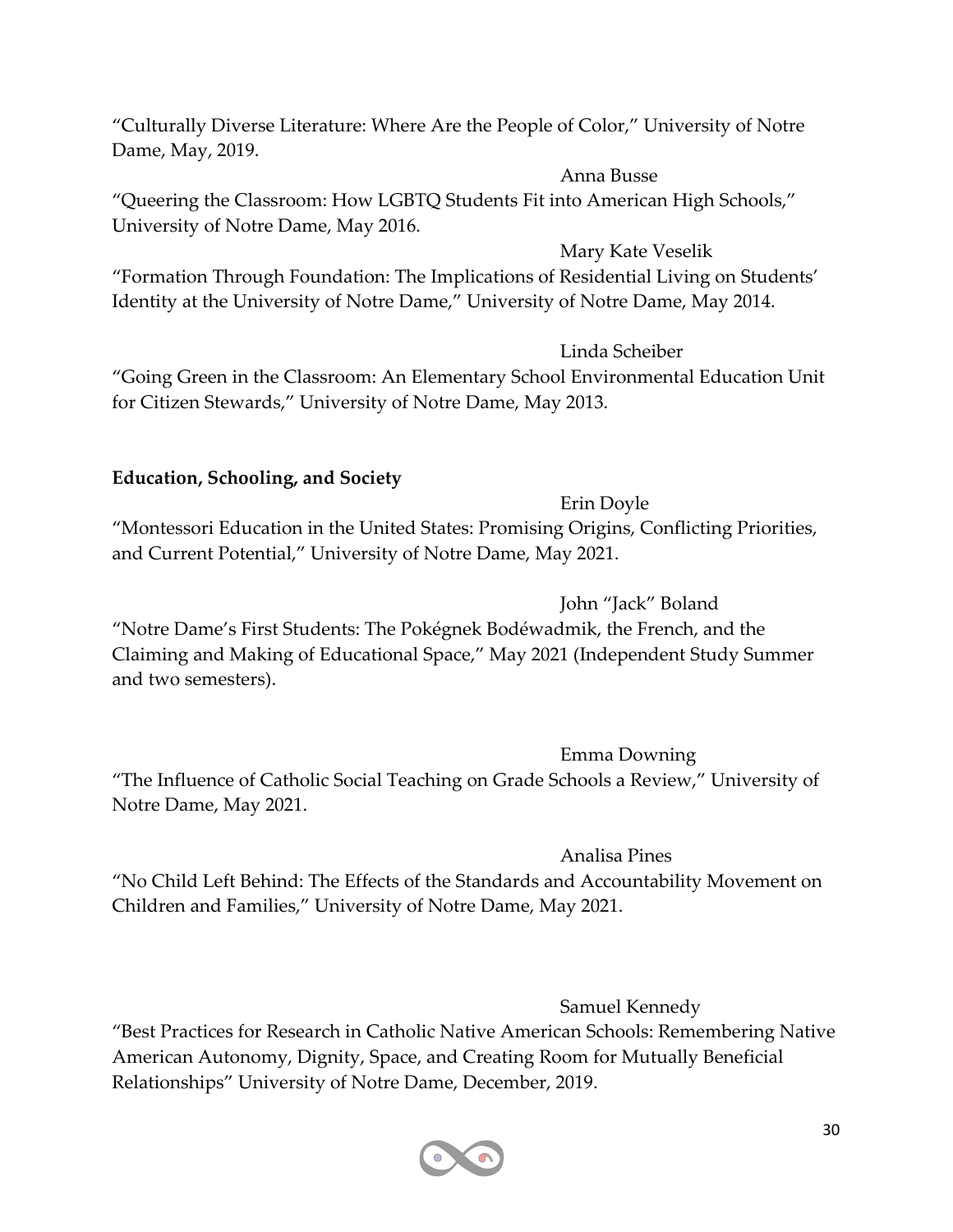#### Katie Ward

"The Formation of Identity and Culture in Native American Catholic Schools," University of Notre Dame, May 2019.

Evy Stein

"Author and Text Separation in the #MeToo movement," University of Notre Dame, May 2020. (Also listed under English Honors Thesis)

#### **English Honors Thesis**

Evy Stein "Author and Text Separation in the #MeToo movement," University of Notre Dame, May 2020. (Also listed under ESS)

#### **Political Science Thesis**

John "Jack" Boland "Comparing British and American Policies towards Potawatomi peoples in the 1800s," University of Notre Dame, May 2022.

Michael "Mitch" Kochanski "Strategic Decision-Making in NGO's: A Case Study of the Alliance for Catholic Education," University of Notre Dame, May 2014.

#### **History Honors Thesis**

Erin Doyle "Montessori Education in the United States: Promising Origins, Conflicting Priorities, and Current Potential," University of Notre Dame, May 2021.

Victoria "Tori" Smith "From Assimilation to Integration:  $20<sup>th</sup>$  Century Transformation of Red Cloud Indian School," University of Notre Dame, May, 2021.

Sydney Schneider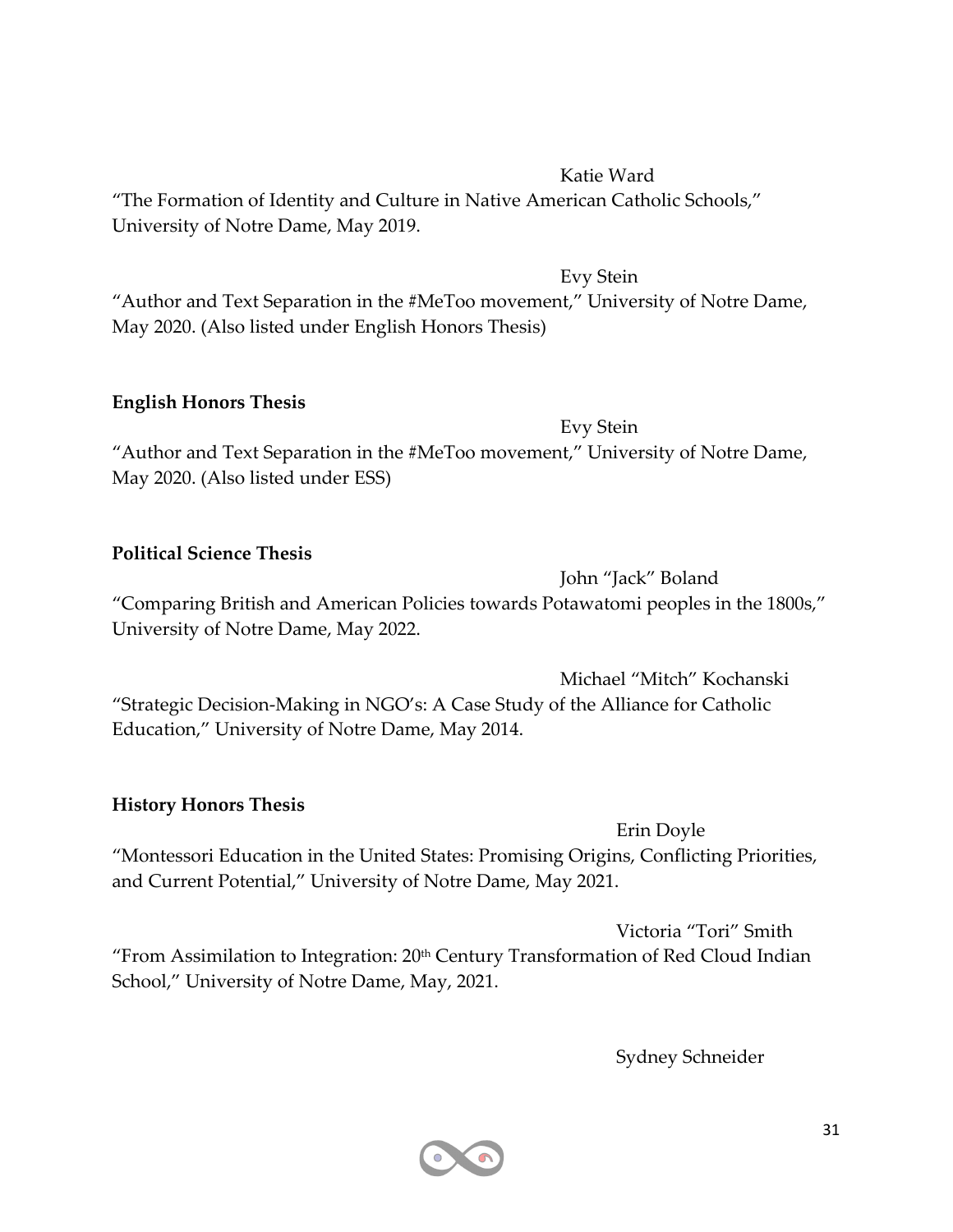Decimation by 'Discovery': Portrayals of Native Americans in the Introductory Chapters of United State History Textbooks since the 19th Century, University of Notre Dame, May 2019.

Connor Bliss "When You Forgive, Then You Are Able to Educate Others": Growing Native Agency and its Contributions to Educational Success at Catholic American Indian Mission Schools, University of Notre Dame, May 2017.

#### **History Thesis**

Samantha Reich "Politics and Pedagogy in Chicago," University of Notre Dame, May, 2012.

Anne Vieser "After all this is America": Russian-Jewish Immigrants and the Experience of American in the Educational Institutions of the Lower East Side," University of Notre Dame, May 2018.

#### **Program of Liberal Studies Thesis**

Caitlyn Kalscheur "Common Core and Changes in Education," University of Notre Dame, May 2013.

#### **Poverty Studies Thesis**

Kelly Huffman "Informal STEM Education: Increasing Engagement, Self-Efficacy, and Academic Achievement for Low-Income Students," University of Notre Dame, December 2014.

Amber Lalla

"Food Insecurity: Chronic Disease and the Reservation Communities," University of Notre Dame, May 2015.

Sophia Kiernan "No Shots, No School: A Social Justice Focus Proposal to Track the World's Vaccinations," University of Notre Dame, May 2018.

#### **Divine Sacred Music Graduate Course**

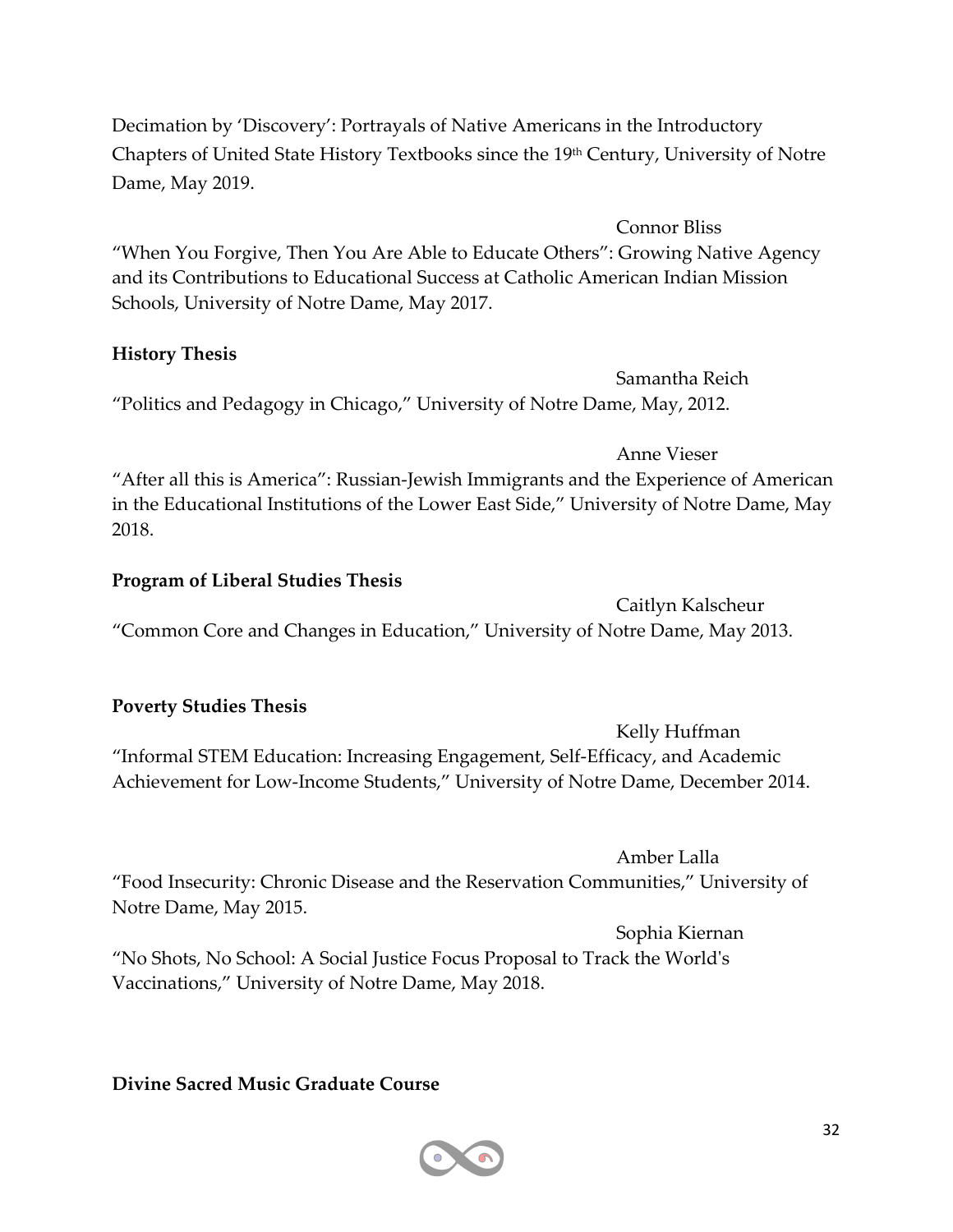Emorja Roberson

"Music and Meaning in Podcasting," Doctoral Student Course, University of Notre Dame, Fall 2020.

#### **Sociology Thesis**

Rachel Zajdel

"Native American Representations in High School History Textbooks," University of Notre Dame, May 2015.

Celene Olguin "Native presentations without Native representation," University of Notre Dame, December 2017.

#### **Sustainability Studies**

Matty Aubourg & Rachel Wittmer "Education of Food Sustainability and Security to Local Youth with Cultivate Culinary," University of Notre Dame, May 2021.

Marie Doyle "Early Childhood Sustainability Curriculum with ECDC at Notre Dame," University of Notre Dame, May 2021.

Reagan Mulqueen "Butterfly Garden and Curriculum," University of Notre Dame, May 2020.

Abigail Veres "Montessori & Sustainable Agriculture: A Farming-Based Curriculum for Ages Nine through Twelve," University of Notre Dame, May 2018.

#### **Hesburgh Program in Public Service a Public Policy Minor**

Lauren Klein "K-12 Teacher Movement in South Bend, Indiana and National Patterns of Teacher Movement and Retention," University of Notre Dame, May 2021

Madeleine Corcoran

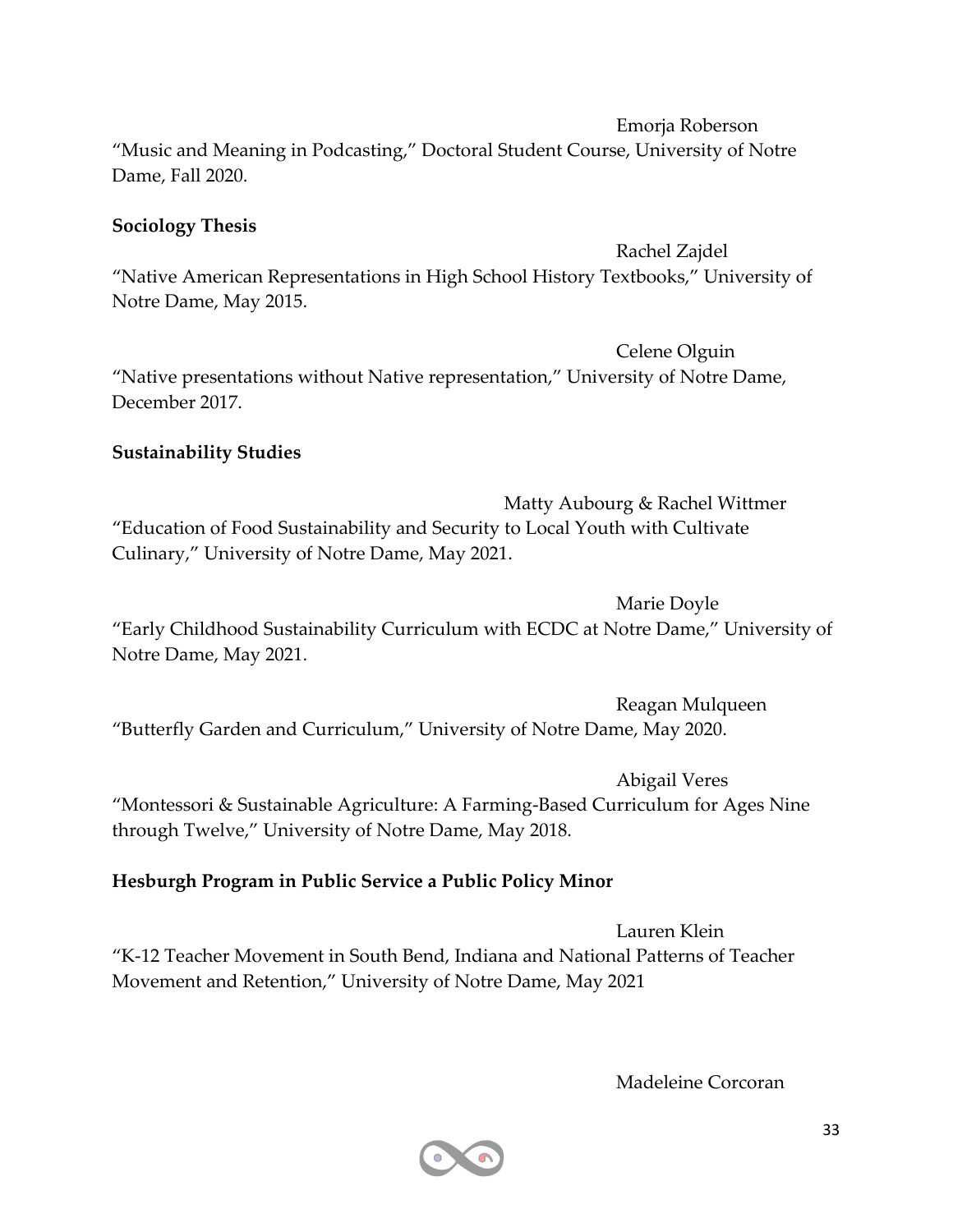"Funding and Financing of Native American Schools: Government Shutdown and Accountability," University of Notre Dame / St. Mary's College, May 2019

#### **Hesburgh-Yusko Scholar four-year project advisor, Glynn Honors Program Advisor**  $(2018 - 2022)$

Camila Antelo Iriarte "American Identity: Latin-x, Natives, and the shaping of a Jingoistic and Imperialistic Nationalism"

#### **Honors Project Chair**

| Camila Antelo Iriate | "American Identity: Latin-x, Natives, and the shaping of a |
|----------------------|------------------------------------------------------------|
|                      | Jingoistic and Imperialistic Nationalism," expected May,   |
|                      | 2022.                                                      |
| Carly Anderson       | Nanovic Institute, "Finland's Educational Process and      |
|                      | History," Spring 2012 (University of Notre Dame)           |
| Veronica Arce        | "The Great Depression Unit Plan for High School" Fall -    |
|                      | 2007 Winter 2008 (Grand Valley State University)           |
| Kathryn Christensen  | "Korean War Unit Plan for High School"                     |
|                      | Winter 2007 (Grand Valley State University)                |

#### **Selection of Directed Readings**

| <b>Catherine Mulshine</b> | ESS, "Race, Class, Gender, and What I didn't read in       |
|---------------------------|------------------------------------------------------------|
|                           | college," Spring 2021 (University of Notre Dame)           |
| Sophia Kiernan            | Poverty Studies, "Impact of Inoculations and School        |
|                           | attendance in global health care, Fall 2018 (University of |
|                           | Notre Dame)                                                |
| Rachel DaDomino           | ESS, "Schooling and the Young Adult author for Native      |
|                           | American Schools, Fall 2018 (University of Notre Dame)     |
| Sarah Stovicek            | ESS / THEO "Native American Life, Cultures, and Religion,  |
|                           | Spring 2020 and Spring 2021 (University of Notre Dame)     |

#### **EDUCATIONAL TRAINING AND CONSULTING**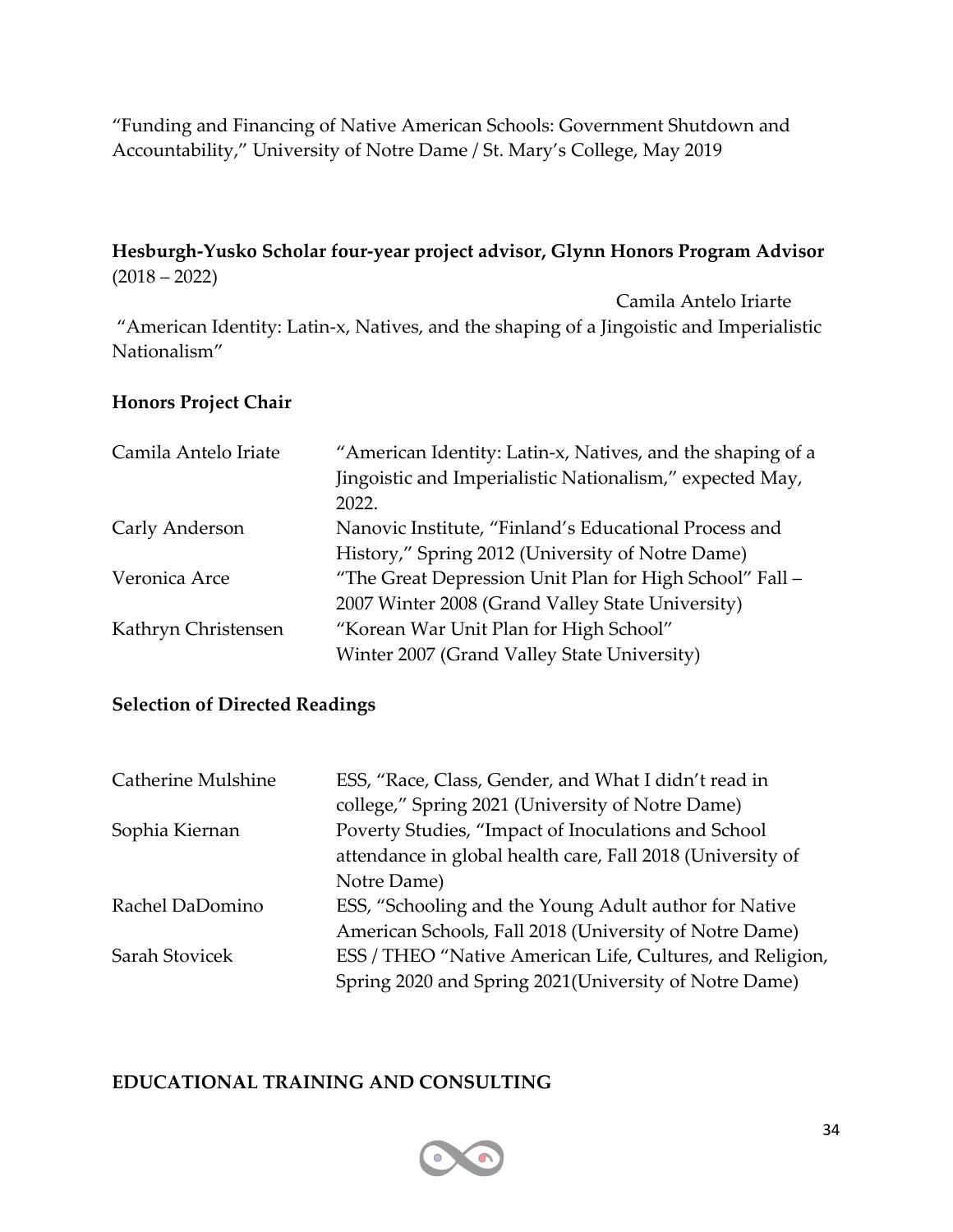| 2021 | History & Futures of Native American Schools and the Church, FADICA,<br>October 7.                                                                                                                                                    |
|------|---------------------------------------------------------------------------------------------------------------------------------------------------------------------------------------------------------------------------------------|
| 2021 | Creating a Land Acknowledgement, Valparaiso University Chapel, fall.                                                                                                                                                                  |
| 2021 | Native American Catholic Schools: Historical Landscape and future<br>potentialities, FADICA, July 20.                                                                                                                                 |
| 2021 | Denver & Urban Education Thought Experiments, FADICA, July 13.                                                                                                                                                                        |
| 2020 | Several Presentation Modules and Workshops for ISAS Beginning Teacher<br>Institute, via Zoom, September 23-24.                                                                                                                        |
| 2019 | Grotto Network, "Border Crossing - Death and Remembrance," Notre<br>Dame, IN October 2.                                                                                                                                               |
| 2019 | Several Presentation Modules and Workshops for ISAS Beginning Teacher<br>Institute, Dallas Park Cities Hilton, Dallas, TX September 25-27.                                                                                            |
| 2019 | Module on "Native Ways of Knowing: Culturally Responsive Pedagogy,"<br>W.K. Kellogg Foundation, May 16 and 29.                                                                                                                        |
| 2018 | "Active Learning," "Mapping your Resources," "Lesson Planning Like<br>Your Life Depended on it," "Founding and Funding your Clubs,"<br>"Building Classroom Culture," ISAS Beginning Teacher Institute, Dallas,<br>TX September 26-28. |
| 2018 | "Comma Connection," St. Josaphat, Chicago August 15.                                                                                                                                                                                  |
| 2018 | "Parts of Speech and Active Learning," St. Josaphat, Chicago August 15.                                                                                                                                                               |
| 2018 | "Long-term projects and Buzz word lesson plans for Grammar," St.<br>Josaphat, Chicago August 15.                                                                                                                                      |
| 2018 | "What we can Learn from Madlibs: A sample lesson," St. Josaphat,<br>Chicago August 15.                                                                                                                                                |
| 2018 | "Pair (not Peer) Editing," St. Josaphat, Chicago August 15.                                                                                                                                                                           |
| 2018 | "Our Father: A Grammar Lesson in Catholic Schools," St. Josaphat,<br>Chicago August 15.                                                                                                                                               |
| 2018 | "Syllabi and Course Management and Engagement," NEH, Walla Walla,<br>WA June 30.                                                                                                                                                      |
| 2018 | "ELA Block & Curriculum Teaching," St. Josaphat, Chicago, IL June 11.                                                                                                                                                                 |
| 2018 | "Active Teaching, Mapping, and Engagement," St. Josaphat, Chicago, IL<br>February 16.                                                                                                                                                 |
| 2017 | "Interpersonal Communication and families," ISAS Beginning Teacher<br>Institute, San Antonio, TX September 28-29.                                                                                                                     |
| 2016 | "Culturally Sustaining Pedagogy and the K-8 School," St. Michael the<br>Archangel Catholic School, August 22, Chicago, IL.                                                                                                            |
| 2016 | "Assessment and Design," Bishop Machebeuf High School, Denver, CO<br>August 17-18.                                                                                                                                                    |

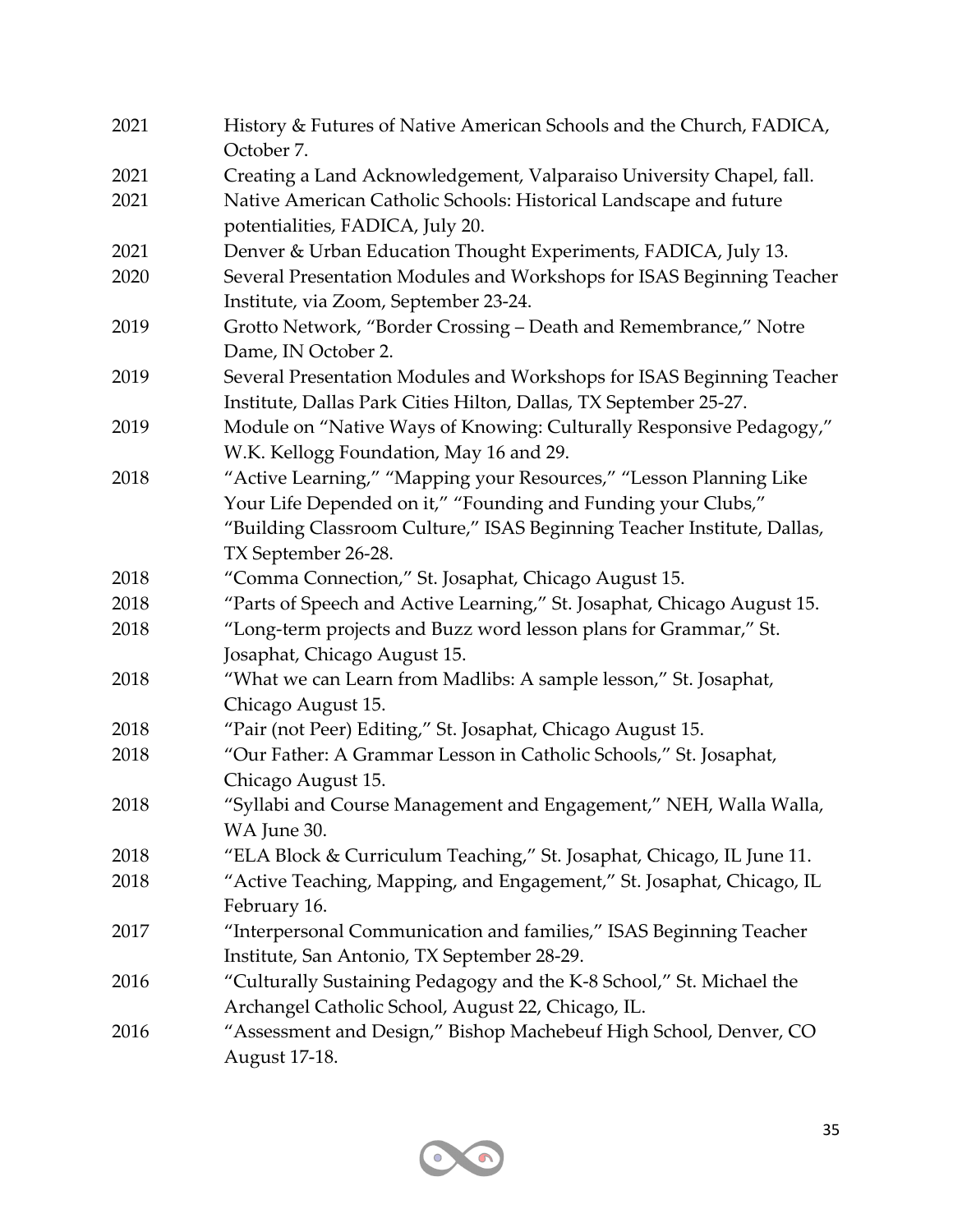| 2015 | "Student Engagement and Thinking," St. John's Interparochial School,<br>Plaquemine, LA October 7-9.                                                                                       |
|------|-------------------------------------------------------------------------------------------------------------------------------------------------------------------------------------------|
| 2015 | "Active Learning in the Classroom," "New Teacher Preparation," and<br>"Upper School Parent Communication," ISAS Beginning Teacher Institute,<br>New Orleans, LA September 30 - October 2. |
| 2014 | "Active Learning Workshop," "New Teacher Preparation," and "Parent                                                                                                                        |
|      | Communication Techniques," ISAS Beginning Teacher Institute, Fort<br>Worth, TX September 17 -19.                                                                                          |
| 2014 | ACE Collaborative for Academic Excellence, "Summer Curriculum                                                                                                                             |
|      | Workshop," Diocese of Toledo, Findlay, OH, July 28-30.                                                                                                                                    |
| 2013 | ACE Collaborative for Academic Excellence, "Summer Curriculum                                                                                                                             |
|      | Workshop," Diocese of LaCrosse, Diocese of LaCrosse, WI, August 5-9.                                                                                                                      |
| 2012 | ACE Collaborative for Academic Excellence, "Summer Curriculum                                                                                                                             |
|      | Workshop," Blessed Sacrament School, Diocese of Savannah, Savannah,                                                                                                                       |
|      | GA, July 30 – August 3                                                                                                                                                                    |
| 2011 | ACE Collaborative for Academic Excellence, "Fall Workshop," Bishop                                                                                                                        |
|      | Manogue Catholic High School, Diocese of Reno, Reno, NV, October 15                                                                                                                       |
| 2011 | "Active Assessment in the Pre-K – 12 <sup>th</sup> Grade Classroom," and "Unit                                                                                                            |
|      | Planning and Preparation," St. Michael's Indian School, St. Michael's, AZ                                                                                                                 |
|      | paid for by the Window Rock Unified School District, September 30                                                                                                                         |
| 2011 | "Active Learning in PreK-12 Classrooms," "Assessing Not Just for the                                                                                                                      |
|      | Test," and "Planning Like Your (Personal) Life Depends On It!" at                                                                                                                         |
|      | Beginning Teacher Institute, Independent Schools Association of the                                                                                                                       |
|      | Southwest (ISAS), Dallas, Texas, September 21 and 22                                                                                                                                      |
| 2011 | ACE Collaborative for Academic Excellence, "Summer Curriculum                                                                                                                             |
|      | Workshop," Bishop Manogue Catholic High School, Diocese of Reno,                                                                                                                          |
|      | Reno, NV, August 1-5                                                                                                                                                                      |
| 2011 | "Constructing meaningful skills-based units on the West and non-                                                                                                                          |
|      | traditional testing OR Performance Assessments and what your students                                                                                                                     |
|      | really know," University of Virginia, Charlottesville, VA, March 3                                                                                                                        |
| 2011 | "The interactive West: A hands on workshop of lessons and strategies for                                                                                                                  |
|      | teachers," University of Virginia, through Teaching American History                                                                                                                      |
|      | Grant "America on the World's Stage," March 3                                                                                                                                             |
| 2010 | "Curriculum Development and Planning: In-Service Training," St. Pius X                                                                                                                    |
|      | Catholic School, Granger, IN November 9                                                                                                                                                   |

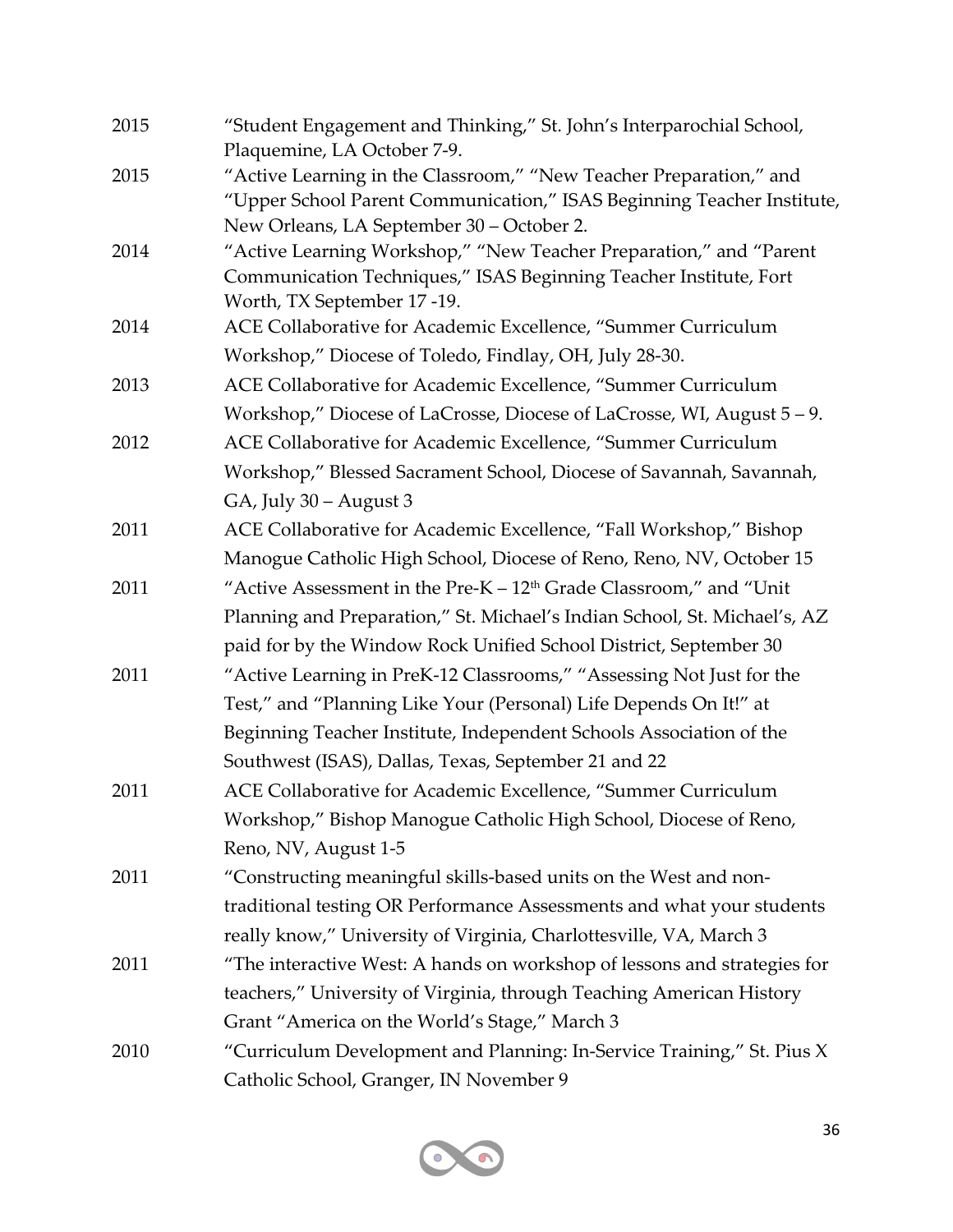| ACE Collaborative for Academic Excellence, "Summer Curriculum                |
|------------------------------------------------------------------------------|
| Workshop," University of Saint Francis, Fort Wayne, IN, August 2-6           |
| ACE Collaborative for Academic Excellence, "Summer Curriculum                |
| Workshop," University of Notre Dame, Notre Dame, IN, July 26-30              |
| Diversity in the Schools, University of Notre Dame, ACE Panelist, June       |
| In-service, "Writing Transparent Job Descriptions to Have Transparent        |
| Jobs," The American School of the Dominican Republic, Santo Domingo,         |
| Dominican Republic, June 11-12 and July 15-18                                |
| In-service, "Envisioning Our Future: The American School of the              |
| Dominican Republic," Santo Domingo, Dominican Republic, May 24-27            |
| Curriculum and Instructive Initiative. Dioceses of Fort Wayne - South        |
| Bend, Warsaw, IN, January 28                                                 |
| "Teaching Western History using Primary Sources," Library of Congress        |
| Teaching with Primary Sources Workshop, Denver, CO, October 10               |
| Preparing Future Faculty at Arizona State University, Department of          |
| History, "Teaching in Different Environments," Arizona State University,     |
| April 10                                                                     |
| "Preparing to take the AP U.S. History Exam: Grading and Strategies,"        |
| Cactus Shadows High School, Scottsdale, AZ, April 9                          |
| Future Native American Educators, "Teaching Other People's Children:         |
| The view from the outside," Northern Arizona University, March 31            |
| "The History of and New Directions in American Indian Education," In-        |
| Service Presentation for Faculty and Staff, St. Michael's Indian School, St. |
| Michaels, AZ, October 12                                                     |
|                                                                              |

#### **SELECTED RELATED EMPLOYMENT EXPERIENCE**

- 2005-present Book Review Editor, Journal of the West
- 2003-2006 Instructor, Arizona State University
- 2002-2004 Graduate Student Editor, H-AMINDIAN
- 2001-2002 Graduate Assistant, Arizona State University History Preparing Future Faculty Program
- 2000-2001 Teacher, Humanities, Carolina Day School, Asheville, North Carolina
- 1997-1998 Director and Founder, Santa Fe "Run for the Nuns"
- 1995-1998 Teacher, History, Social Studies, Theology, and English, St. Catherine Indian School, Santa Fe, New Mexico
- 1993-1995 Law Clerk, Scariano, Kula, Ellch, and Himes, Chtd., Chicago, Illinois

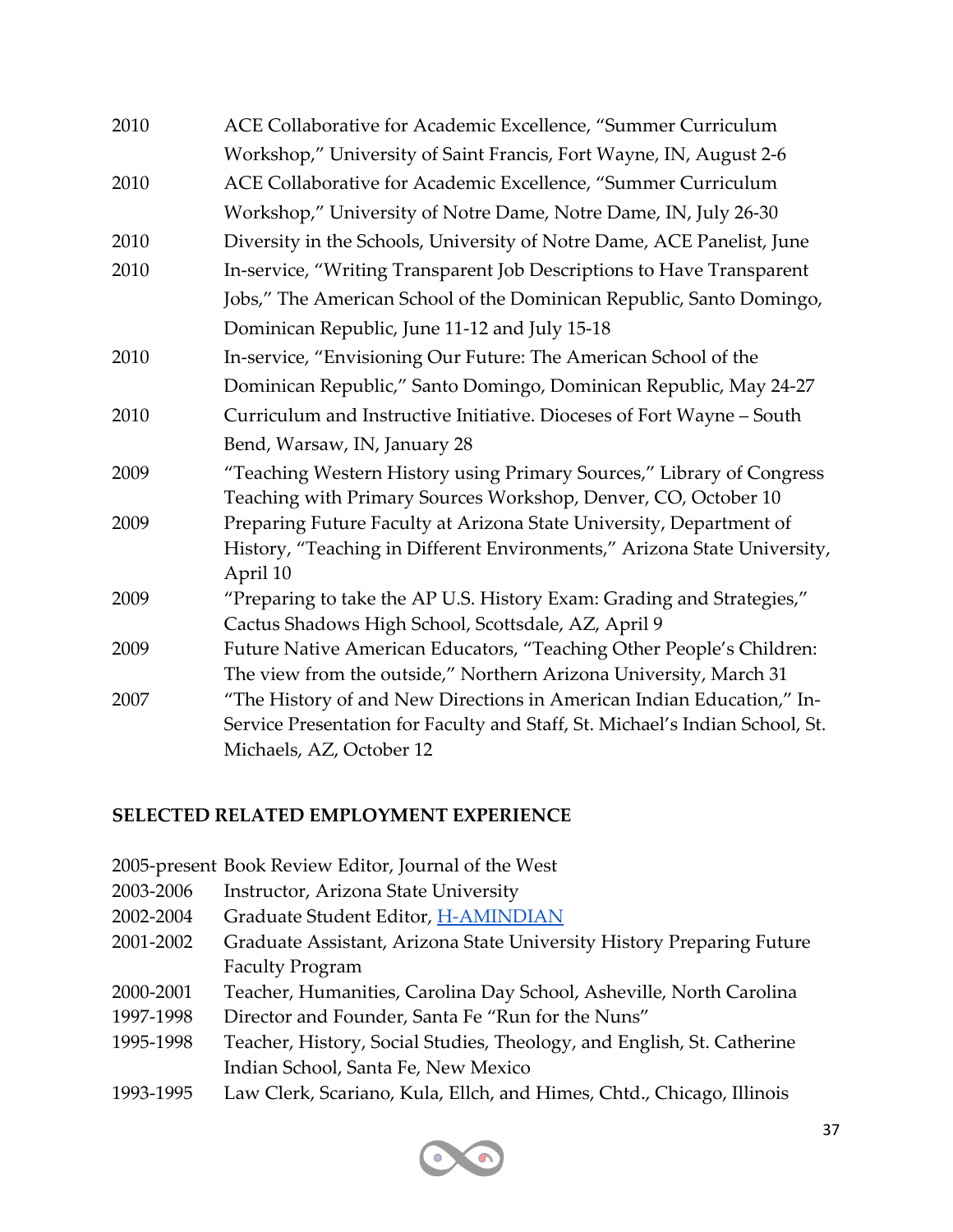#### **PROFESSIONAL BOARDS**

- 2018-2020 Partnerships Committee, Better Way Foundation
- 2017-2018 Chair, Partnerships Committee, Better Way Foundation
- 2016-present Teaching Together
- 2015-2017 School Board Member, St. Michael's Indian School
- 2014-2016 Advisory Board, Teaching Together
- 2014-2018 Member, Better Way Foundation Board of Directors
- 2014-2018 Chair, Domestic Committee, Better Way Foundation
- 2013-2016 Advisory Board, *Journal of the West*
- 2013-2014 Member, Sieben Foundation Board of Directors
- 2013-2014 Secretary, Sieben Foundation Board
- 2013-2014 Member, Conflict of Interest Committee, Sieben Foundation
- 2013-2014 Member, Native American Committee, Sieben Foundation
- 2009-2012 School Board Member, St. Michael's Indian School
- 2011-2015 Advisory Board, Friends of Granger Paths
- 2009-2011 Member, Friends of Granger Paths Board

#### **SERVICE TO PROFESSION**

| 2022-2025     | University Committee on Other Regular Faculty Appeals, University of               |
|---------------|------------------------------------------------------------------------------------|
|               | Notre Dame, Notre Dame, IN                                                         |
| 2020-2023     | Editorial Advisory Board, Journal of the West                                      |
| 2020          | Western History Association Local Arrangements Committee,                          |
|               | Albuquerque, NM                                                                    |
| 2018          | NEH Presentation and Workshop, Walla Walla, WA                                     |
| 2018          | Western History Association Local Arrangements Co-Chair, San Antonio               |
| 2016          | University of New Mexico Honors College External Reviewer, Promotions              |
| 2016          | Western History Association Program Committee, San Diego, CA                       |
| $2015 - 2016$ | Search Committee Chair, Faculty of Supervision Search                              |
| 2015          | Western Literature Association Teaching Award Committee                            |
|               | 2012-current Faculty Advisor for Native American Student Association of Notre Dame |
|               | (NASAND)                                                                           |
| 2012          | <b>Manuscript Review, Temple University Press</b>                                  |
| 2012          | External Reviewer for Faculty Promotion at Arizona State University                |
| 2011-2016     | Faculty Advisor for Harmonia, Notre Dame's all-female a capella group              |
| 2011          | Dedication Committee for Carole Sandner Hall, University of Notre Dame             |
|               |                                                                                    |

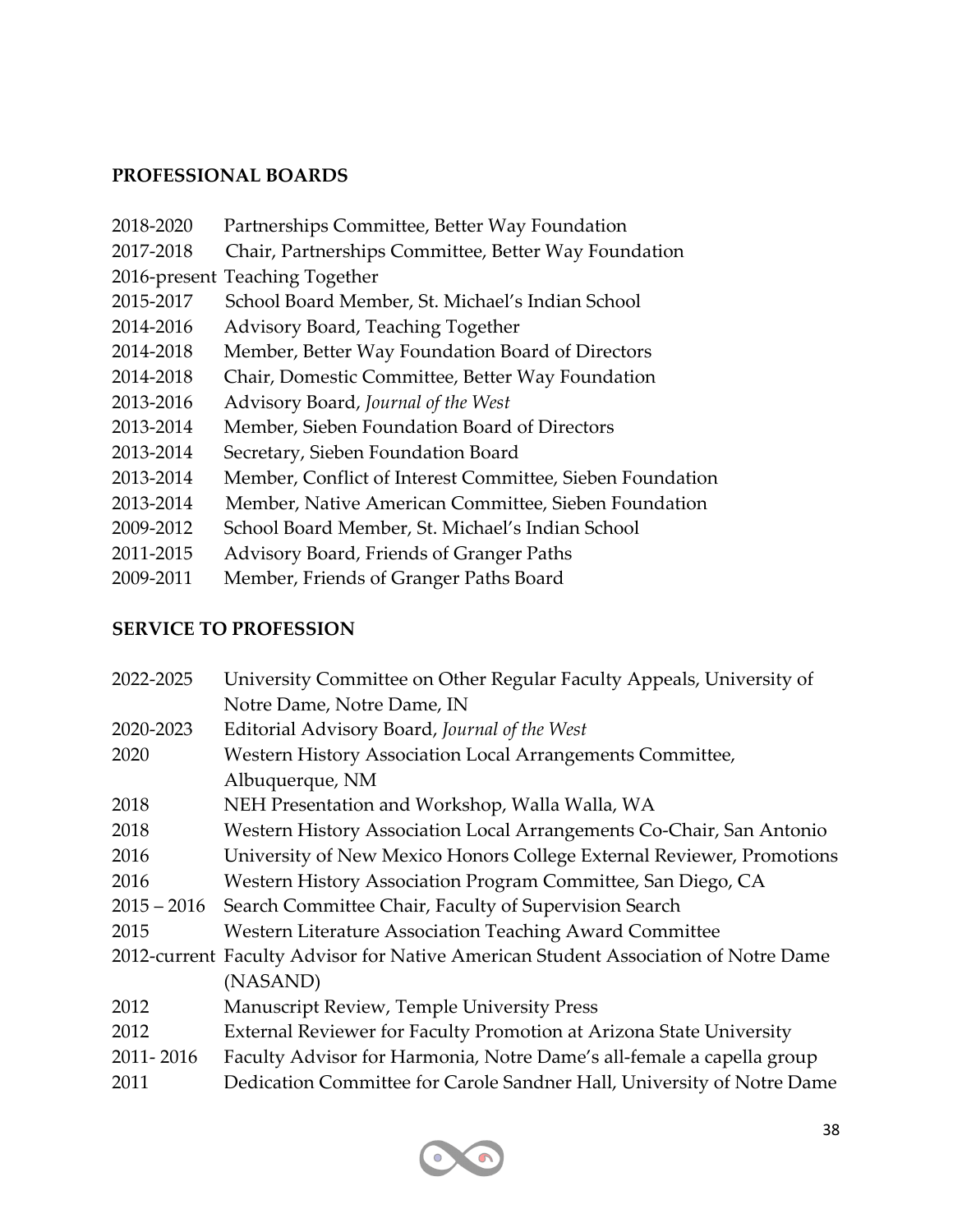| 2011              | Western History Association Past Presidents Project, "Ray Allen<br>Billington."                                      |
|-------------------|----------------------------------------------------------------------------------------------------------------------|
| 2011-2012         | State Accreditation Committee, University of Notre Dame                                                              |
| 2011-2015         | Place and Space in ACE Coordinator: Multicultural and Multi-ethnic<br>Teaching, University of Notre Dame             |
| 2011-2012         | Western History Association Program Committee, Oakland, CA                                                           |
| 2010-2011         | Peer Reviewer for Western Historical Quarterly                                                                       |
| 2010              | Guest Editor, Teaching the American West, Special Edition of Journal of the<br>West 49, no. 3.                       |
| 2010              | Search Committee for Director of Center for K-12 Educational Access                                                  |
| 2009-2012         | School Board St. Michael Indian School, St. Michaels, Arizona                                                        |
| 2009              | Saint Michael Indian School News, "T-Birds Remember Sr. Marguerite<br>Bartz."                                        |
| 2009<br>2008-2009 | Western History Semi-Annual Newsletter, "Teaching at the WHA."<br>Western History Association, Development Committee |
| 2008              | Western History Semi-Annual Newsletter, "Teachers at the WHA."                                                       |
| 2008              | Proquest Curriculum Online "Culture Grams" Content Critique                                                          |
| 2008              | Utah State University, Instructor for Conference                                                                     |
| 2008-2010         | USTEC, Northern Arizona University                                                                                   |
| 2008-2009         | Charles Redd Center Western History Travel Award Committee                                                           |
| 2008-2009         | Undergraduate Committee, Northern Arizona University                                                                 |
| 2008              | Publishing with Students Task Force, Department of History, GVSU                                                     |
|                   | 2007-current Western History Association, Co-Chair Committee on Teaching and<br><b>Public Education</b>              |
| 2007-2008         | Latin American Search Committee, Department of History, GVSU                                                         |
| 2007              | Western History Semi-Annual Newsletter, "Committee Report on<br>Teaching."                                           |
| 2006-2007         | MA Committee, Department of History GVSU                                                                             |
| 2006-2007         | Western History Association, Trennert / Iverson Graduate Student<br>Conference                                       |
| 2006-2007         | Travel Grant Endowed Fundraising Committee, Co-Chair                                                                 |
| 2007              | Judge National History Day State Competition, The Henry Ford,<br>Dearborn, MI                                        |
| 2007-2008         | Judge National History Day, GVSU Regional Competition, Allendale, MI                                                 |
| 2006              | Teaching Anti-war Activists to speak with Pro-War Supporters                                                         |
| 2005              | Teach-In 2005, Presentation on "Branding Traitors and Creating                                                       |
|                   | Heroes: The Power of History"                                                                                        |
| 2005              | Catholic.org encyclopedia entry on Katharine Drexel                                                                  |
| 2004-2005         | Search and Hiring Committee History / Education Committee                                                            |

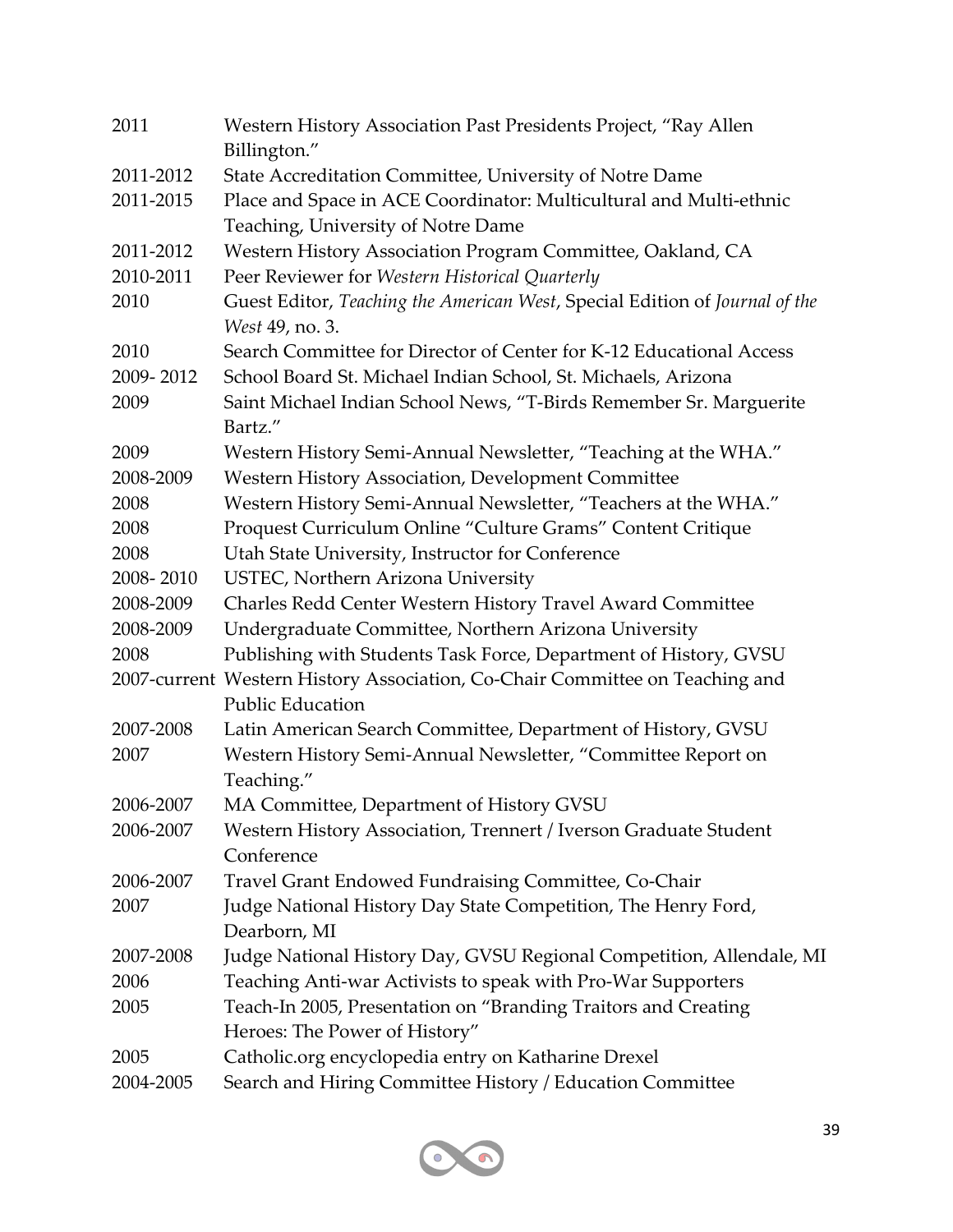| 2004-2005 | Committee on the Outstanding Doctoral Mentor, Division of Graduate     |
|-----------|------------------------------------------------------------------------|
|           | <b>Studies</b>                                                         |
| 2004-2005 | Graduate Students Advisory Council, Department of History              |
| 2004      | Conference Organizer: Listening - Natives and Academics Speak: A New   |
|           | Dialogue for a new Millennia. Cambridge, UK.                           |
| 2004      | Moderator "Wagging the Dogs: The formative powers of the media,"       |
|           | Tempe, AZ                                                              |
| 2004      | Moderator State Legislative University Budget Debate with Rep. Barnes, |
|           | Tempe, AZ                                                              |
| 2004      | Moderator Maricopa County Sheriff Debates, Tempe, AZ                   |
| 2004-2005 | Ex-Officio Member of the Faculty Senate Arizona State University       |

# **MEDIA COVERAGE**

| 2022 | Rosenkrantz, Elizabeth, "Arizona State University Student Body            |
|------|---------------------------------------------------------------------------|
|      | Presidents: Lessons Learned," Arizona State University Alumni             |
|      | Association, Tempe, AZ, April 1.                                          |
| 2021 | Herguth, Robert, "Native Boarding Schools in Canada and the United        |
|      | States" The Chicago Sun-Times, September 29.                              |
| 2021 | Ruggles, Rick, "Native Boarding Schools: Buried History Coming to Light   |
|      | in New Mexico, "The Santa Fe New Mexican," September 26.                  |
| 2021 | Ruggles, Rick, "Santa Fe Civic Housing Authority Ponders Future of        |
|      | School Site," Santa Fe New Mexican, September 26.                         |
| 2021 | Rogers, Emma, "Catholic Boarding Schools and Grave Sites," (working       |
|      | title), "The Dispatch," June.                                             |
| 2020 | Mackley, Kristine and Grace Rice, "Jesuit Educated: Poised for Leadership |
|      | in Service to Others," Jesuits Midwest, December, 2020.                   |
| 2020 | He, Yuanmeng and Julianne Downing, "Feminism at ND and Interview          |
|      | with Professor Brian Collier," @femnistnd, <i>Instagram</i> , 28 November |
| 2020 | Perez, Adriana, "There's still a lot of work to be done:' Community       |
|      | reflects on covered Columbus murals, Native heritage at ND," The          |
|      | Observer 12 October                                                       |
| 2020 | Warren, Elizabeth (U.S. Senate, D-Mass) and Deb Haaland (U.S. House, D-   |
|      | NM) Press Release, "Haaland, Warren Seek Healing for Stolen Native        |
|      | Children and Their Communities, Washington D.C., 29 September             |
| 2020 | Greenberg, John, "Covid-19 Rules Second Only to Slavery on Civil          |
|      | Liberties intrusions? Barr gets it wrong," POLTIFACT: The Poynter         |
|      | Institute," 22 September                                                  |
|      |                                                                           |

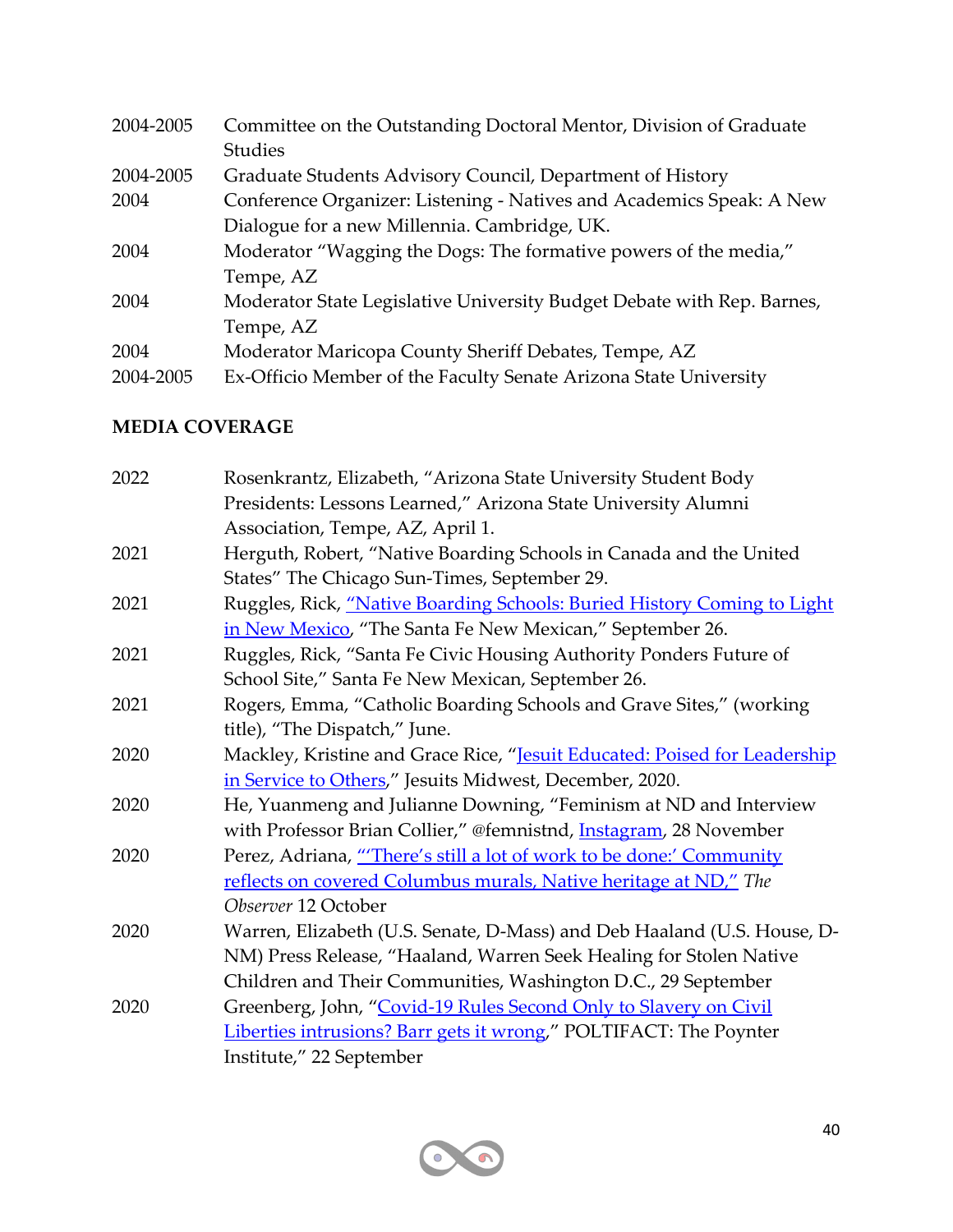| 2020      | Pember, Mary Annette, "Native People Lost Millions to the Catholic<br>Church," IN These Times, 1 July |
|-----------|-------------------------------------------------------------------------------------------------------|
| 2019      | Uhl, Tim, "Montana's Catholic schools strive to keep Native American                                  |
|           | cultural relevance," National Catholic Reporter, 25 March                                             |
| 2019      | Requests from BBC, National Catholic Registrar, Chronicle of Higher                                   |
|           | Education, Local ABC, NBC affiliates, Fox (The Ingraham Angle), and                                   |
|           | National Catholic Reporter (All interviews declined due to topic)                                     |
| 2018      | Uhl, Tim, "Native American Catholic Schools," Catholic School Matters, 19                             |
|           | September                                                                                             |
| 2017-2021 | Digital Recording Pueblo Cultural Center Museum, "Manuel 'Owe-Tewa'                                   |
|           | 'Bob' Chavez: Artist, Survivor, Mentor, Teacher, and Friend: Bob Chavez's                             |
|           | Art and Promises to St. Catherine Indian School, "Albuquerque, New                                    |
|           | Mexico, on-going exhibit                                                                              |
| 2017      | Schlumpf, Heidi, "Offensive Murals Must go, say Native American Notre                                 |
|           | Dame Students and Others: But Administrators say Paintings of                                         |
|           | Columbus will stay," National Catholic Reporter, November 29                                          |
| 2016      | Doyle, Darby, "Friends Giving: Reinventing Tradition One Dish at a                                    |
|           | Time," Devour Utah, November 1                                                                        |
| 2016      | Berman, Eliza, "Hamilton Conquered Broadway. Next Stop, The World,"                                   |
|           | TIME Magazine, October 10                                                                             |
| 2010      | "En las escuelas, todos son maestros," DRSol, June 15                                                 |
| 2008      | "Hillary Clinton's Tears," ABC Television Affiliate Take Five Grand Rapids,                           |
|           | January 7                                                                                             |
| 2008      | "Banished Towns Across America," Grand Valley State University Lanthorn,                              |
|           | by Brandy Arnold, January 7                                                                           |
| 2006      | "Speakers Ask Students to Re-Think Holiday," Grand Valley State                                       |
|           | University Lanthorn, October 12                                                                       |
| 2006      | "The Great Divide," The State Press, by Sam Friedman, February 16                                     |
| 2005      | "Grade Grubbing" The State Press, by Sam Friedman, November 17                                        |
| 2003      | "Students to Support Troops Condemn War," NBC Affiliate, Nightly                                      |
|           | News Phoenix, March                                                                                   |
| 2003      | "ASU Student leads Anti-war Resolution," ABC Affiliate, Nightly News                                  |
|           | Phoenix, March                                                                                        |
| 2003      | "Students vote to Condemn War," Fox Affiliate Phoenix, March                                          |

# **PROFESSIONAL AFFILIATIONS AND MEMBERSHIPS**